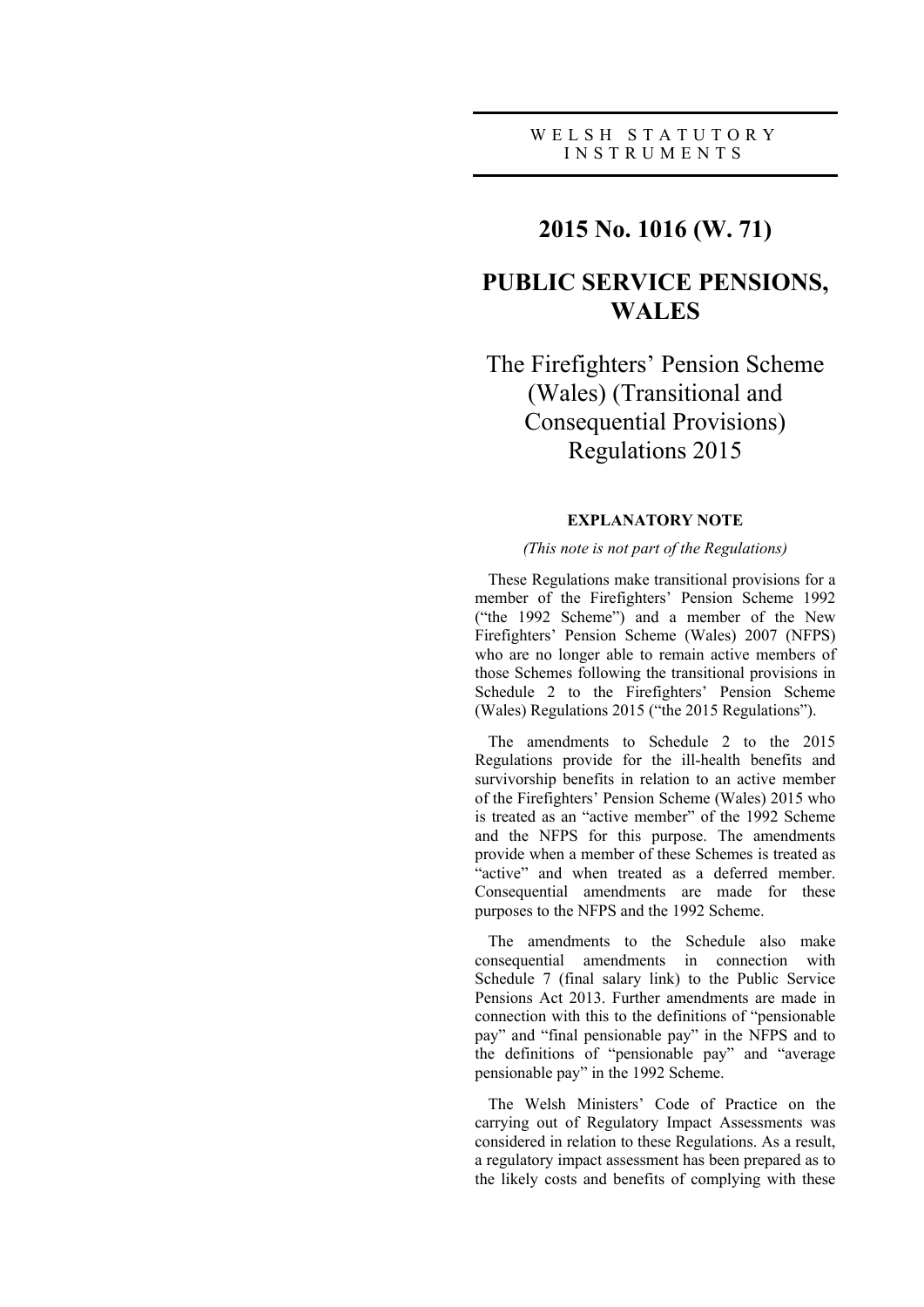Regulations. A copy can be obtained from the Fire and Armed Forces Branch, Welsh Government, Rhydycar, Merthyr Tydfil, CF48 1UZ or 0300 062 8221.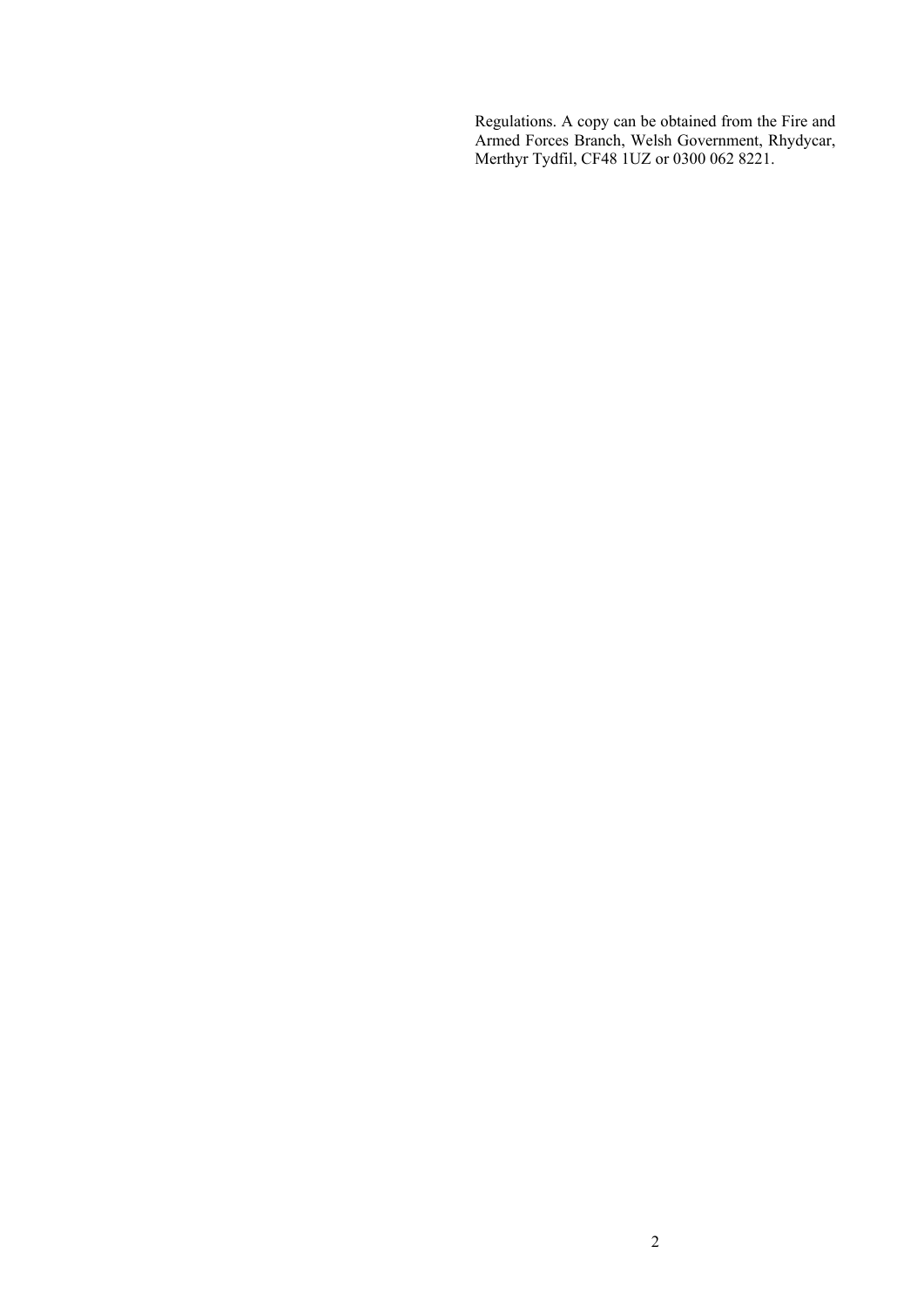# **2015 No. 1016 (W. 71)**

# **PUBLIC SERVICE PENSIONS, WALES**

# The Firefighters' Pension Scheme (Wales) (Transitional and Consequential Provisions) Regulations 2015

*Made 31 March 2015*

*Laid before the National Assembly for Wales 31 March 2015*

*Coming into force 1 April 2015*

The Welsh Ministers make these Regulations in exercise of the powers conferred by sections 1(1) and (2)(**1**), 2(1), 3(1), (2), (3)(a) and (c), (6) and (7), 18(5) and (6) of, and paragraph 6(b) of Schedule 2, Schedule 3 and paragraphs  $1(2)(ii)$ ,  $2(2)(ii)$  and  $5(1)$  of Schedule 7 to, the Public Service Pensions Act 2013(**2**).

In accordance with section 21 of that Act, the Welsh Ministers have consulted the representatives of such persons as appear to the Welsh Ministers likely to be affected by these Regulations.

#### **Title and commencement**

**1.**—(1) The title of these Regulations is the Firefighters' Pension Scheme (Wales) (Transitional and Consequential Provisions) Regulations 2015.

(2) These Regulations come into force on 1 April 2015.

## **Amendment of the Firefighters' Pension Scheme (Wales) Regulations 2015**

**2.** The Firefighters' Pension Scheme (Wales) Regulations 2015(**3**) which establish the Firefighters'

3

<sup>(</sup>**1**) See also section 1(3) and Schedule 1.

<sup>(</sup>**2**) 2013 c. 25. (**3**) S.I. 2015/622 (W. 50).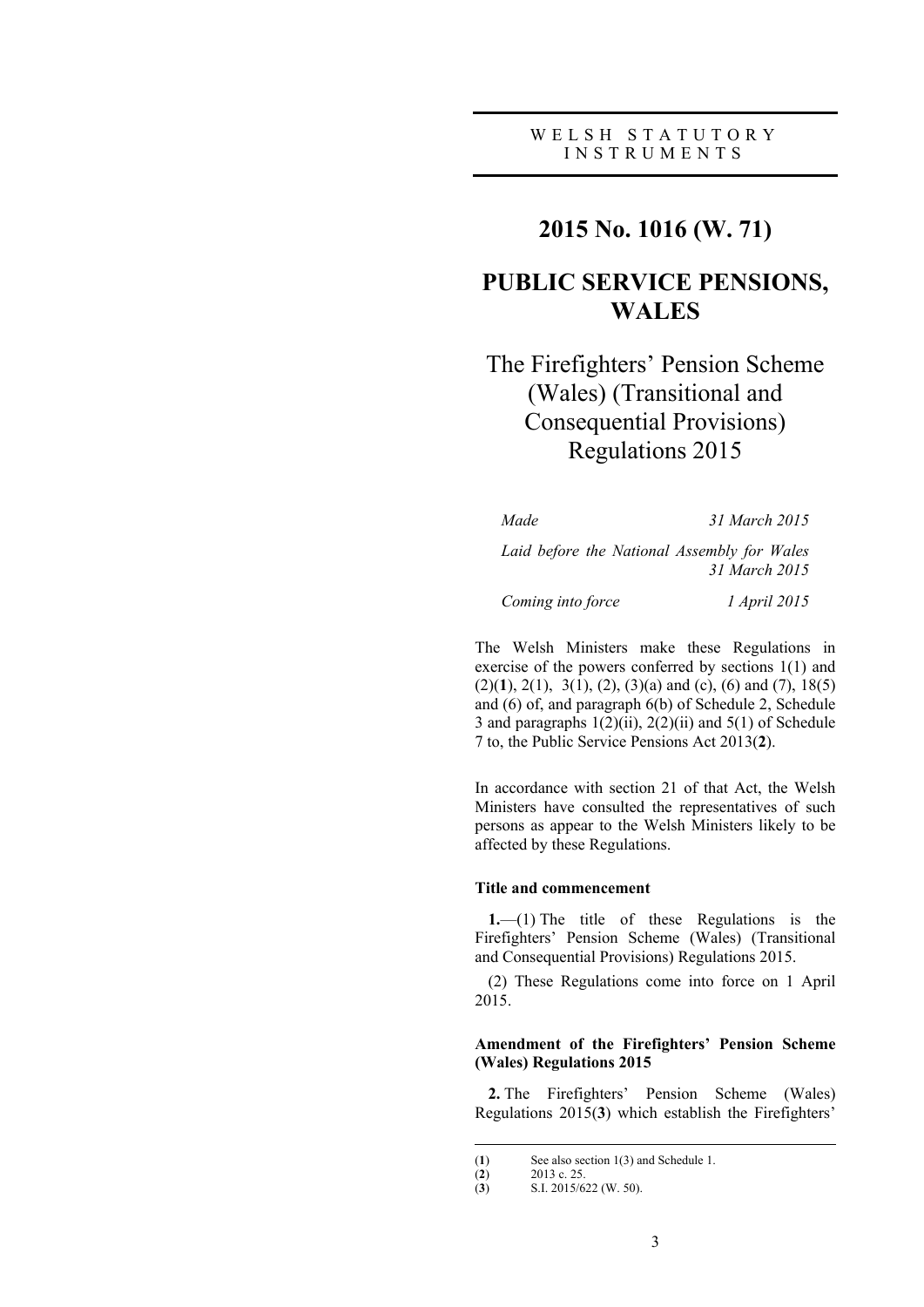Pension Scheme (Wales) 2015 are amended in accordance with Schedule 1 to these Regulations.

### **Amendment of the Firefighters' Pension Scheme (Wales) Order 2007**

**3.** Schedule 1 to the Firefighters' Pension Scheme (Wales) Order 2007(**1**) (in which the New Firefighters' Pension Scheme (Wales) is set out) is amended in accordance with Schedule 2 to these Regulations.

### **Amendment of the Firemen's Pension Scheme Order 1992**

**4.** Schedule 2 to the Firemen's Pension Scheme Order 1992(**2**) (in which is set out the Firefighters' Pension (Wales) Scheme), as it has effect in Wales, is amended in accordance with Schedule 3 to these Regulations.

*Leighton Andrews* Minister for Public Services, one of the Welsh Ministers 31 March 2015

<sup>(</sup>**1**) S.I. 2007/1072 (W. 110); Schedule 1 is the subject of amendments not relevant to these Regulations.

<sup>(</sup>**2**) S.I. 1992/129. Schedule 2 is the subject of amendments not relevant to these Regulations. The name of the scheme was changed to the Firefighters' Pension (Wales) Scheme by S.I. 2004/2918 (W. 257). By virtue of S.I. 2007/1072 (W. 110), subject to certain savings, the scheme has no effect in relation to any person who takes up employment with a Welsh fire and rescue authority on or after 6 April 2006.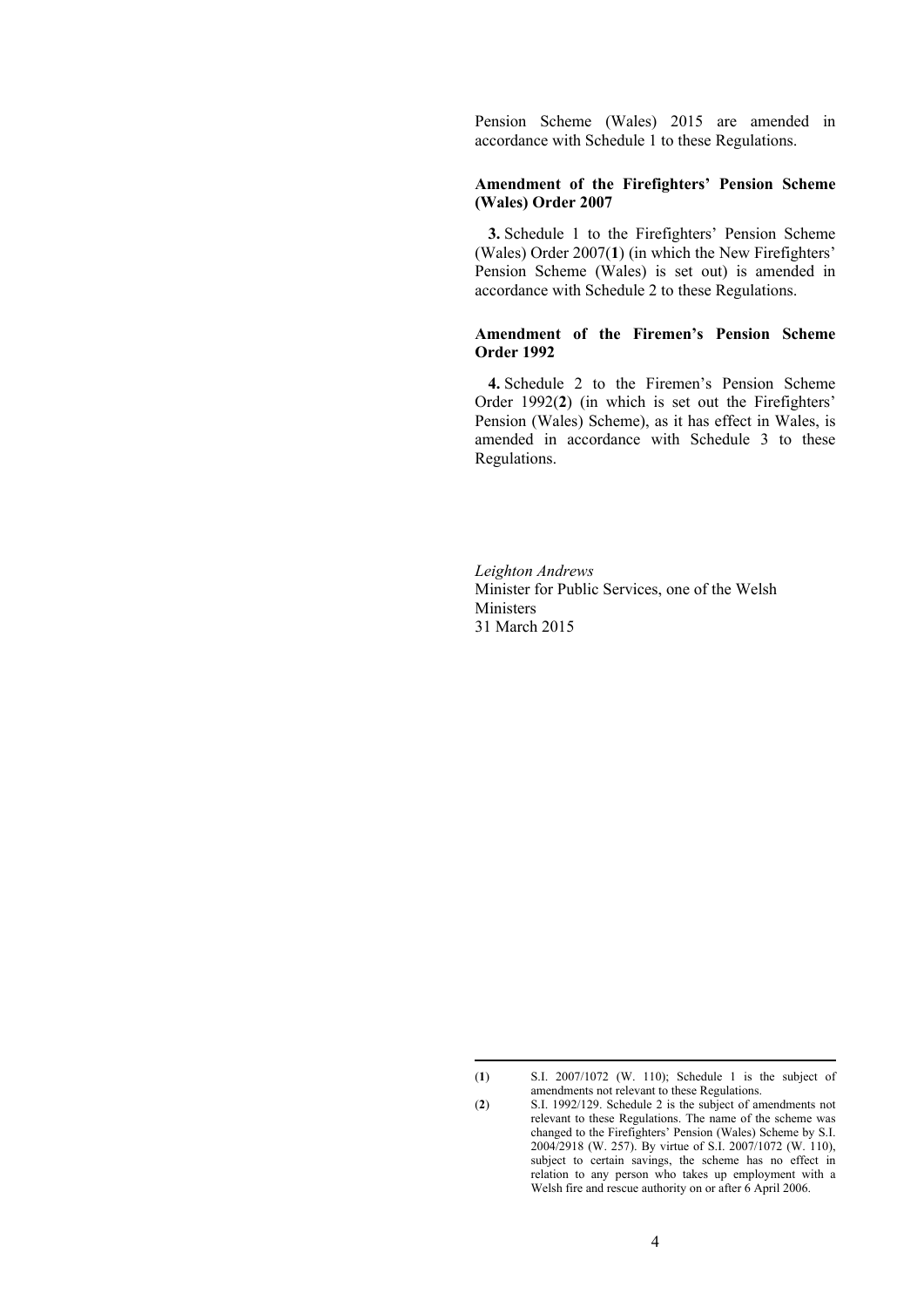# **SCHEDULES**

SCHEDULE 1 Regulation 2

# Amendments to the Firefighters' Pension Scheme (Wales) Regulations 2015

**1.** In Part 1 (preliminary), in regulation 3 (interpretation)—

(a) in the appropriate places insert—

 $\Box$ "adjusted lower tier ill-health pension" ("*pensiwn addasedig afiechyd haen isaf*") has the meaning given in regulation 75(4) (annual rate of ill-health awards);";

""connected member of the NFPS" ("*aelod cysylltiedig o CPNDT*") has the meaning given in rule 1C of Part 2 of the NFPS;";

""connected special member of the NFPS" ("*aelod arbennig cysylltiedig o CPNDT*") has the meaning given in rule 1D of Part 2 of the NFPS;";

""continued pension" ("*pensiwn parhaus*") means—

- (a) in relation to a member of the NFPS, the entitlement to a pension under rule 1B of Part 3 of the NFPS,
- (b) in relation to a member of the 1992 Scheme, the entitlement to a pension under rule B2A of the 1992 Scheme<sup>\*\*</sup>

""deferred member of the 1992 Scheme" ("*aelod gohiriedig o Gynllun 1992*") means a person who is entitled to a deferred pension under rule B5 of the 1992 Scheme;";

""deferred member of the NFPS" ("*aelod gohiriedig o CPNDT*") has the meaning given in rule 2(1) of Part 1 of the NFPS;";

""equivalent amount to the 1992 Scheme lower tier ill-health pension" ("*swm cyfwerth â'r pensiwn afiechyd haen isaf Cynllun 1992*") has the meaning given in regulation 74(5) (entitlement to lower tier ill-health pension and higher tier ill-health pension);";

""equivalent amount to the NFPS lower tier ill-health pension" ("*swm cyfwerth â'r pensiwn afiechyd haen isaf CPNDT*") has the meaning given in regulation  $74(5)(a)$ (entitlement to lower tier ill-health pension and to higher tier ill-health pension);";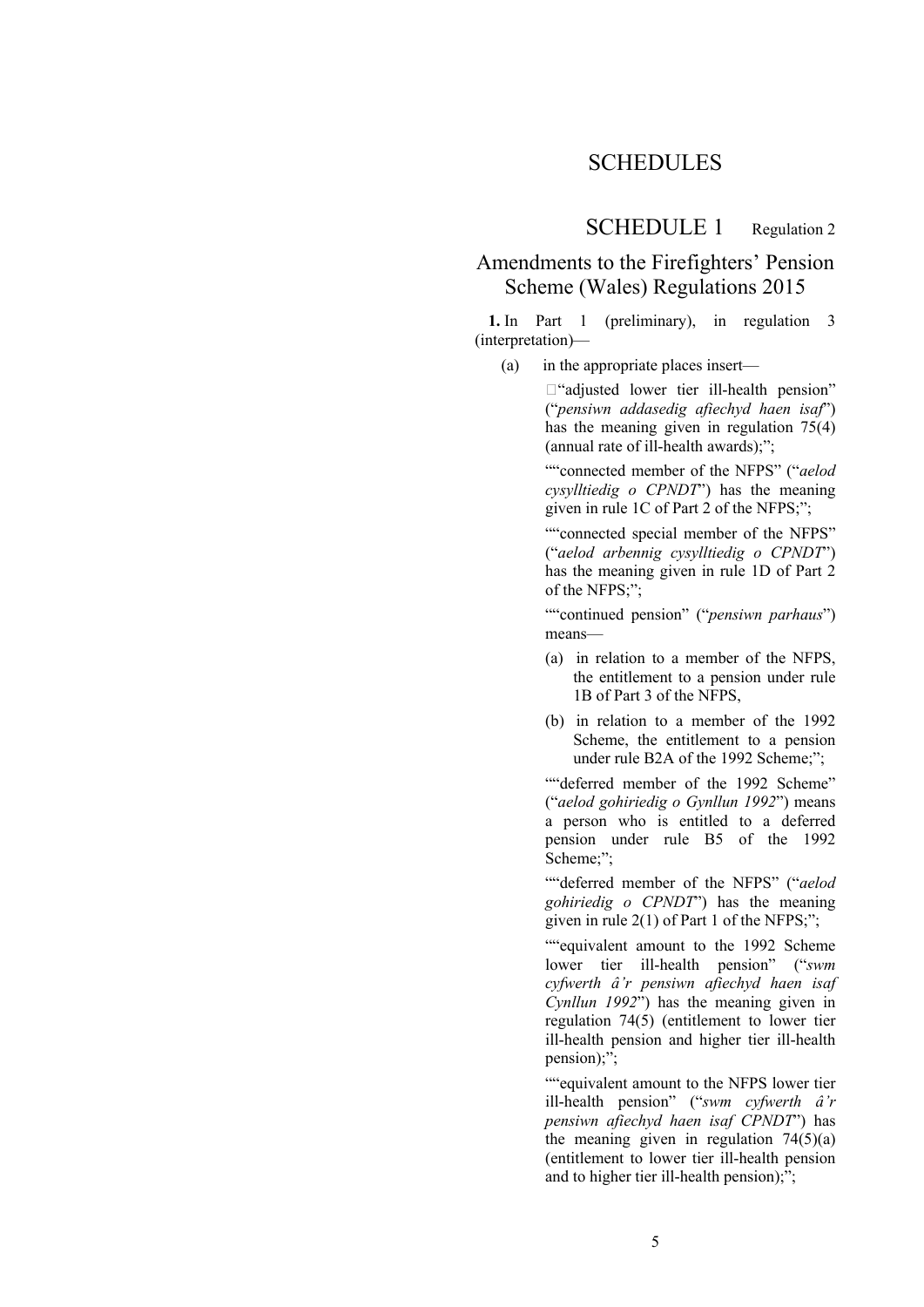""initial period" ("*cyfnod dechreuol*") has the meaning given in regulation 86 (meaning of "initial period");";

""pensionable service in the 2015 Scheme" ("*gwasanaeth pensiynadwy yng Nghynllun 2015*") means any continuous pensionable service in relation to the active member's account in this scheme to which pensionable service in the 1992 Scheme was added for the purposes of regulation 66 (qualifying service) of these Regulations for the period whilst paragraph (7) of rule A3 of the 1992 Scheme continues to apply to that person;";

- (b) in the definition of "retirement pension", after paragraph (b) insert—
	- $\Box$ (c)an ill-health award and the payment of any equivalent amount to the 1992 Scheme lower tier ill-health pension (if any) and the payment of any equivalent amount to the NFPS lower tier illhealth pension (if any);  $\Box$ .

**2.** In Part 2 (governance), at the end of paragraph (2) of regulation 4 (scheme manager) insert "in relation to each of the member's pension accounts".

**3.** In Part 3 (scheme membership) in Chapter 1 (eligibility for active membership), in regulation 15 (scheme employment), for paragraph (3) substitute—

> $\Box$ (3) A person who is a member of the 1992 Scheme or the NFPS satisfies the requirement in this paragraph.  $\Box$

**4.** In Part 4 (pension accounts), in Chapter 8 (retirement account), in regulation 60 (account to specify amount of retirement pension (active members))—

(a) after paragraph (3) insert—

 $\Box$ (3A) Where the active member is entitled to an equivalent amount to the 1992 Scheme lower tier ill-health pension or to an equivalent amount to the NFPS lower tier ill-health pension, the retirement account must specify that amount  $\Box$ 

(b) after paragraph (4) insert—

 $\Box$ (4A) For an equivalent amount to the 1992 Scheme lower tier ill-health pension or an equivalent amount to the NFPS lower tier illhealth pension, the retirement account must specify any commutation amount."

**5.** In Part 5 (retirement benefits), in Chapter 2—

(a) in regulation 68 (annual rate of retirement pension (active members))—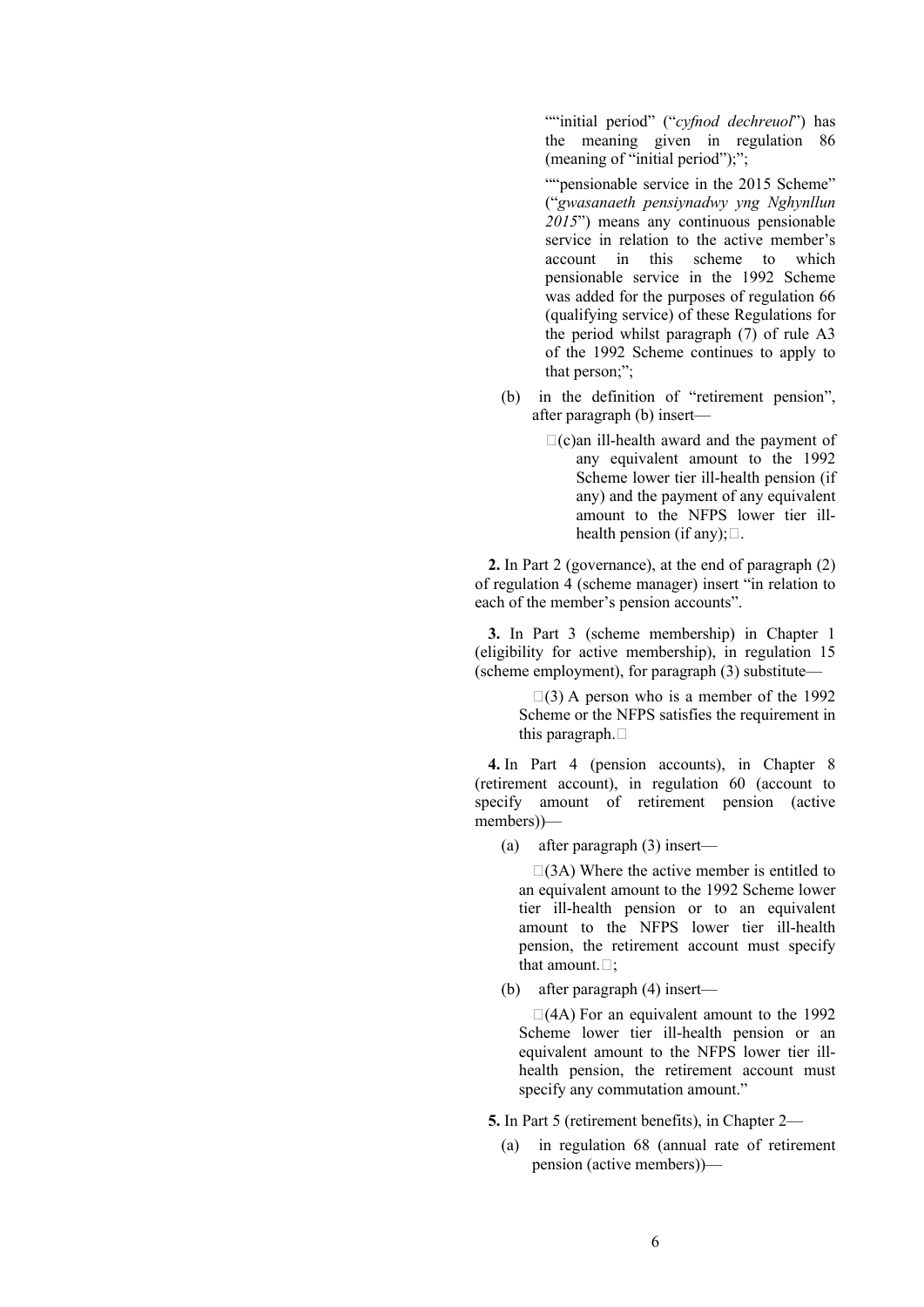- (i) in paragraph (2), for "sub-paragraphs (a), (b) and (c)" substitute "sub-paragraphs  $(a)$ ,  $(b)$ ,  $(ba)$  and  $(c)$ ";
- (ii) after paragraph (2)(b) insert—

 $\Box$ (ba) the sum of —

- (i) the equivalent amount to the NFPS lower tier ill-health pension (if any) or the equivalent amount to the 1992 Scheme lower tier illhealth pension (if any) specified in the member's retirement account,
- (ii) subtracting the commutation amount (if any) specified in that account in relation to that amount; and $\Box$ :
- (b) in regulation 71 (employer initiated retirement), after paragraph (2) insert—

 $\square$ (3) Where an employer is considering making the determination in paragraph (2) in respect of an active member who is a connected member of the NFPS, or a connected special member of the NFPS, in relation to that active member's pension account, the employer must also consider making a determination under rule 6 (pension on authority initiated early retirement) of Part 3 of the NFPS. $\Box$ ;

(c) in regulation 74 (entitlement to lower tier illhealth pension and to higher tier ill-health pension), after paragraph (3) insert—

 $\Box(4)$  Where an active member (A) is entitled to a lower tier ill-health pension and paragraph 22 (transition member who has not reached normal pension age under the NFPS) or paragraph 24 (transition member who has not reached normal pension age under the 1992 Scheme) of Schedule 2 to these Regulations applies in relation to A—

- (a) if paragraph 22 applies in relation to A, A is also entitled to an amount equivalent to the annual amount of a lower tier ill-health pension that would, if the member were entitled to payment of a lower tier ill-health pension under rule 2(2) of the NFPS, be payable to the member under the NFPS;
- (b) if paragraph 24 applies in relation to A, A is also entitled to an amount equivalent to the annual amount of a lower tier ill-health pension that would, if the member were entitled to payment of a lower tier ill-health pension under rule B3 (ill-health awards) of the 1992 Scheme, be payable to the member under the 1992 Scheme.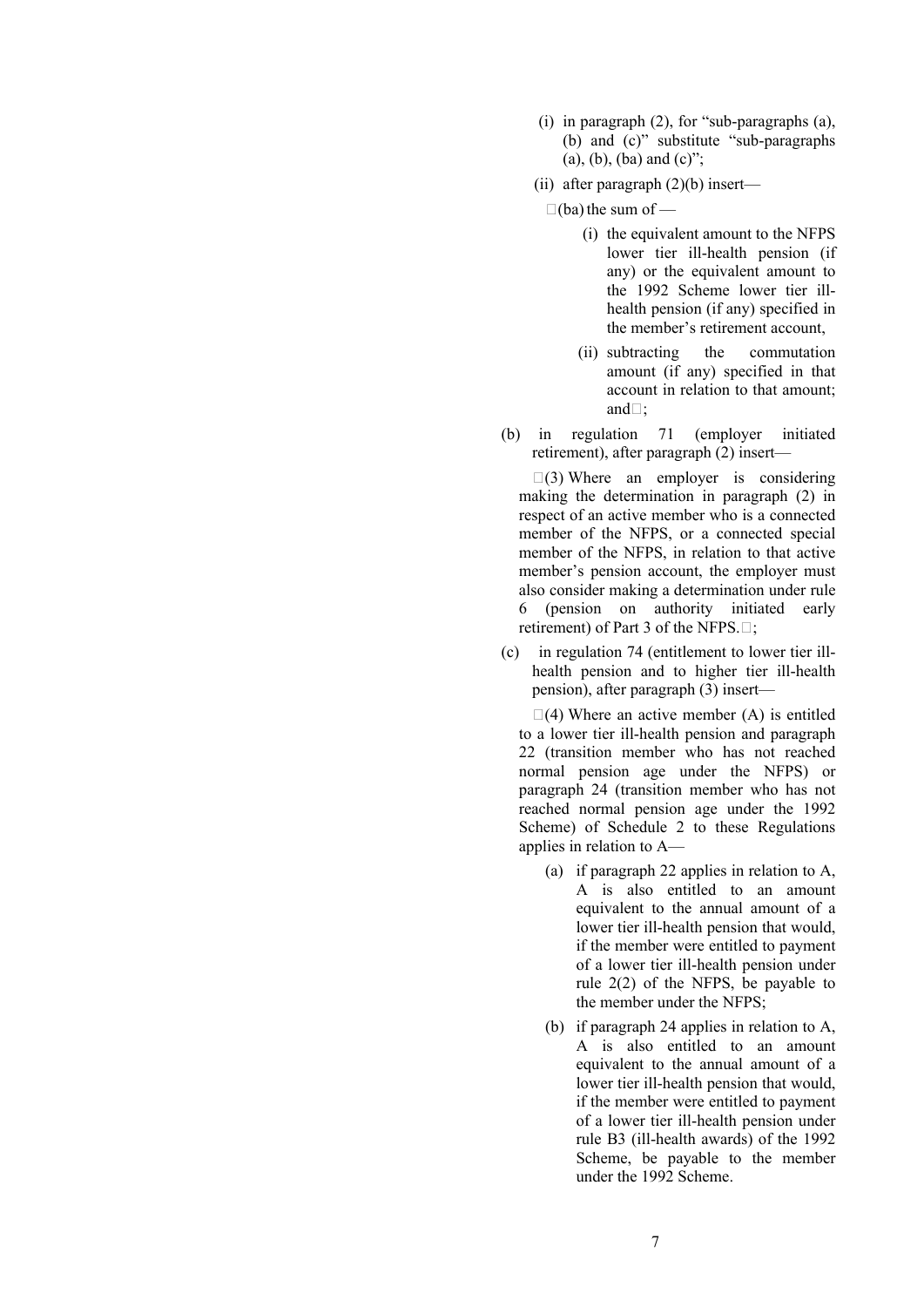(5) In these Regulations—

- (a) the amount equivalent to the annual amount of a lower tier ill-health pension in sub-paragraph (a) of paragraph (4) is referred to as the "equivalent amount to the NFPS lower tier ill-health pension" ("*swm cyfwerth â'r pensiwn afiechyd haen isaf CPNDT*");
- (b) the amount equivalent to the annual amount of a lower tier ill-health pension in sub-paragraph (b) of paragraph (4) is referred to as the "equivalent amount to the 1992 Scheme lower tier ill-health pension" ("*swm cyfwerth â'r pensiwn afiechyd haen isaf Cynllun*  $1992$ "). $\Box$ ;
- (d) in regulation 75 (annual rate of ill-health awards)—

(i) after paragraph (3) insert—

"(3A) In the case of a member who is entitled to an equivalent amount to the NFPS lower tier ill-health pension or to an equivalent amount to the 1992 Scheme lower tier illhealth pension, the adjusted lower tier illhealth pension includes the adjusted equivalent amount.";

(ii) in paragraph (4), at the appropriate place insert—

□ "the adjusted equivalent amount" ("*v swm cyfwerth addasedig*") means—

- (a) in the case of a member who is entitled to an equivalent amount to the NFPS lower tier ill-health pension, that amount calculated—
	- (i) excluding from the calculation the amount of any additional period of service purchased under Part 11 of the NFPS, and
	- (ii) without the deduction of any commuted portion; and
- (b) in the case of a member who is entitled to the equivalent amount to the 1992 Scheme lower tier ill-health pension, that amount calculated without the deduction of any commuted portion;":
- (e) in regulation 78 (consequences of review), after paragraph (6) insert—

 $\Box$ (6A) Where L is entitled to an equivalent amount to the NFPS lower tier ill-health pension or to an equivalent amount to the 1992 Scheme lower tier ill-health pension, paragraphs (3) and (5) apply as if the reference to "lower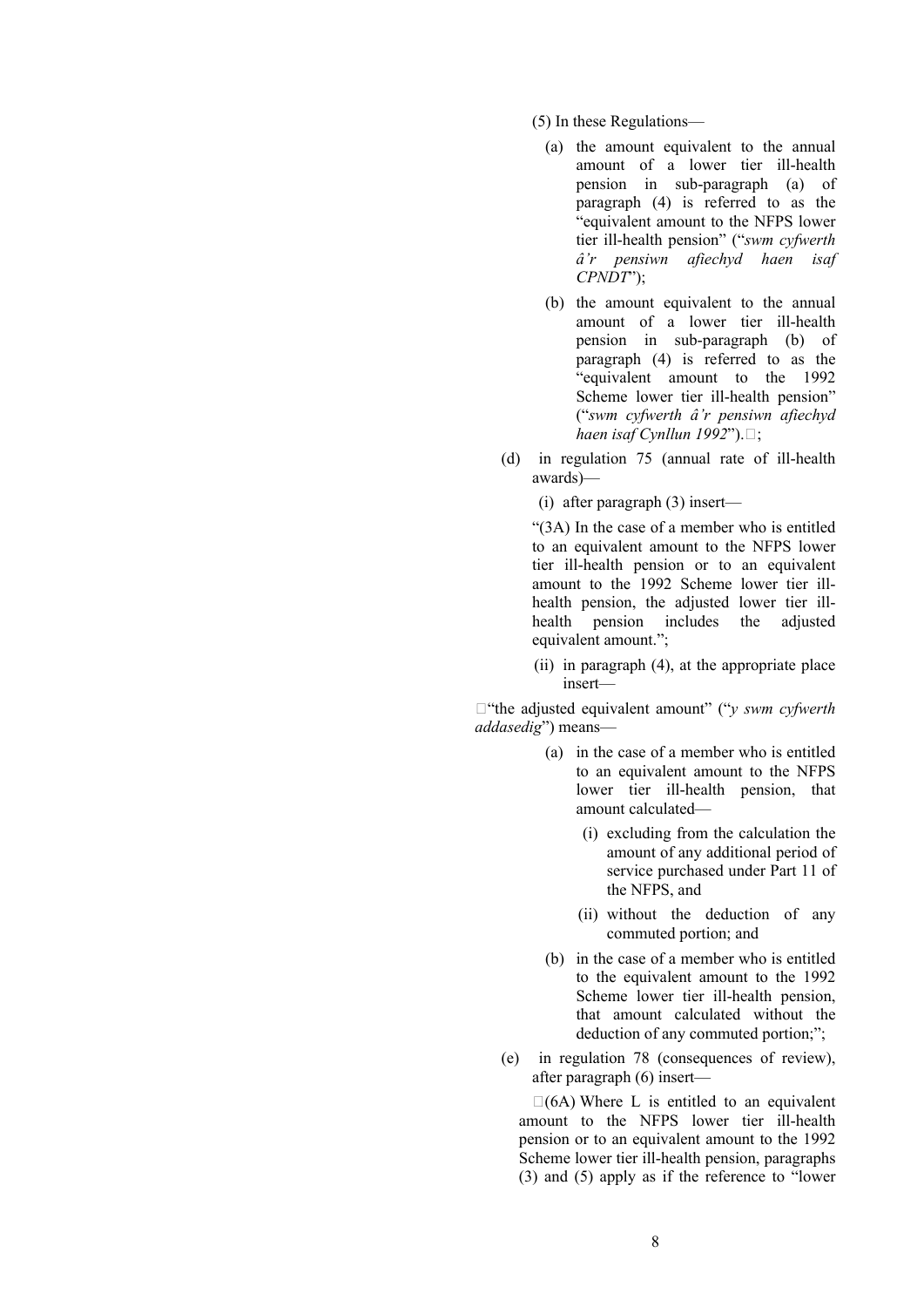tier ill-health pension" included an equivalent amount to the NFPS lower tier ill-health pension or an equivalent amount to the 1992 Scheme lower tier ill-health pension, as the case may be.  $\square$ ;

(f) after regulation 80 (option to commute part of pension) insert—

### **Option to commute part of an equivalent amount**

**80A.—**(1) A member who becomes entitled to the immediate payment of an equivalent amount to the NFPS lower tier ill-health pension or to an equivalent amount to the 1992 Scheme lower tier ill-health pension may opt under this regulation to exchange part of the pension for a lump sum.

(2) The option may only be exercised—

- (a) by written notice to the scheme manager which sets out the amount to be commuted; and
- (b) before the first payment of the equivalent amount to the NFPS lower tier ill-health pension or to an equivalent amount to the 1992 Scheme lower tier ill-health pension is made.

(3) Where the person is entitled to the immediate payment of an equivalent amount to the NFPS lower tier ill-health pension and exercises the option to commute under this regulation, the lump sum is calculated—

- (a) in the case of a person who is a connected member of the NFPS, in accordance with paragraphs (2) and (4) of rule 9 (commutation: general) of Part 3 of the NFPS, and
- (b) in the case of a person who is a connected special member of the NFPS, in accordance with paragraphs  $(2A)$ ,  $(4)$  and  $(4A)$  of rule 9 of Part 3 of that scheme.  $\Box$

**6.** In Part 6 (death benefits)—

- (a) in Chapter 1 (interpretation), in regulation 86 (meaning of "initial period"), for "For the purposes of this Part" substitute "For the purposes of these Regulations";
- (b) in Chapter 2 (pensions for surviving partners)—
	- (i) in paragraph (3) of regulation 87 (surviving partner's pension payable on death of active member) for "Subject to regulation 91 (reduction in pensions in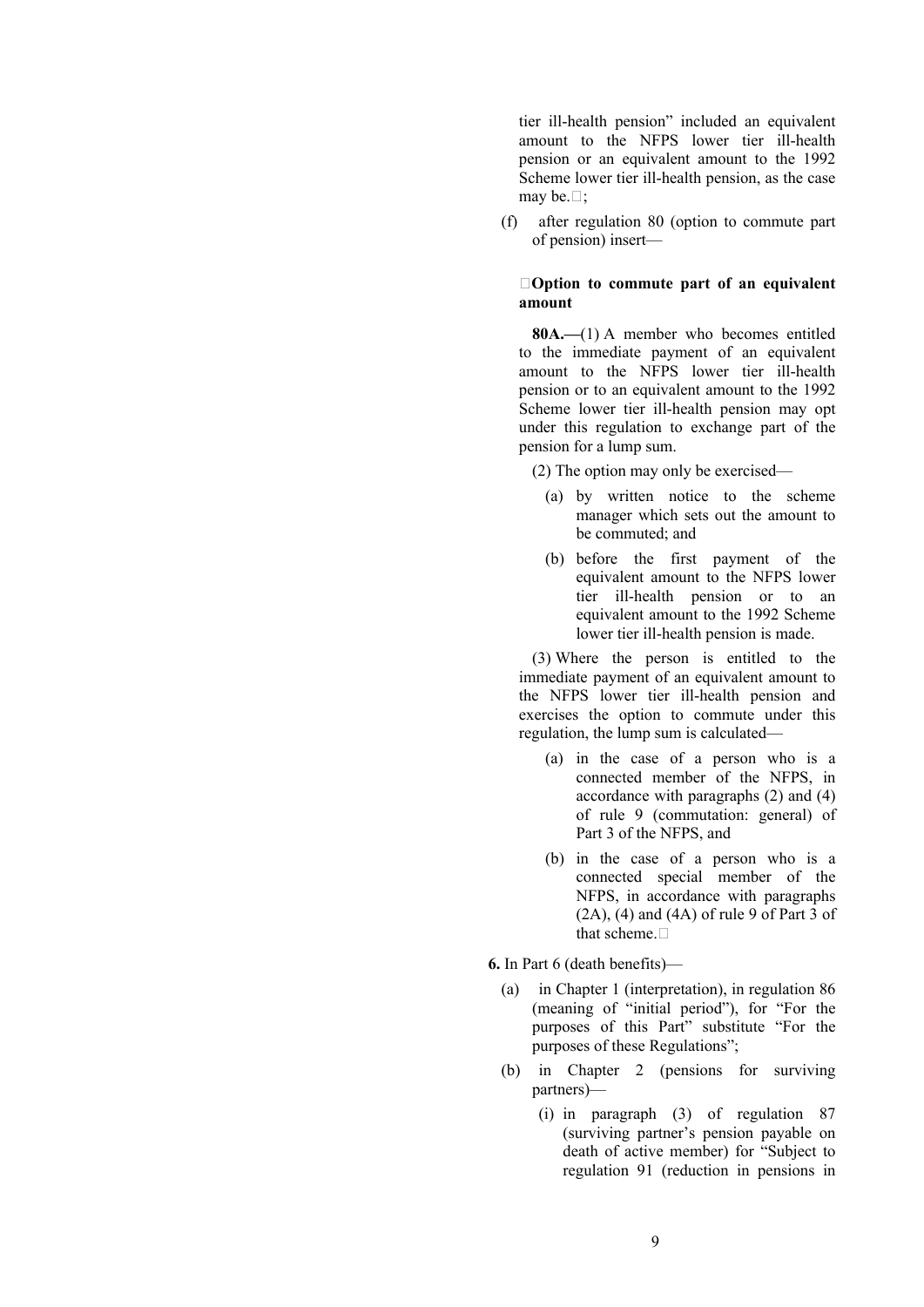cases of wide age disparity)" substitute "Subject to paragraph (4) and regulation 91 (reduction of pensions in cases of wide age disparity)";

(ii) after paragraph (3) of regulation 87 insert—

 $\Box$ (4) Where the member referred to in paragraph (1) was a transition member who had additional pension benefit under rule 7A or 7B of Part 3 of the NFPS or additional pension benefit under rule B5B or B5C of the 1992 Scheme, half the amount of additional pension benefit is added to the amount of the annual rate of the surviving partner's pension referred to in paragraph  $(3)$ . $\Box$ ;

(iii) at the beginning of paragraph (2) of regulation 95 (eligible child's pension on death of active member) insert "Subject to paragraph (3)", and after that paragraph insert—

 $\Box$ (3) Where the member referred to in paragraph (1) was a transition member who had additional pension benefit under rule 7A or 7B of Part 3 of the NFPS or additional pension benefit under rule B5B or B5C of the 1992 Scheme, the amount of the additional pension benefit is added to the amount of the higher tier ill-health pension referred to in paragraph  $(2)$ .  $\Box$ ;

(c) in Chapter 4 (lump sum death benefits), after paragraph (4) in regulation 102 (meaning of "final pay") insert—

 $\Box(5)$  Where the member referred to in paragraph (1) is a transition member and was in pensionable service under the 1992 Scheme or the NFPS, as the case may be, during the period referred to in paragraph  $(1)(a)$  or  $(1)(b)$  and service from that scheme is included in the qualifying service for the pension account in respect of which the lump sum death benefit is paid—

- (a) pensionable pay in paragraph (1)(a) or (1)(b) includes average pensionable pay construed in accordance with rule G1 where the person was a member of the 1992 Scheme or pensionable pay under rule 1 or rule 2 of Part 11 of the NFPS where the person was a firefighter or special firefighter member of the NFPS, and
- (b) pensionable service includes pensionable service construed in accordance with rule F1 where the person was a member of the 1992 Scheme or pensionable service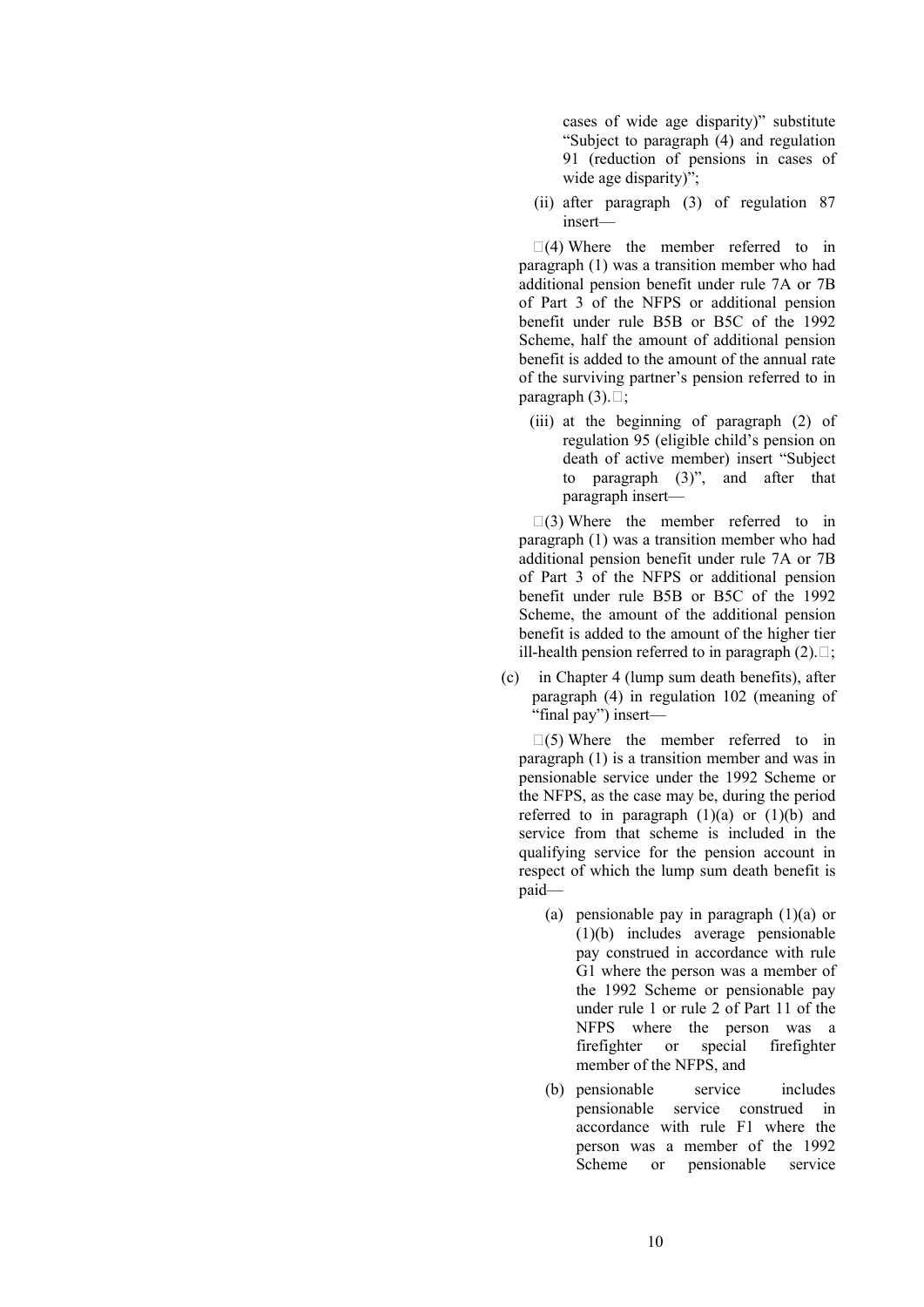construed in accordance with rules 2 to 5 of Part 10 of the NFPS. $\Box$ ;

(d) after paragraph (3) of regulation 105 (lump sum payable on death of active member) insert—

 $\Box$ (4) Where the active member's account in respect of which the lump sum death benefit will be paid included pensionable service reckonable under rule F1 of the 1992 Scheme as qualifying service and a dependent relative's gratuity has been paid under rule E3 of the 1992 Scheme or the payment of the balance of contributions to estate has been paid under rule E4 of the 1992 Scheme, those amounts must be deducted from the amount of lump sum death benefit payable under this regulation.

**7.** Schedule 2 (transitional provisions) is amended as follows—

(a) in Part 1, in paragraph 3(2) for "Subject to sub-paragraph (3)" substitute "Subject to subparagraphs (3) and (4)" and after subparagraph (3) insert—

 $\Box$ (4) In the case of a tapered protection member of the NFPS who is a special member of the NFPS, the tapered protection closing date is the date found by applying the relevant date in column 3 of the 1992 Scheme table in Part 4 of this Schedule to the birthday referred to in column 1 and column  $2.\square$ ;

(b) in Part 2, in paragraph 9, after sub-paragraph (2) insert—

(2A) Where P was a full protection member of the 1992 Scheme and, after retiring from pensionable service in this scheme, became entitled to a continuous service pension under rule B1A, to an ordinary pension under rule B1, to a short service award under rule B2 or to a continued pension under rule B2A of that scheme, P ceases to be eligible to be a full protection member of the NFPS. $\Box$ ;

(c) in Part 3, in paragraph 15, after subparagraph (1) insert—

 $\Box$ (1A) Where P was a full protection member of the 1992 Scheme and, after retiring from pensionable service in this scheme, became entitled to a continuous service pension under rule B1A, to an ordinary pension under rule B1, to a short service award under rule B2 or to a continued pension under rule B2A of that scheme, P ceases to be eligible to be a tapered protection member of the NFPS. $\Box$ ;

(d) after Part 3 insert—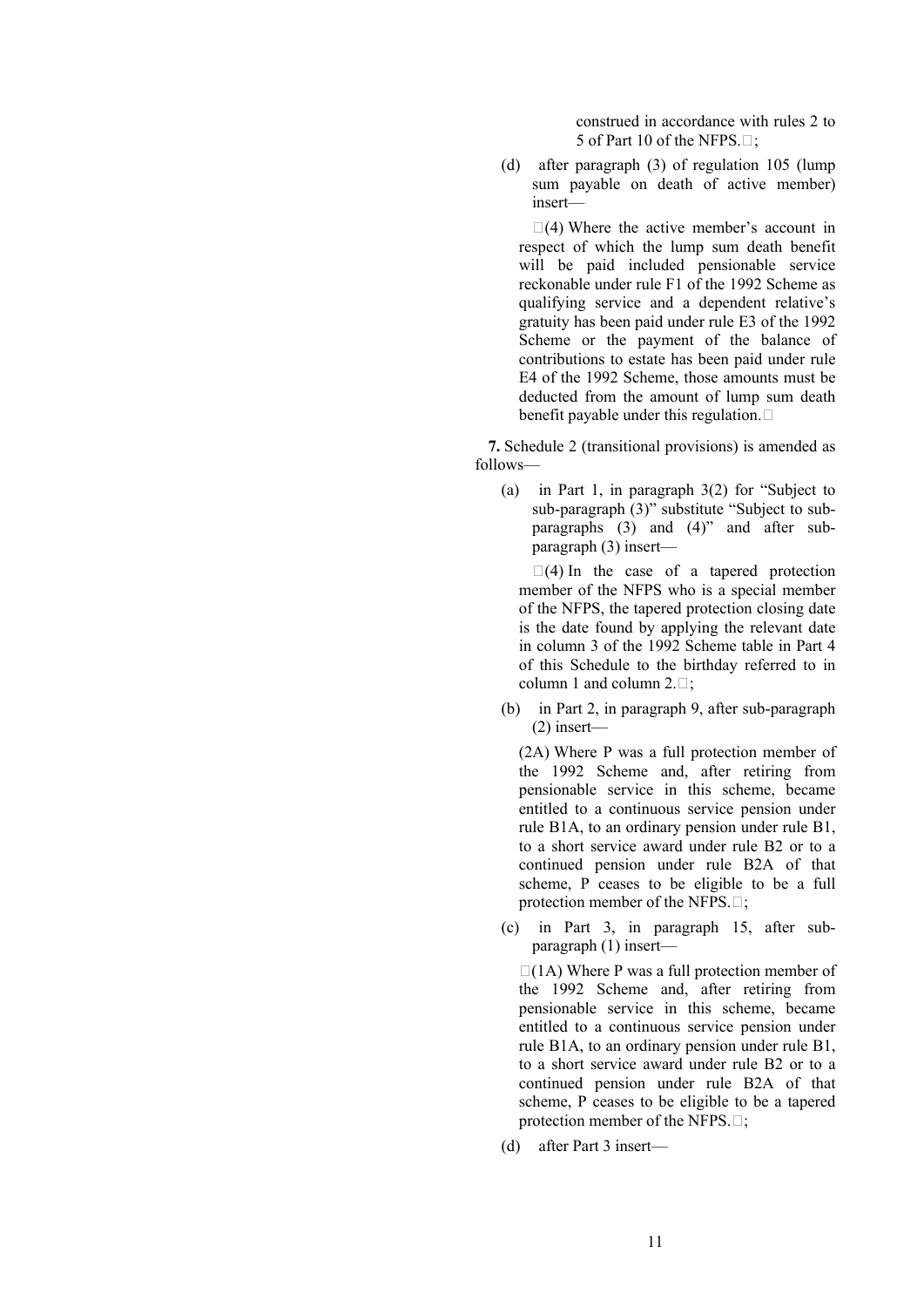# PART 3A

# Payment of ill-health benefits to transition members

### **Transition member who has not reached normal pension age under the NFPS**

**22.—**(1) This paragraph applies in relation to a transition member with continuity of service  $who$ 

- (a) is a connected member of the NFPS or a connected special member of the  $NFPS$
- (b) becomes entitled to an ill-health award under this scheme in relation to relevant scheme employment; and
- (c) has not reached normal pension age under the NFPS.

(2) If this paragraph applies—

- (a) neither a lower tier ill-health pension nor a higher tier ill-health pension is payable under rule 2 (awards on illhealth retirement) of the NFPS; and
- (b) an ill-health award is payable under this scheme in accordance with this paragraph.

(3) If the member meets the conditions only for a lower tier ill-health pension under this scheme, the annual rate of a lower tier ill-health pension payable under this scheme is the sum of—

- (a) the annual rate of a lower tier ill-health pension payable under this scheme; and
- (b) an amount payable under regulation 74 (entitlement to lower tier ill-health pension and to higher tier ill-health pension).

(4) Where the member meets the conditions for a higher tier ill-health pension under this scheme, the adjusted lower tier ill-health pension in regulation 75(4) (annual rate of illhealth awards) includes the amount in subparagraph (3)(b) for the purposes of the calculation of the annual rate of the higher tier ill-health pension.

(5) If, after an ill-health award becomes payable under this scheme, a transfer value payment is made under Chapter 2 (transfers out of the Scheme) of Part 12 (transfers into and out of the Scheme) of the NFPS in respect of the member's rights under that Scheme and the transfer relates to a period of service included as qualifying service in relation to the member's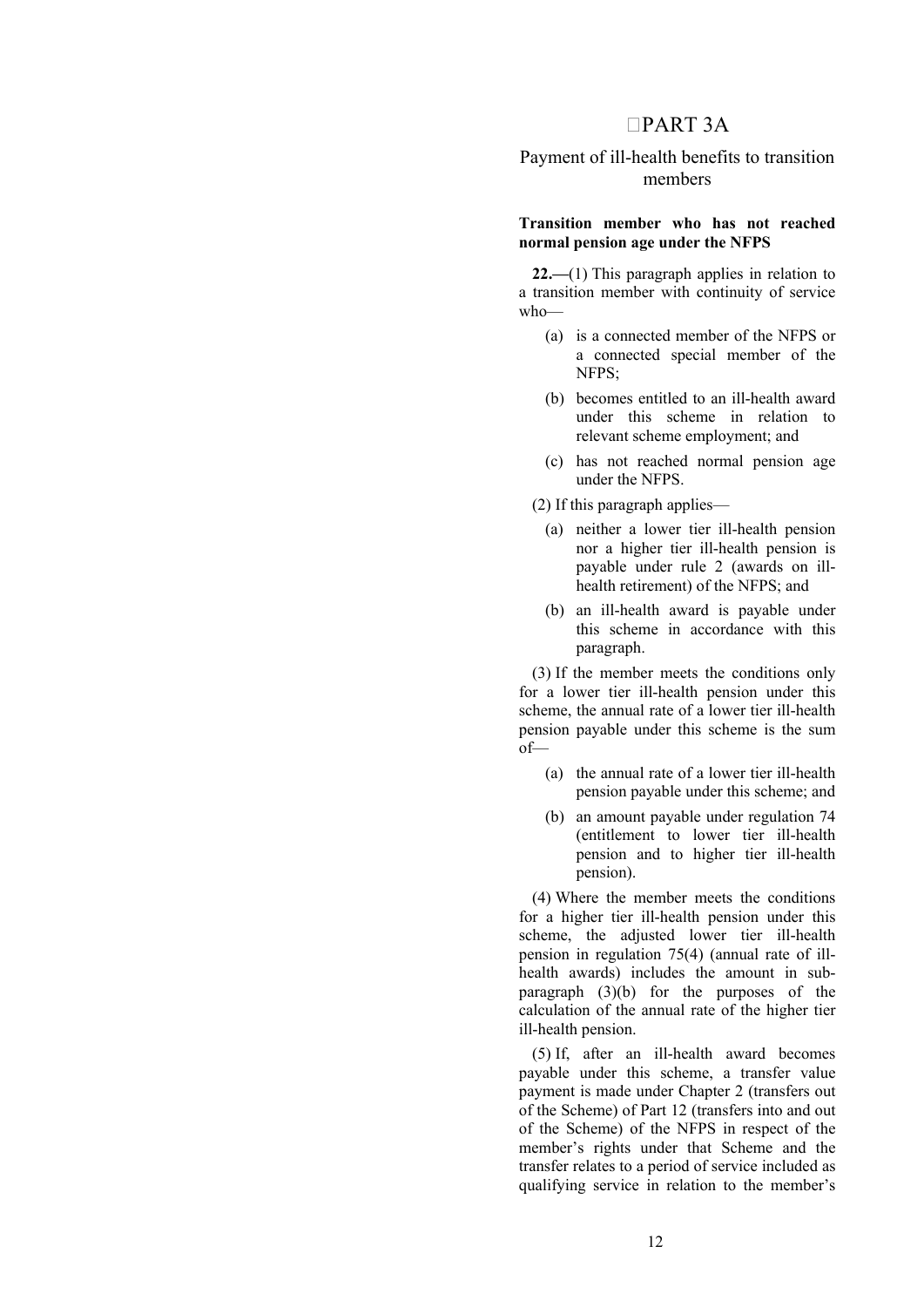retirement account, the scheme manager must deduct from the ill-health award the amount in respect of service in the NFPS which is equal to the value represented by that transfer value payment.

(6) In this paragraph—

relevant scheme employment" ("*cyflogaeth gynllun berthnasol*") means the continuous period of pensionable service in scheme employment in relation to the active member's account to which the qualifying service for that connected member of the NFPS, or connected special member of the NFPS, was added for the purposes of regulation 66 (qualifying service).

# **Transition member who reaches normal pension age under the NFPS**

23.—(1) This paragraph applies in relation to a transition member with continuity of service who is receiving payment of an ill-health award in accordance with paragraph 22.

(2) When the member reaches normal pension age under the NFPS—

- (a) the equivalent amount to the NFPS lower tier ill-health pension specified under regulation 68(2)(ba) (annual rate of retirement pension (active members)) ceases to be payable under this scheme; and
- (b) the member becomes entitled under the NFPS to the immediate payment of a continued pension of a sum equal to the annual rate of the equivalent amount to the NFPS lower tier ill-health pension payable immediately before the date on which the member reaches normal pension age.

**Transition member who has not reached normal pension age under the 1992 Scheme**

**24.—**(1) This paragraph applies in relation to a transition member who—

- (a) was in pensionable service in the 1992 Scheme until the day before the transition date; and
- (b) has continued in pensionable service in relevant scheme employment, or has been treated as an active member of this scheme in relation to that employment, until that member became entitled to an ill-health award under this scheme; and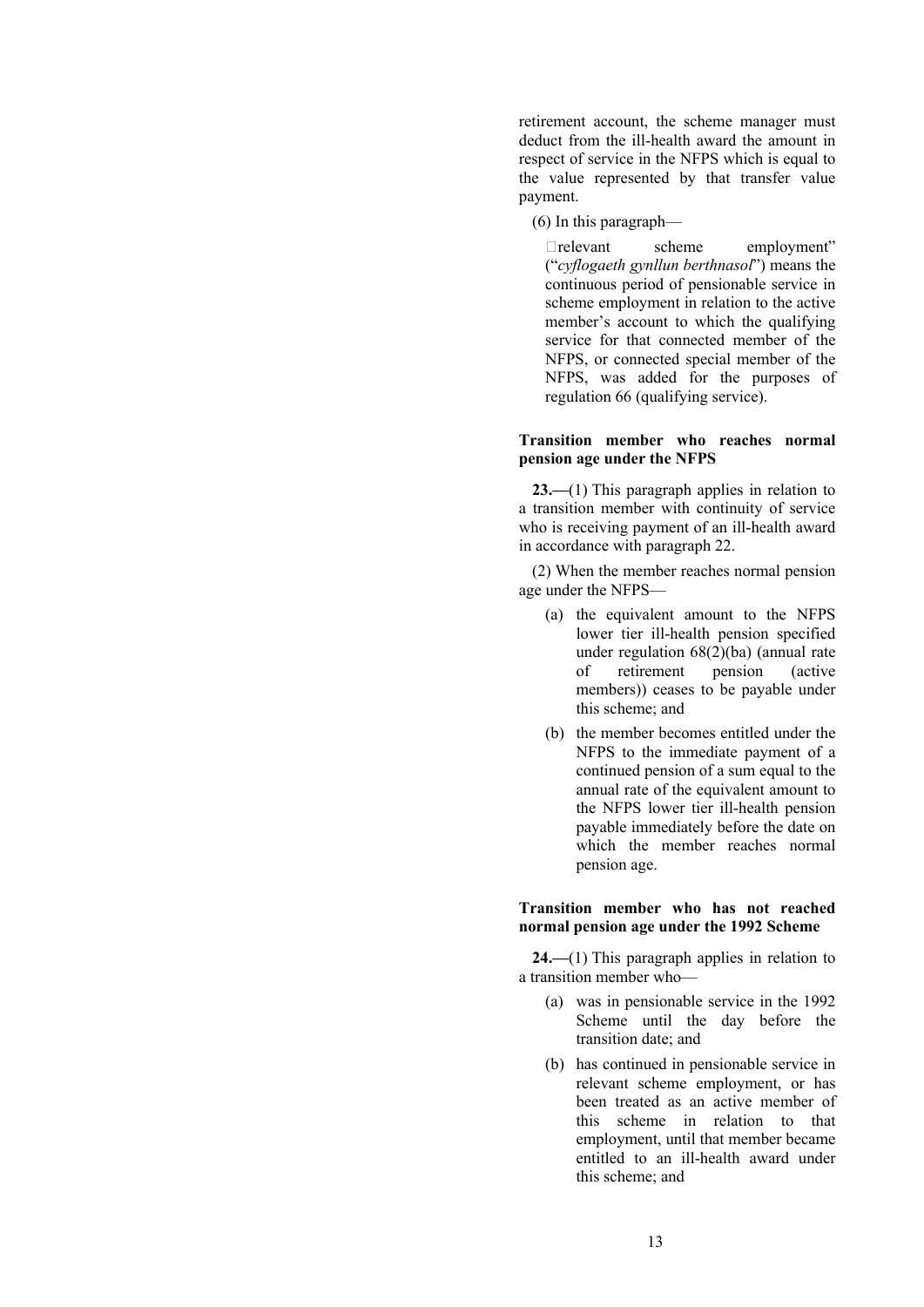- (c) has not reached normal pension age under the 1992 Scheme or the age at which the conditions of rule B1 (ordinary pension) as modified by rule B1A (continuous service pension) of that scheme are satisfied.
- (2) If this paragraph applies—
	- (a) neither a lower tier ill-health pension nor a higher tier ill-health pension is payable under rule B3 (ill health awards) of the 1992 Scheme; and
	- (b) an ill-health award is payable under this scheme.

(3) If the member meets the conditions for a lower tier ill-health pension only under this scheme, the annual rate of a lower tier ill-health pension payable under this scheme is the sum of—

- (a) the annual rate of a lower tier ill-health pension payable under this scheme; and
- (b) an amount payable under regulation 74(4) (entitlement to lower tier illhealth pension and to higher tier illhealth pension).

(4) If the member meets the conditions for a higher tier ill-health pension under this scheme, the adjusted lower tier ill-health pension in regulation 75(4) (annual rate of ill-health awards) includes the amount in sub-paragraph (3)(b) for the purposes of the calculation of the annual rate of the higher tier ill-health pension.

(5) If, after an ill-health award becomes payable under this scheme, a transfer value payment is made under rule F9 (payment of transfer value) of the 1992 Scheme in respect of the member's rights under that scheme and the transfer relates to a period of service included as qualifying service in relation to that member's retirement account, the scheme manager must deduct from the amount of the ill-health award an amount in respect of service in the 1992 Scheme which is equal to the value represented by that transfer value payment.

(6) In this paragraph—

"relevant scheme employment" ("*cyflogaeth gynllun berthnasol*") means the continuous period of pensionable service in scheme employment in relation to the active member's account to which the pensionable service in the 1992 Scheme was added for the purposes of regulation 66 (qualifying service).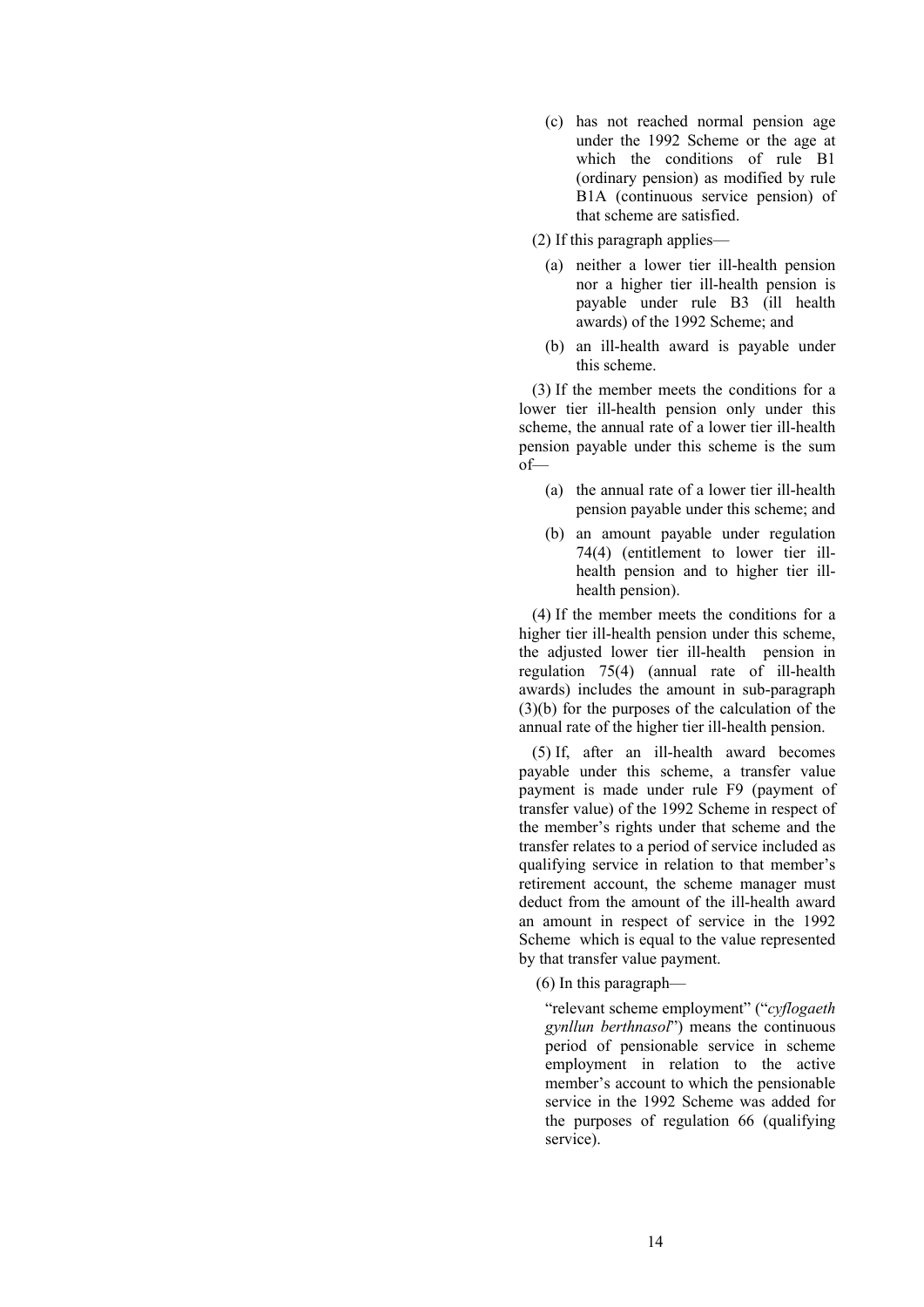#### **Transition member who reaches normal pension age under the 1992 Scheme**

**25.—**(1) This paragraph applies in relation to a transition member who is receiving the payment of an ill-health award in accordance with paragraph 24.

(2) When the member reaches normal pension age under the 1992 Scheme or the age for retirement ascertained under rule B1A(3)(i) of that scheme—

- (a) the member ceases to be entitled to the immediate payment of the equivalent amount to the 1992 Scheme lower tier ill-health pension under regulation 74(4)(b) (entitlement to lower tier illhealth pension and to higher tier illhealth pension) under this scheme; and
- (b) the member becomes entitled under the 1992 Scheme to the immediate payment of a continued pension of a sum equal to the annual rate of the equivalent amount of the 1992 Scheme lower tier ill-health pension payable immediately before the date on which the member reaches normal pension age or the age for retirement ascertained under rule B1A(3)(i) of the 1992 Scheme.

# PART 3B

# Payment of death benefits in respect of transition members

**Annual rate of pensions for surviving partners payable under this scheme when certain transition members die in service with accrued benefits in the 1992 Scheme**

**26.**—(1) This paragraph applies in relation to a transition member who—

- (a) was in pensionable service in the 1992 Scheme until the day before the transition date;
- (b) has continued in pensionable service in scheme employment, or to be treated as an active member of this scheme, until that member dies; and
- (c) dies as an active member of this scheme.

(2) Awards for surviving spouses and civil partners are not payable under Part C (awards on death: spouses) of the 1992 Scheme in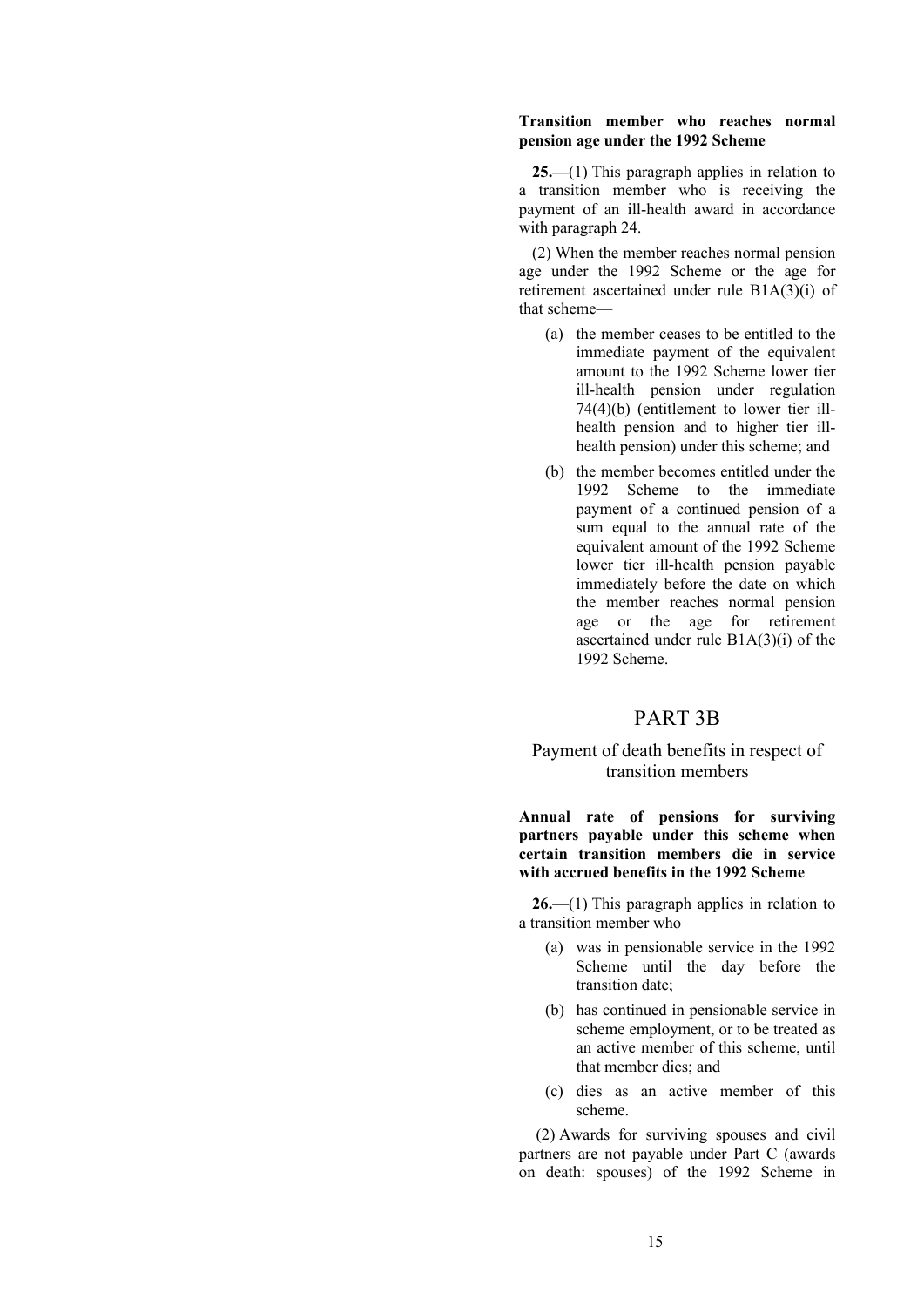respect of a member to whom this paragraph applies.

(3) A surviving spouse or civil partner of a member to whom this paragraph applies is not entitled to receive a bereavement pension under rule E8 of the 1992 Scheme.

## **Annual rate of pensions payable to an eligible child under this scheme when a transition member dies in service with accrued benefits in the NFPS**

**27.**—(1) This paragraph applies in relation to a transition member with continuity of service who is a connected member of the NFPS or a connected special member of the NFPS—

- (a) who dies as an active member of this scheme; and
- (b) whose period of qualifying service is at least 3 months.

(2) Pensions for an eligible child are not payable under the NFPS in respect of that member.

## **Annual rate of pensions payable to an eligible child under this scheme when a transition member dies in service with accrued benefits in the 1992 Scheme**

**28.**—(1) This paragraph applies in relation to a transition member who—

- (a) was in pensionable service in the 1992 Scheme until the day before the transition date;
- (b) has continued in pensionable service in scheme employment, or has been treated as an active member of this scheme, until that member dies; and
- (c) dies as an active member of this scheme.

(2) Awards for an eligible child are not payable under Part D (awards on death – children) and a bereavement pension is not payable under rule E8A of the 1992 Scheme in respect of that member.

## **Amount of lump sum death benefit payable under this scheme when a transition member dies in service with accrued benefits in the NFPS**

**29.**—(1) This paragraph applies in relation to a transition member (T) who is a member of the NFPS and who dies as an active member of this scheme.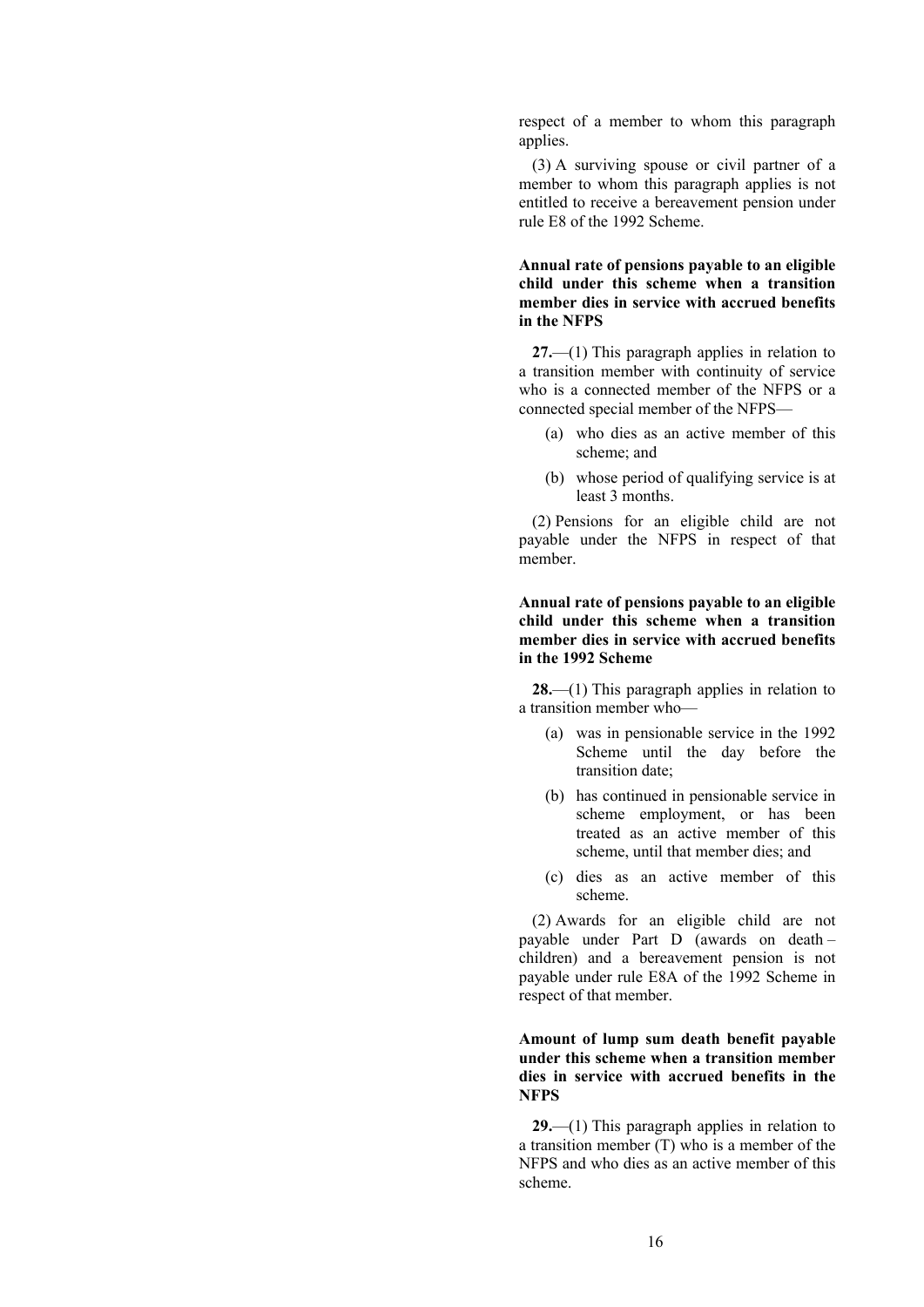(2) Subject to sub-paragraph (3), where T dies as a pensioner member of the NFPS, the amount of the lump sum death benefit payable under this scheme is the greater of the amount of the lump sum death benefit payable under regulation 105(2) and the amount of postretirement death grant payable under rule 2 (post-retirement death grant) of Part 5 of the NFPS.

(3) Where T at the time of T's death was a pensioner member of this scheme and an active member of this scheme, and regulation 107 (lump sum payable on death in certain cases) applies, in a case where the greater amount of the lump sum death benefit payable is that under regulation 106 (lump sum payable on death of pensioner member), "regulation 105" in subparagraph (2) is to be read as "regulation 106".

### **Amount of lump sum death benefit payable under this scheme when a transition member dies in service with accrued benefits in the 1992 Scheme**

**30.**—(1) This paragraph applies in relation to a transition member (T) who is a member of the 1992 Scheme and who dies as an active member of this scheme.

(2) Sub-paragraph (3) applies where paragraph (7) of rule A3 of the 1992 Scheme applied to T immediately before T died and a lump sum death grant of an amount specified in regulation 105(2) (lump sum payable on death of active member) of this scheme is payable to those persons that the scheme manager determines under regulation 104 (person to whom lump sum death benefit payable) and—

- (a) a lump sum death grant has been paid under rule E1 of the 1992 Scheme,
- (b) a payment of the balance of contributions has been made under rule E4 of the 1992 Scheme, or
- (c) a dependent relative's gratuity has been paid under rule E3 of the 1992 Scheme.

(3) Where this sub-paragraph applies, the payments which have been made and are referred to in paragraphs (a), (b) or (c) of subparagraph (2) must be deducted from the lump sum death grant payable under regulation 105.

(4) Sub-paragraph (5) applies where T dies as a deferred member of the 1992 Scheme or in receipt of a pension from that scheme and a lump sum death grant of an amount specified in regulation 105(2) of this scheme is payable to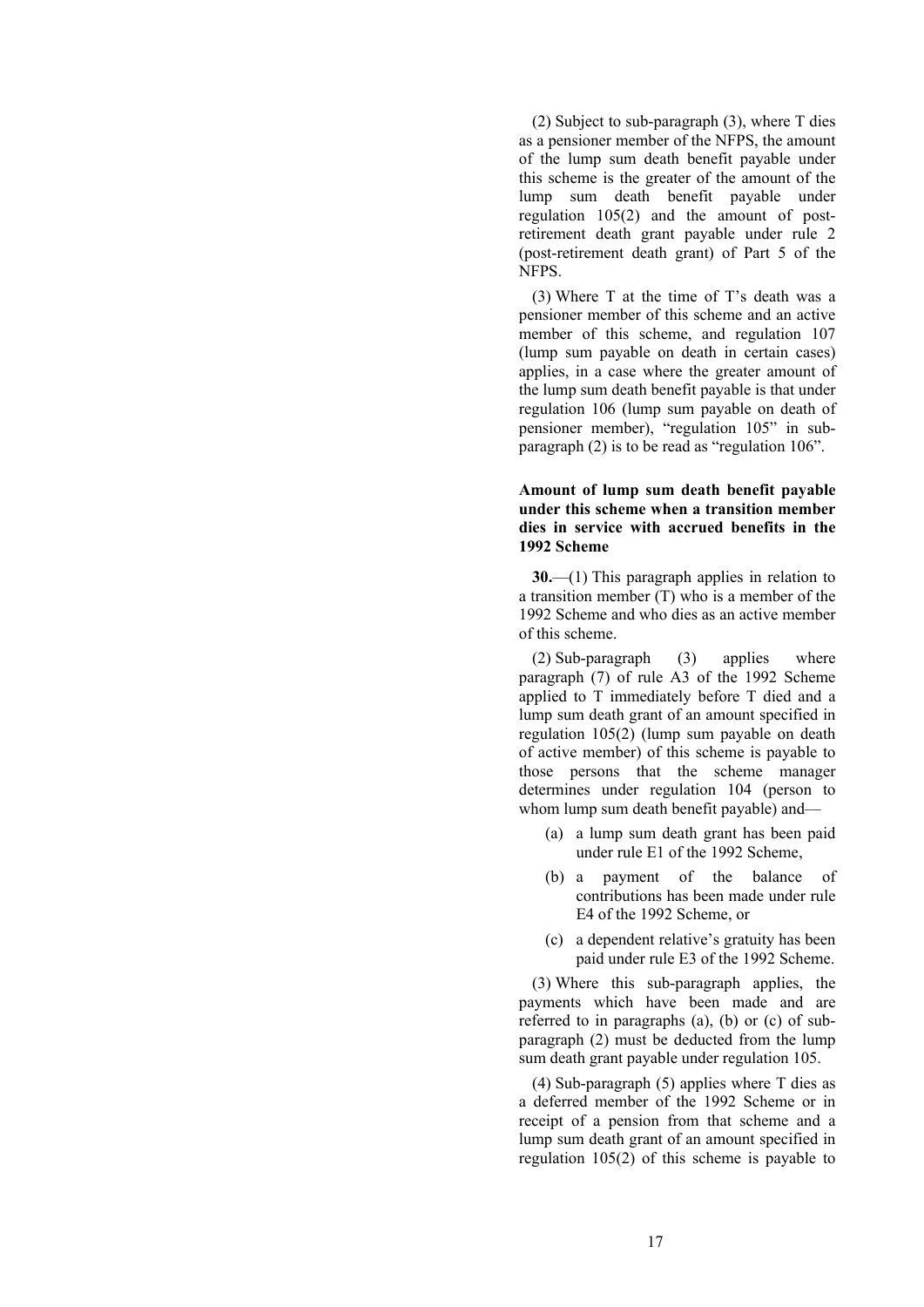those persons that the scheme manager determines under regulation 104 and—

- (a) a dependent relative's gratuity has been paid under rule E3 of the 1992 Scheme, or
- (b) an amount of post retirement death grant has been paid under rule E4.

(5) Where this sub-paragraph applies, the payments which are referred to in paragraphs (a) or (b) of sub-paragraph (4) and which have been made must be deducted from the amount of lump sum death grant payable under regulation 105.

# PART 3C

# Transitional provisions relating to the NFPS and the 1992 Scheme

#### **Pensionable service under the NFPS**

**31.**—(1) This paragraph applies in relation to a transition member (T) who is a connected member of the NFPS, or a connected special member of the NFPS, and has continuity of service.

(2) The following provisions of Chapter 2 (purchase of additional service) of Part 11 (pensionable pay, pension contributions and purchase of additional service) of the NFPS continue to apply after the transition date as if T continued in pensionable service under that scheme—

- (a) the provisions relating to the payment of periodical contributions for the purchase of additional service if T had made an election to purchase additional service under rule 6 (election to purchase additional service) or if T returns to pensionable service as a firefighter after a period of unpaid service or absence and T elects to purchase additional service in respect of the period before the transition date under that rule; and
- (b) the provisions relating to the payment of the mandatory special period pension contributions payable in respect of an election to purchase service during the limited period under rule 6A (election to purchase service during the limited period).

(3) In determining whether T qualifies under the NFPS for retirement benefits (other than an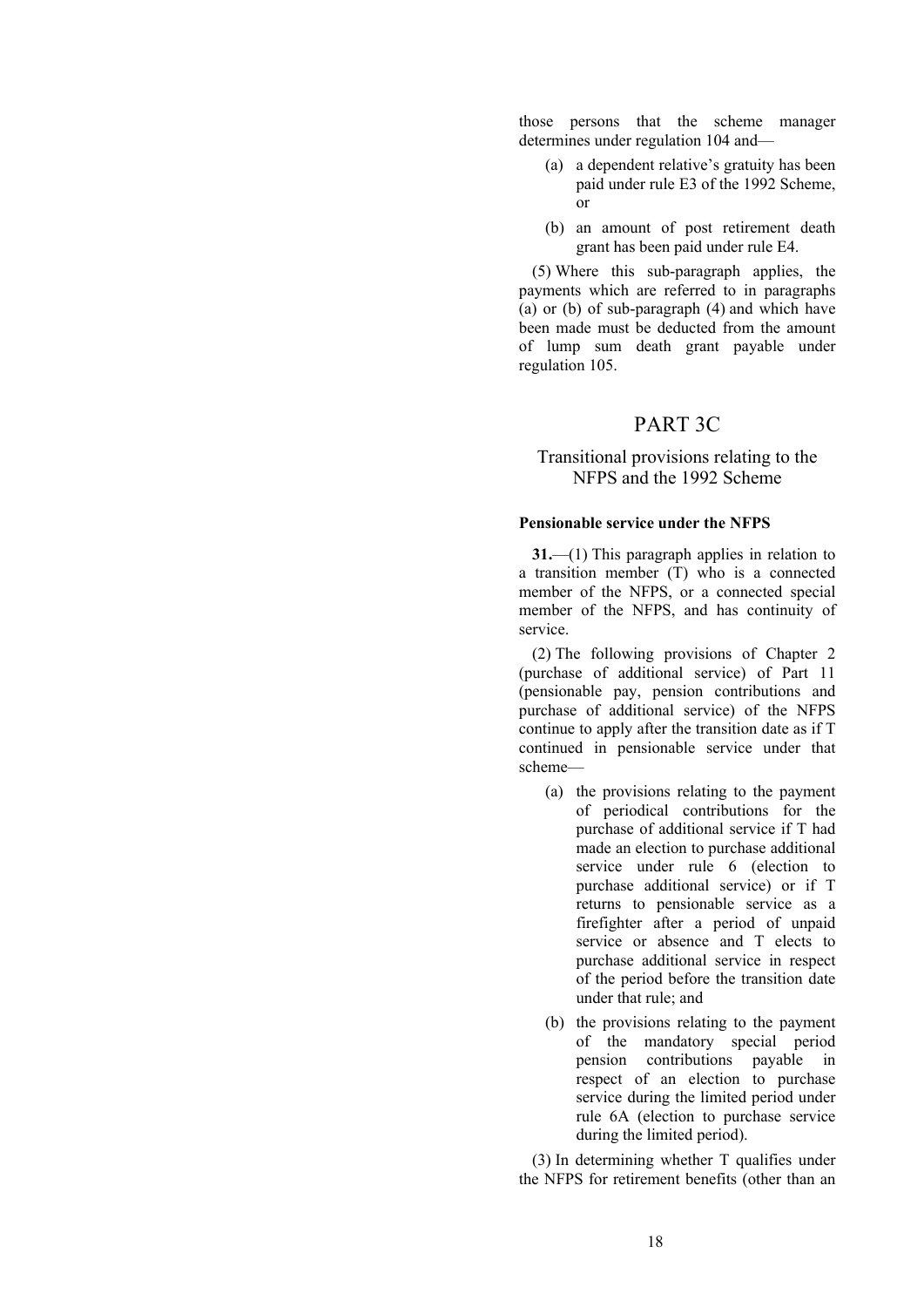award on ill-health retirement or a deferred pension), T's pensionable service under the NFPS terminates when T's pensionable service under this scheme terminates.

#### **Final salary of certain transition members for any purposes of the NFPS**

**32.**—(1) This paragraph applies to a transition member with continuity of service (T) who is in pensionable service under this scheme and is a member of the NFPS.

(2) Subject to sub-paragraphs (3) to (5), in determining T's final pensionable pay for any purposes of the NFPS under Schedule 7 to the 2013 Act (final salary link)—

- (a) the provisions of paragraph 1 or paragraph 2 of that Schedule apply as if the reference to "final salary" were a reference to "final pensionable pay", and
- (b) pensionable pay derived from service under this scheme is to be regarded as derived from service under the NFPS.

(3) Where T's pensionable pay derived from service under this scheme at a time when T's final pensionable pay is determined for any purposes of the NFPS under Schedule 7 (final salary link) to the 2013 Act is lower than T's pensionable pay derived from service under the NFPS on the day before the transition date—

- (a) sub-paragraph (2) does not apply; and
- (b) T's final pensionable pay is determined in accordance with rule 1 (pensionable pay) and rule 2 (final pensionable pay) of Part 11 of the NFPS.

(4) Where T's pensionable pay derived from service under this scheme at the time when T's final pensionable pay is determined for any purposes of the NFPS under Schedule 7 to the 2013 Act (final salary link) is lower than the pensionable pay for any year after the transition date, the pensionable pay for the year of service before the reduction in pensionable pay is to be regarded for the purposes of Schedule 7 as the pensionable pay derived from service under the NFPS.

(5) The definition of pensionable pay derived from service under this scheme in regulation 26 (pensionable pay) is modified for the purposes of sub-paragraphs (2) and (4) by the omission of paragraph (1)(d) of that regulation, and in a case where T is being paid an allowance or supplement within the meaning of paragraph (6) of rule 1 to Part 11 of the NFPS which the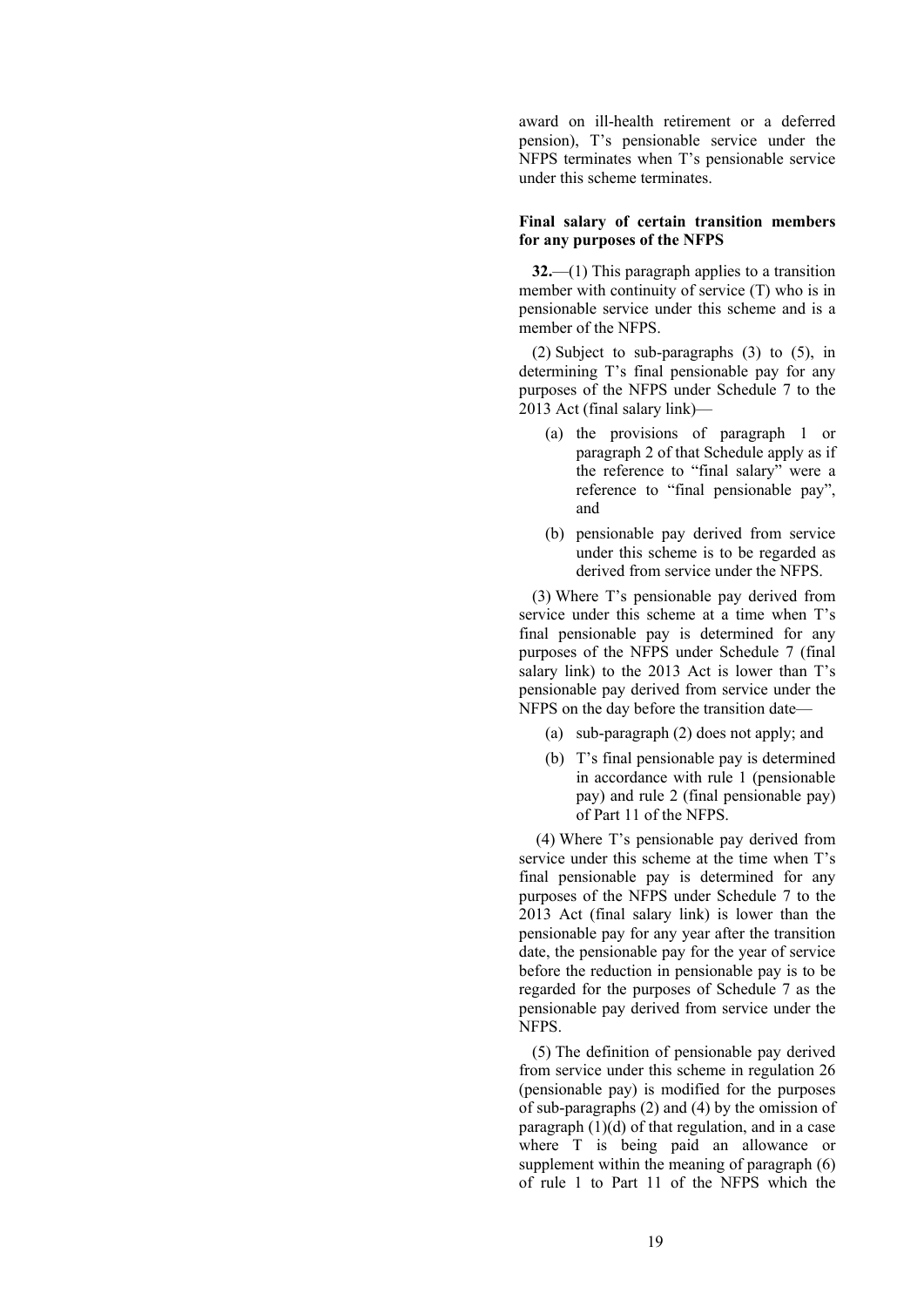employer would have treated as pensionable under that scheme were the member still a firefighter member of that scheme, that amount is treated as included in pensionable pay for the purposes of determining T's final pensionable pay under the NFPS.

#### **Final salary of certain transition members for any purposes of the 1992 Scheme**

**33.**—(1) This paragraph applies in relation to a transition member (T) with continuity of service who is in pensionable service under this scheme and is a member of the 1992 Scheme.

(2) Subject to sub-paragraphs (3) to (5), in determining T's average pensionable pay for any purposes of the 1992 Scheme under Schedule 7 to the 2013 Act (final salary link)—

- (a) the provisions of paragraph 1 of that Schedule apply as if the reference to "final salary" were a reference to "average pensionable pay", and
- (b) pensionable pay derived from service under this scheme is to be regarded as derived from service under the 1992 Scheme.

(3) Where T's pensionable pay derived from service under this scheme at the time when T's average pensionable pay is determined for any purposes of the 1992 Scheme under Schedule 7 to the 2013 Act (final salary link) is lower than T's pensionable pay derived from service under the 1992 Scheme on the day before the transition date—

- (a) sub-paragraph (2) does not apply, and
- (b) T's average pensionable pay is determined in accordance with rule G1 (pensionable pay and average pensionable pay) of the 1992 Scheme.

(4) Where T's pensionable pay derived from service under this scheme at the time when T's average pensionable pay is determined for any purposes of the 1992 Scheme under Schedule 7 to the 2013 Act (final salary link) is lower than the pensionable pay for any year after the transition date, the pensionable pay for the year of service before the reduction in pensionable pay is to be regarded for the purposes of Schedule 7 as the pensionable pay derived from service under the 1992 Scheme.

(5) The definition of pensionable pay derived from service under this scheme in regulation 26 is modified for the purposes of sub-paragraphs (2) and (4) by the omission of paragraph  $(1)(d)$ of that regulation, and in a case where the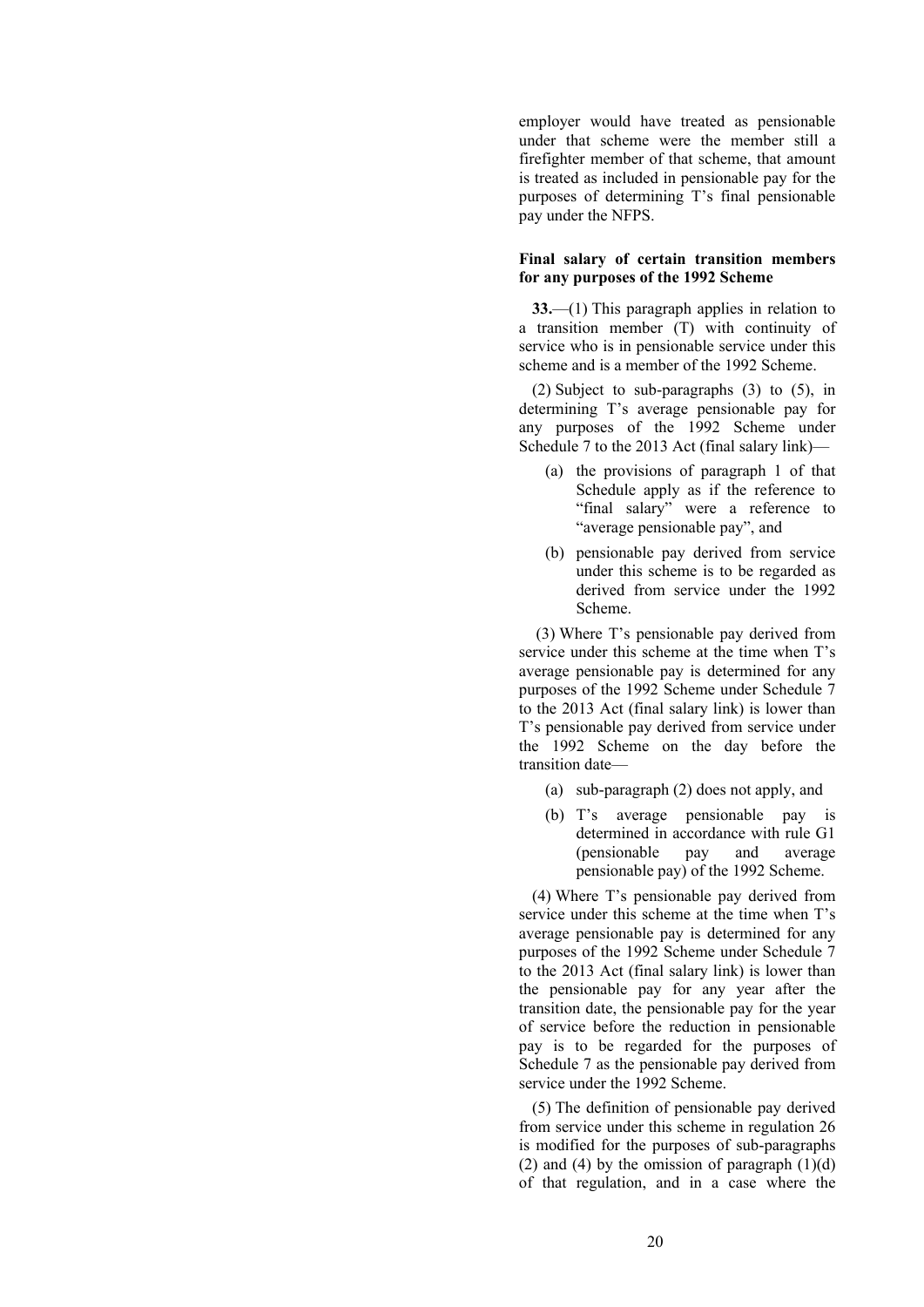member of the 1992 Scheme is being paid an allowance or supplement within the meaning of paragraph (9) of rule G1 (pensionable pay and average pensionable pay) which the employer would have treated as pensionable pay under that Scheme were the member still entitled to reckon pensionable service in that Scheme, that amount is included in pensionable pay for the purposes of determining T's average pensionable pay under the 1992 Scheme.

### **Continuous pensionable service under the 1992 Scheme**

**34.**—(1) This paragraph applies to a transition member (T) who was in pensionable service under the 1992 Scheme on the date before that member's transition date and joined this scheme on the transition date, and has remained in pensionable service under this scheme until the date on which T qualifies under the 1992 Scheme for an award under that scheme.

(2) The requirement in paragraph (1) that T has remained in pensionable service under this scheme is satisfied where T has been or is treated as an active member of this scheme.

(3) In determining whether T qualifies under the 1992 Scheme for retirement benefits (other than an award on ill-health retirement or to a deferred pension), T's pensionable service under the 1992 Scheme terminates when T's pensionable service under this scheme terminates.

(4) For the purposes of calculating the pension under rule B1A of the 1992 Scheme and for the commutation under rule B7 (commutation – general provision) of that scheme, pensionable service under this scheme is reckonable under rule F2 (current service) of that scheme as 2015 pensionable service.

(5) Where T had elected to pay periodical contributions for increased benefits under rule G6 (election to purchase increased benefits) of the 1992 Scheme, these continue to be payable as if T continued in pensionable service under the 1992 Scheme until T leaves pensionable service under the 2015 Scheme.

(6) If after the transition date T returns to work following a period of maternity or adoption leave and is entitled to elect to pay pension contributions under rule G2A (optional pension contributions during maternity and adoption leave) of the 1992 Scheme in respect of that period, the election may only be made in respect of the period before the transition date.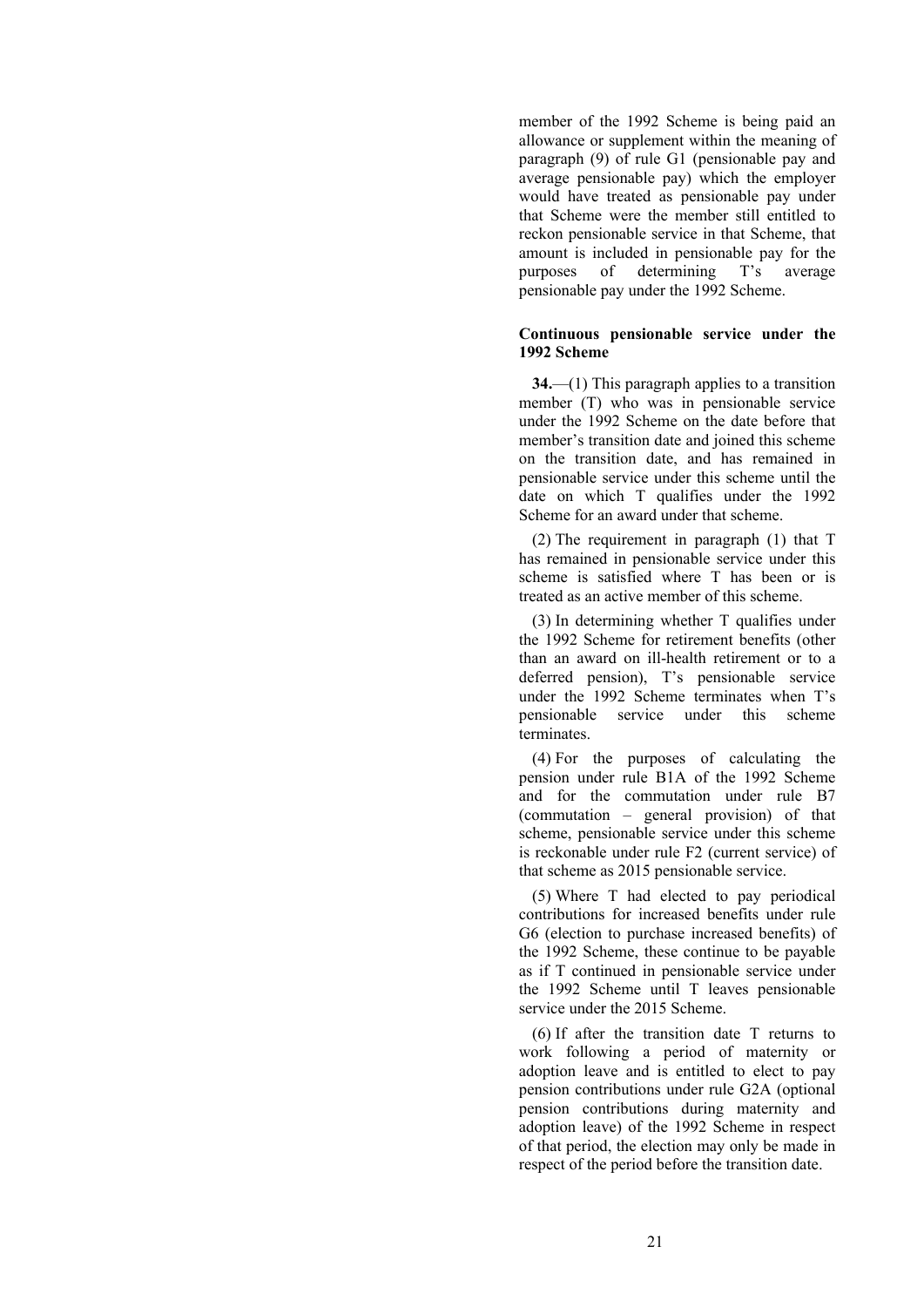(7) Where this paragraph applies and T is entitled to an ordinary pension under rule B1 (ordinary pension) of the 1992 Scheme or a short service award under rule B2 (short service award) of that scheme, T's ordinary pension or short service award, as the case may be, is calculated in accordance with Part 2A of Schedule 2 to the 1992 Scheme and Part 1 and Part 2 of Schedule 2 to that scheme do not apply.

## **Deferred member of the 1992 Scheme**

**35.** A transition member with accrued benefits in the 1992 Scheme to whom paragraph 34 does not apply is a deferred member of the 1992 Scheme.

#### **Deferred member of the NFPS**

**36.**—(1) A transition member with continuity of service (T), who is a connected member of the NFPS or a connected special member of the NFPS, does not become a deferred member of that scheme unless T becomes a deferred member of this scheme in relation to the active member's account to which the qualifying service for that connected member of the NFPS or connected special member of the NFPS was added.

(2) If T opts out of this scheme in relation to a scheme employment, or leaves scheme employment before being entitled to a pension in relation to that pensionable service, and T has at least 3 months' qualifying service—

- (a) T becomes a deferred member of the NFPS in relation to pensionable service under that scheme; and
- (b) any periodical payments for additional service under the NFPS cease to be payable.

(3) If T re-enters pensionable service under this scheme after a gap in service not exceeding 5 years, T ceases to be a deferred member of the NFPS.

### **Scheme manager determines member of the NFPS is not entitled to an ill-health award**

**37.**—(1) This paragraph applies if the authority has decided to obtain the written opinion of an IQMP concerning whether a member of the NFPS is permanently disabled or able to undertake regular employment before making a determination as to whether a member is entitled to an ill-health award, and the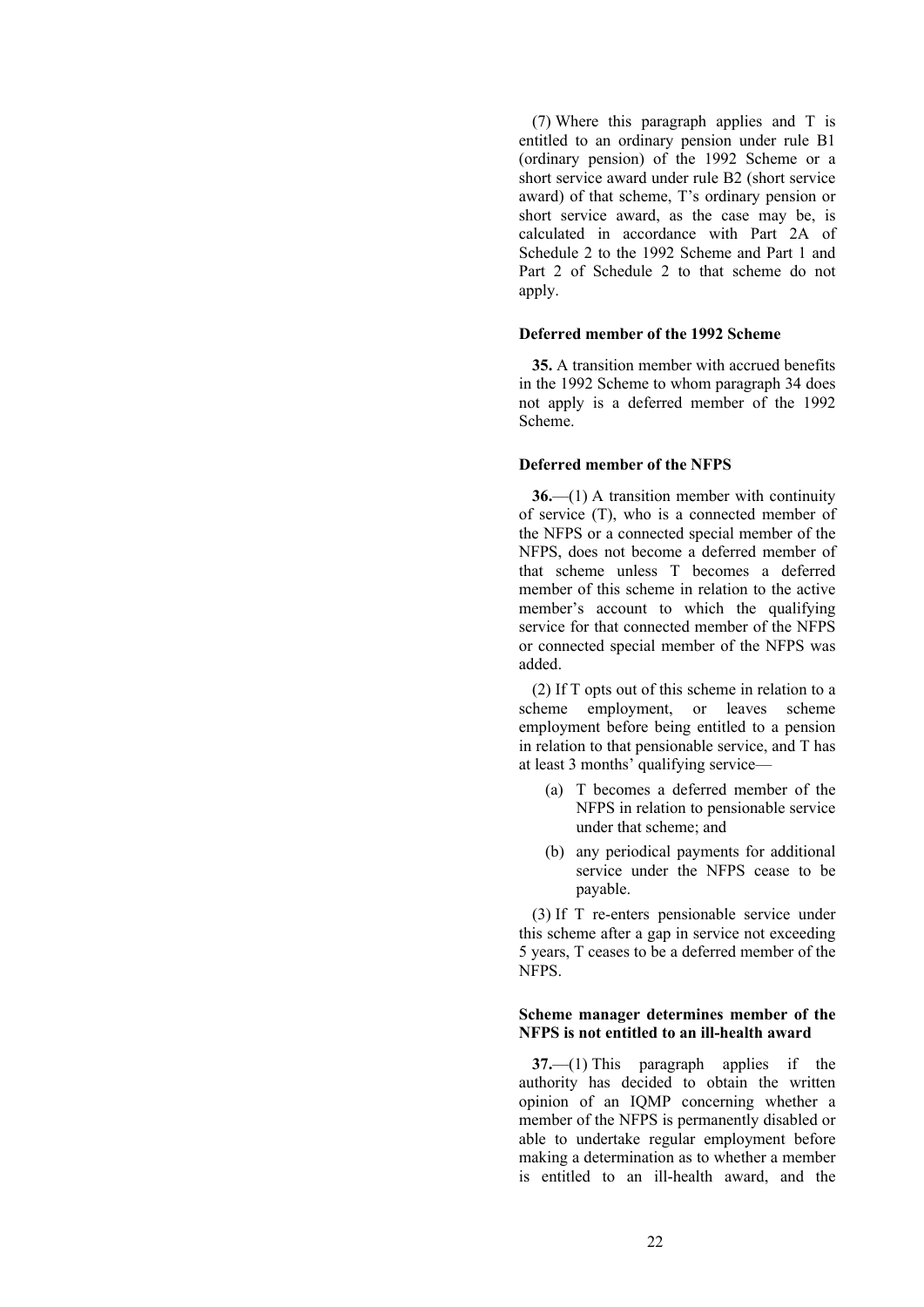determination has not been made before the member's transition date.

(2) If this paragraph applies, the member joins this scheme on whichever is the latest of—

- (a) the member's transition date;
- (b) if the member decides not to appeal, the expiry of 28 days from the date on which the member received the last of the documents which the authority is required to supply under rule 4 (appeals against decisions based on medical advice) of Part 8 of the NFPS;
- (c) if the member withdraws the appeal, the date of the withdrawal of the appeal; and
- (d) where the member's appeal has been heard, the expiry of 28 days from the date on which the member received the report by the board of medical referees where no statement has been supplied by the authority to the Welsh Ministers or, where the board reconsiders its decision, the notice confirming the decision or the revised decision.

## **Scheme manager determines member of the 1992 Scheme is not entitled to an ill-health award**

**38.**—(1) This paragraph applies if the authority has decided to obtain the written opinion of an IQMP under rule H1 (determination by fire authority) of the 1992 Scheme concerning whether a member of that scheme is permanently disabled or able to undertake regular employment before making a determination as to whether a member is entitled to an ill-health award, and the determination has not been made before the member's transition date.

(2) If this paragraph applies, the member joins this scheme on whichever is the latest of—

- (a) the member's transition date;
- (b) if the member decides not to appeal, the expiry of 28 days from the date on which the member received the last of the documents which the authority is required to supply under rule H2A (appeals against opinion based on medical advice) of Part H of the 1992 Scheme;
- (c) if the member withdraws the appeal, the date of the withdrawal of the appeal; and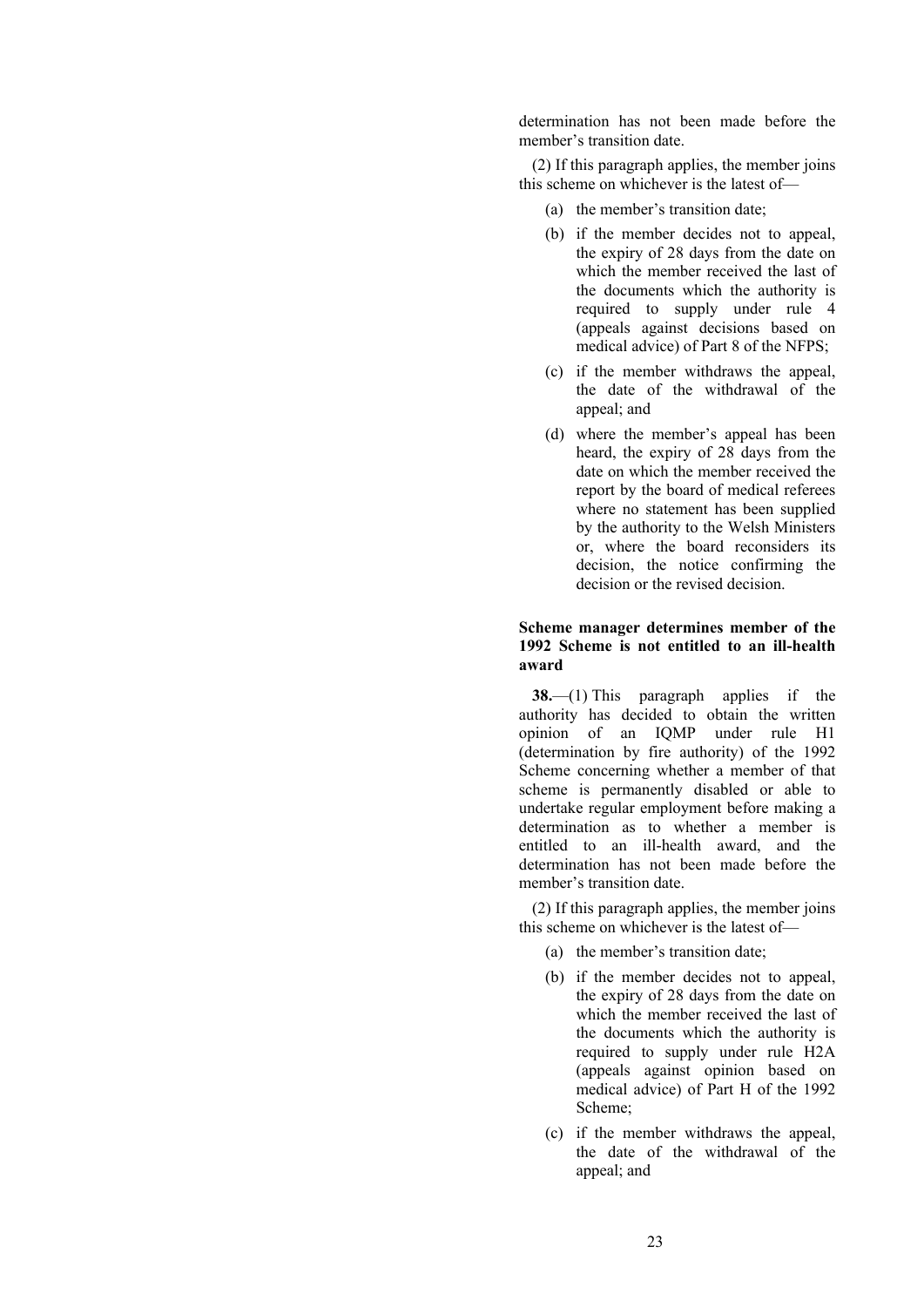(d) where the member's appeal has been heard, the expiry of 28 days from the date on which the member received the report by the board of medical referees or, where the board reconsiders its decision, the notice confirming the decision or the revised decision.

#### **Repayment of contributions under the NFPS**

**39.** If a transition member with continuity of service (T) opts out of this scheme and T has less than 3 months' qualifying service in the NFPS and this scheme—

- (a) T must be repaid pension contributions and special pension contributions and mandatory special period pension contributions paid under the NFPS; and
- (b) any further periodical payments for additional service to be paid under the NFPS cease to be payable.

#### **Qualifying for retirement benefits under the NFPS**

**40.** In determining whether a transition member with continuity of service qualifies for retirement benefits under the NFPS, the member's qualifying service includes the total  $of$ 

- (a) the member's qualifying service under the NFPS; and
- (b) the member's qualifying service under this scheme.

## **Qualifying for retirement benefits under the 1992 Scheme**

**41.** In determining whether a transition member with continuity of service qualifies for retirement benefits under the 1992 Scheme, the member's qualifying service includes the total of—

- (a) the member's qualifying service under the 1992 Scheme; and
- (b) the member's qualifying service under this scheme.

#### **Final salary link not to apply again to a pension in payment under the NFPS**

**42.** Where any element of a pension under the NFPS which is in payment under that Scheme has been calculated by reference to Schedule 7 (final salary link) to the 2013 Act, that element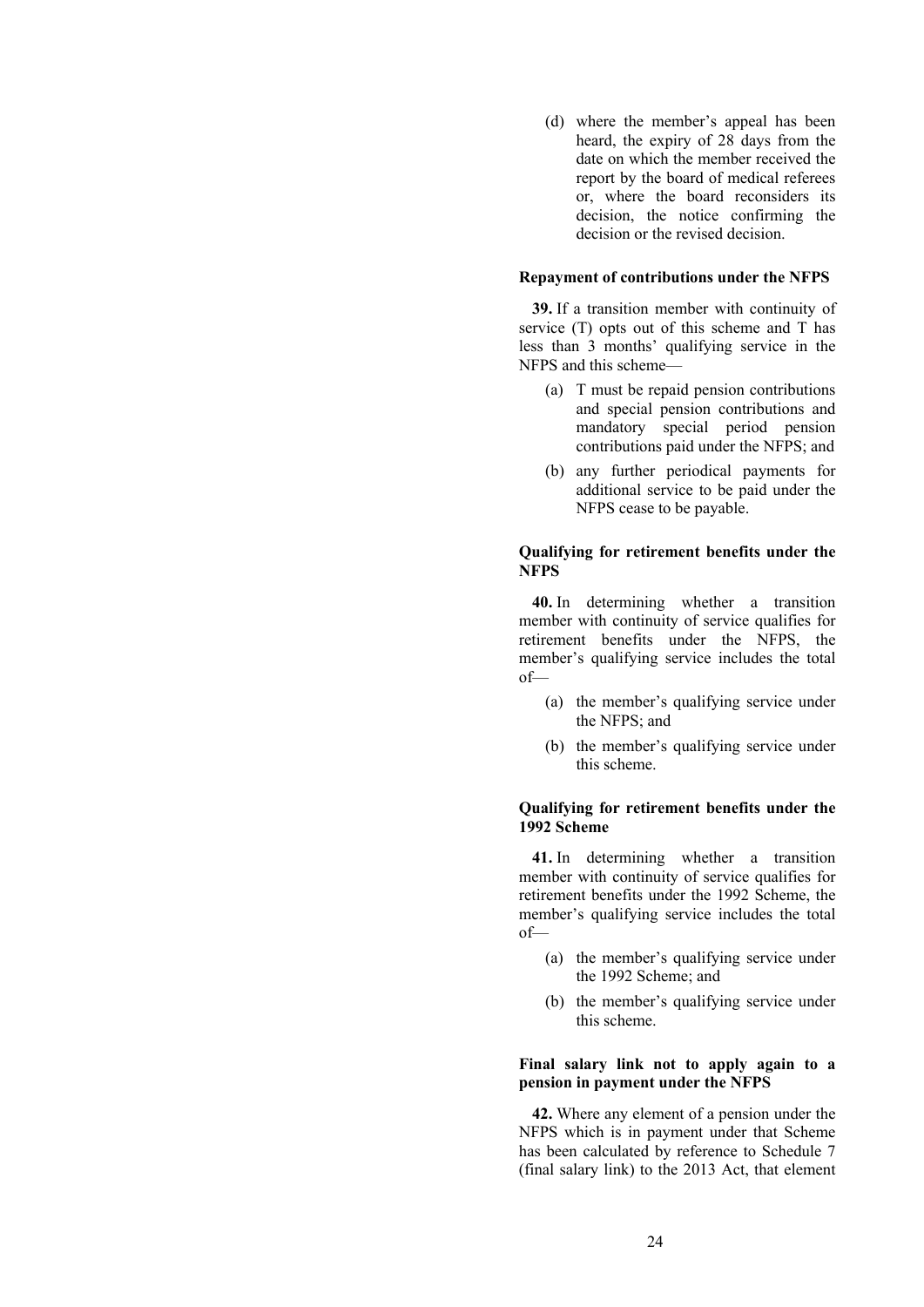of the pension is not recalculated by reference to Schedule 7 in consequence of a subsequent period of pensionable public service (within the meaning of paragraph 3 of Schedule 7 to the 2013 Act).

### **Final salary link not to apply again to a pension in payment under the 1992 Scheme**

**43.** Where any element of a pension under the 1992 Scheme which is in payment under that scheme has been calculated by reference to Schedule 7 (final salary link) to the 2013 Act, that element of the pension is not recalculated by reference to Schedule 7 (final salary link) to the 2013 Act in consequence of a subsequent period of pensionable public service (within the meaning of paragraph 3 to Schedule 7 to the Act).

# PART 3D

# Transfer of final salary benefits

## **Meaning of "final salary benefit"**

44.—(1) In this Part, "final salary benefit" ("*budd cyflog terfynol*") means benefit accrued under a final salary scheme, subject to subparagraph (2).

(2) Where only part of the pension entitlement payable under a final salary scheme to or in respect of person which is based on the pensionable service of that person is or may be determined by reference to the person's final salary, "final salary benefit" means the benefit in respect of which the pension entitlement is so determined.

#### **Acceptance of club transfer value payments**

**45.** Any part of a club transfer value payment from another scheme that relates to a member's final salary benefit must be paid into the NFPS.

## **Member of this scheme or the NFPS**

**46.**—(1) This paragraph applies to a person who transfers final salary benefits into the NFPS.

(2) Unless the person is a protected member of the NFPS, the person's service in relation to the final salary benefits which have been transferred into the NFPS is taken to be qualifying service for the purposes of this scheme and the person—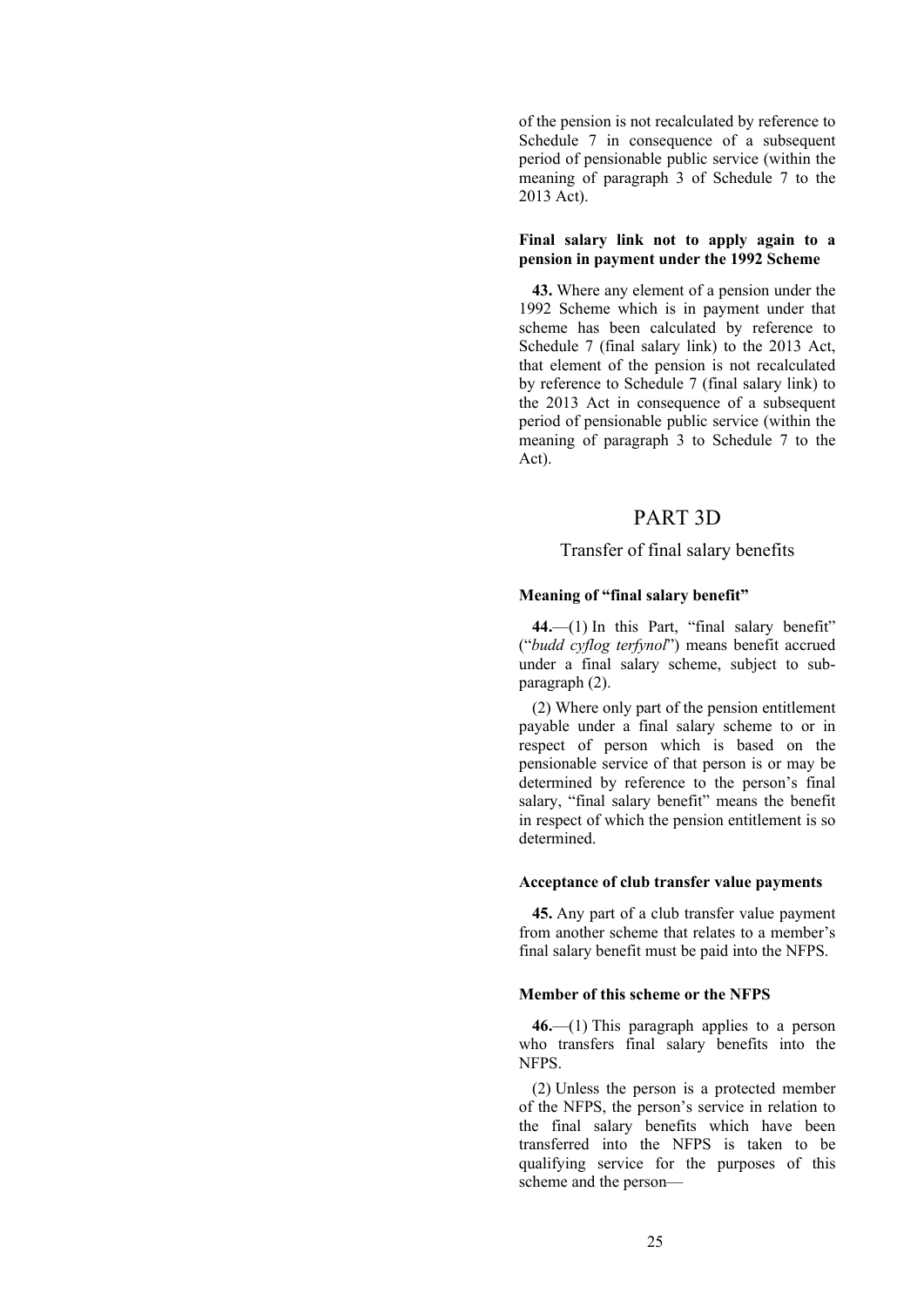- (a) becomes a member of this scheme; and
- (b) is taken to be a transition member with continuity of service.

SCHEDULE 2 Regulation 3

# Amendment of Schedule 1 to the Firefighters' Pension Scheme (Wales) Order 2007

**1.** In Part 1 (title and interpretation), in rule 2(1)—

(a) in the appropriate places insert—

□ "the 2013 Act" ("*Deddf 2013*") means the Public Service Pensions Act 2013;";

""connected member" ("*aelod cysylltiedig*") has the meaning given in rule 1C of Part 2:":

""connected special member" ("*aelod arbennig cysylltiedig*") has the meaning given in rule 1D of Part 2;";

""continued pension" ("*pensiwn parhaus*") has the meaning given in rule 1B of Part 3;";

""continuity of service" ("*parhad gwasanaeth*") has the meaning given in paragraph 2 of Schedule 2 to the 2015 Regulations;";

""equivalent amount to the NFPS lower tier ill-health pension" ("*swm cyfwerth â'r pensiwn afiechyd haen isaf CPNDT*") has the meaning given in regulation 74(5) of the 2015 Regulations;";

""final salary link" ("*cyswllt cyflog terfynol*") means the final salary link which applies when the requirements of paragraph 1 or paragraph 2 of Schedule 7 to the 2013 Act are met;";

""scheme closing date" ("*dyddiad cau'r cynllun*") means 31 March 2015;";

""scheme employment" ("*cyflogaeth gynllun*") in relation to the 2015 Scheme has the meaning given in regulation 15 of the 2015 Regulations;";

""tapered protection closing date" ("*dyddiad cau diogelwch taprog*") has the meaning given in paragraph 3 of Schedule 2 to the 2015 Regulations;";

""transition date" ("*dyddiad trosiant*") means—

(a) if the firefighter member or the special firefighter member is a tapered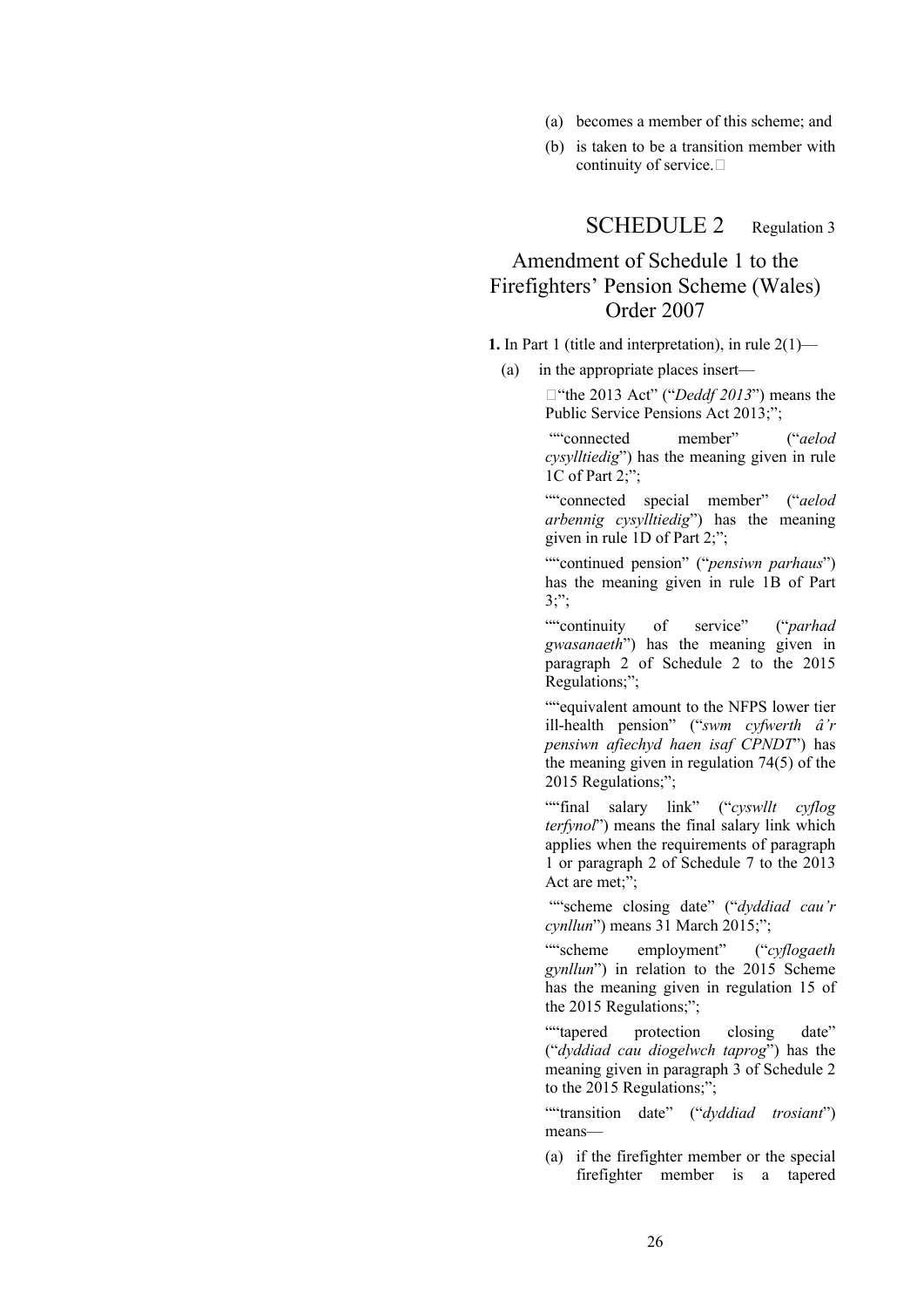protection member of this Scheme, the date after the tapered protection closing date for that member;

- (b) if the firefighter member or special firefighter member is not a full protection member of this Scheme or a tapered protection member of this Scheme, the date after the scheme closing date; or
- (c) the date on which the member ceased to be a full protection member of this Scheme;";

""transition member" ("*aelod trosiannol*") has the meaning given in paragraph 1 of Schedule 2 to the 2015 Regulations; $\Box$ ;

(b) for the definition of "Scheme Actuary" substitute—

> "Scheme Actuary" ("*Actiwari'r Cynllun*") means the actuary appointed by the Welsh Ministers under regulation 159 (appointment of scheme actuary) of the 2015 Regulations; $\Box$ ;

(c) for the definition of "special member" substitute—

"special member" ("*aelod arbennig*") means—

- (a) a special firefighter member,
- (b) a special deferred member,
- (c) a special pensioner member,
- (d) a connected special member;  $\square$ .

**2.** In Part 2 (scheme membership, cessation and retirement)—

(a) after rule 1A (special membership) insert—

### **Cessation of firefighter membership and special firefighter membership**

**1B.** A person ceases to be a firefighter member or a special firefighter member of this Scheme—

- (a) where the member is not a full protection member of this Scheme or a tapered protection member of this Scheme, on the scheme closing date;
- (b) where the member is a tapered protection member of this Scheme, on the tapered protection closing date or, if earlier, on the date on which the member ceases to be a tapered protection member;
- (c) where the member is a full protection member of this Scheme, on the date on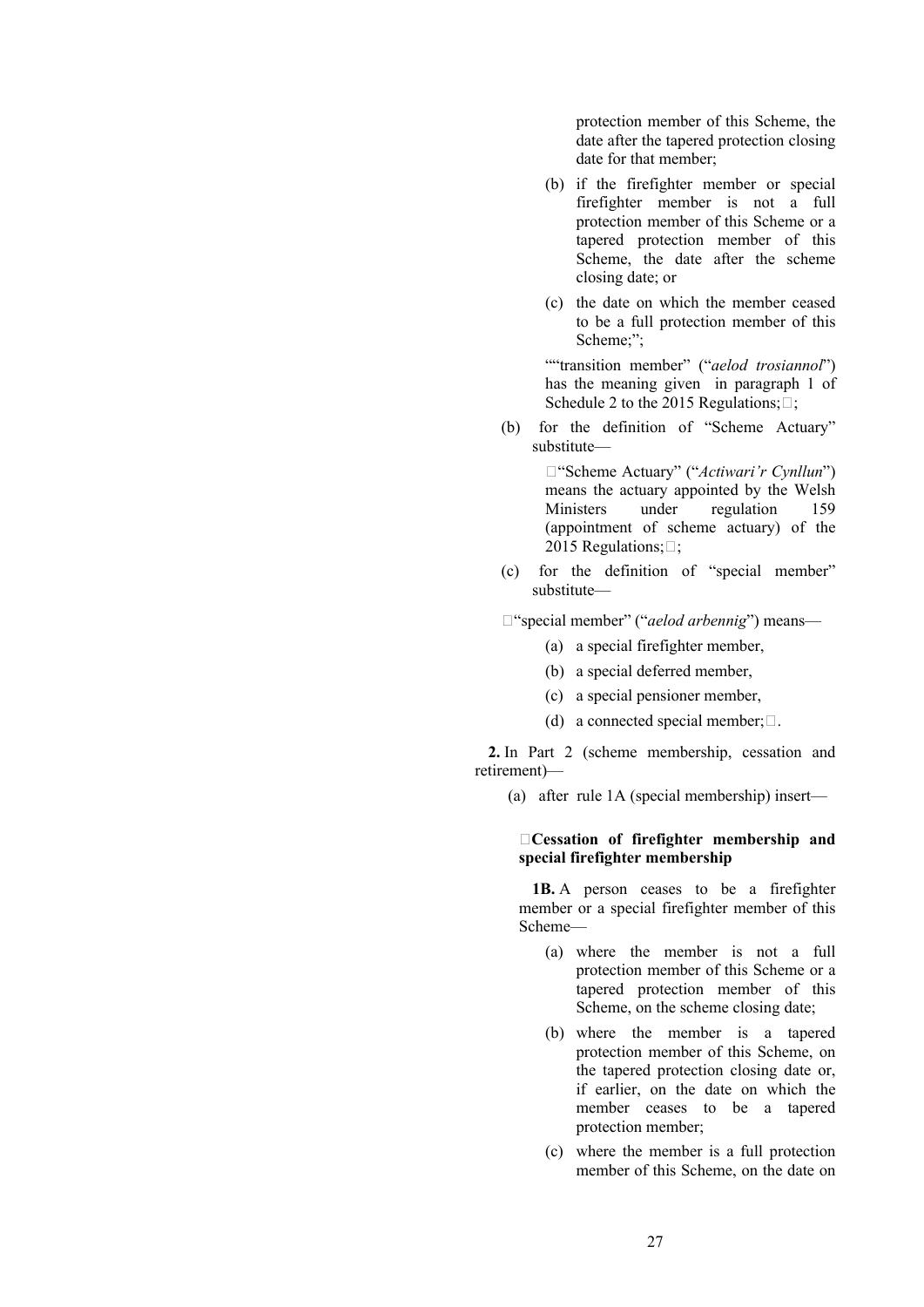which the member retires from scheme employment in the 2015 Scheme or, if earlier, on the date on which the member ceases to be a full protection member of this Scheme.

#### **Standard membership of this Scheme after the transition date**

**1C.**—(1) In the case of a standard member of this Scheme to whom rule 1B applies and who joins the 2015 Scheme with continuity of service—

- (a) if that person (P) remains in pensionable service in that Scheme, P is a connected member of this Scheme in respect of the membership to which paragraph (4) applies;
- (b) if P opts out of pensionable service in the 2015 Scheme or leaves scheme employment in the 2015 Scheme before reaching normal retirement age, P is a deferred member of this Scheme;
- (c) if P opts into the 2015 Scheme or takes up scheme employment in the 2015 Scheme and paragraph (2) applies, P is again a connected member of this Scheme.

(2) This paragraph applies if P re-enters pensionable service under the 2015 Scheme after a gap in pensionable service not exceeding 5 years.

(3) In the case of a standard member of this Scheme to whom rule 1B applies and who joins the 2015 Scheme with a gap in pensionable service of more than 5 years, that member is a deferred member of this Scheme.

(4) This paragraph applies in relation to the active member's account of the 2015 Scheme to which the qualifying service of the membership of this Scheme was added for the purposes of regulation 66 (qualifying service) of the 2015 Regulations or, if the entries from the account were transferred to another active member's account under regulation 158 (transfer of pension account entries) of those Regulations, to that active member's account.

#### **Special membership of this Scheme after the transition date**

**1D.**—(1) In the case of a special member of this Scheme to whom rule 1B applies—

(a) if that person (S) was a special firefighter member of this Scheme who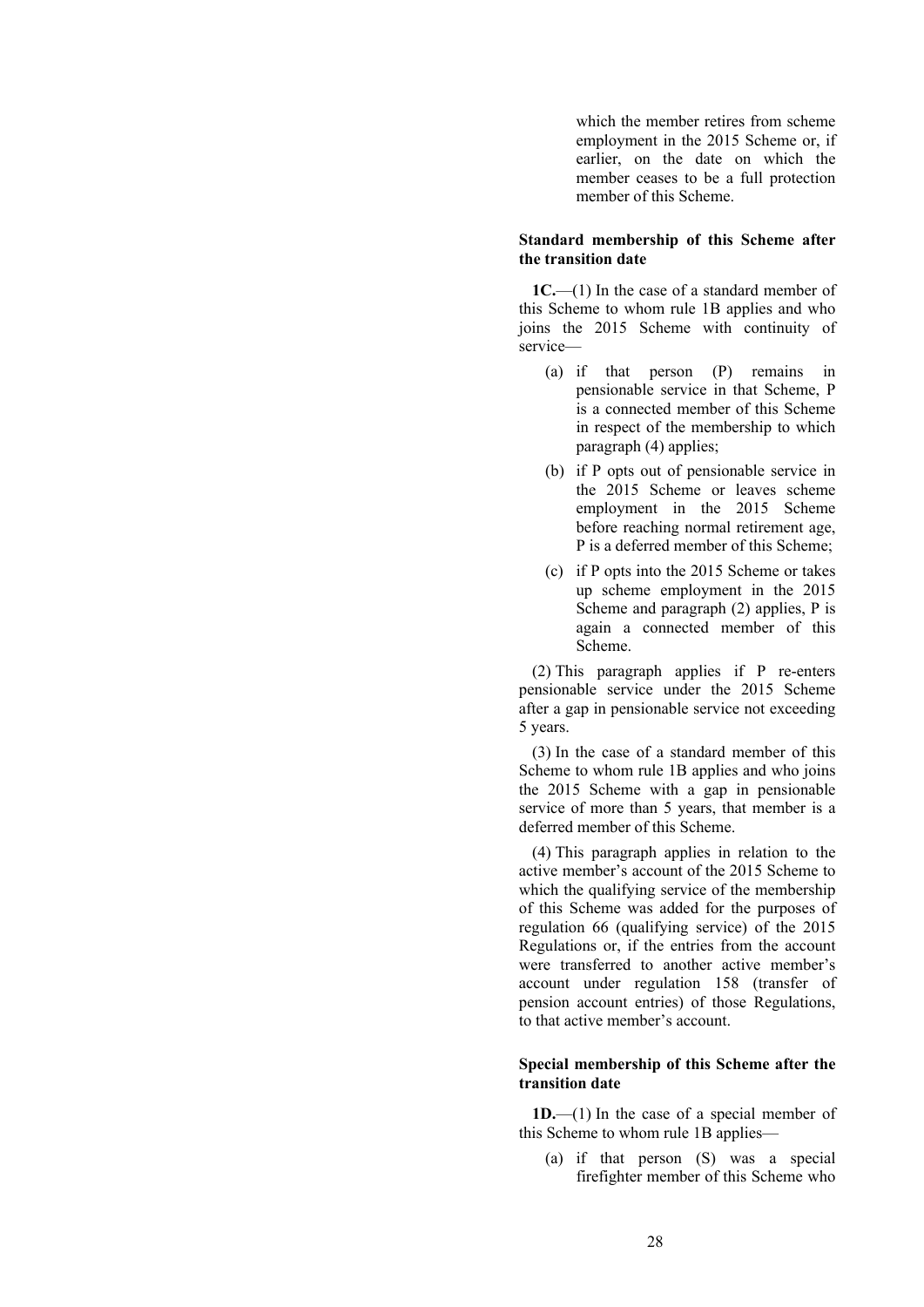joins the 2015 Scheme immediately after rule 1B applied to S, or who had joined this Scheme as a special member on or after the date on which rule 1B applied to S, S is a connected special member of this Scheme in respect of the membership to which paragraph (2) applies;

- (b) if that person (D) was a special firefighter member of this Scheme who joins the 2015 Scheme with a gap in pensionable service after rule 1B applied to D, or who had joined this Scheme as a special member with a gap in pensionable service after the date on which rule 1B applied to D, D is a special deferred member of this Scheme in respect of the membership to which paragraph (2) applies;
- (c) if S opts out of pensionable service in the 2015 Scheme or leaves scheme employment under the 2015 Scheme before reaching normal retirement age, S is a special deferred member of this Scheme.

(2) This paragraph applies in relation to the active member's account of the 2015 Scheme to which the qualifying service of the membership of this Scheme was added for the purposes of regulation 66 (qualifying service) of the 2015 Regulations or, if the entries from the account were transferred to another active member's account under regulation 158 (transfer of pension account entries) of those Regulations, to that member's account.

#### **Membership of this Scheme where ill-health award paid from 2015 Scheme**

**1E.**—(1) A person who is entitled to the payment of an equivalent amount to the NFPS lower tier ill-health pension under the 2015 Scheme continues to be a connected member, or connected special member of this Scheme.

(2) A person who was entitled to an ill-health award under this Scheme or under the 2015 Scheme and who accepts an offer of employment referred to in rule 2 of Part 9 of this Scheme or referred to in regulation 78(3)(b) of the 2015 Scheme, continues to be a connected member, or a connected special member, of this Scheme. $\Box$ :

(b) in rule 3 (normal retirement age and normal benefit age), after paragraph (4) insert—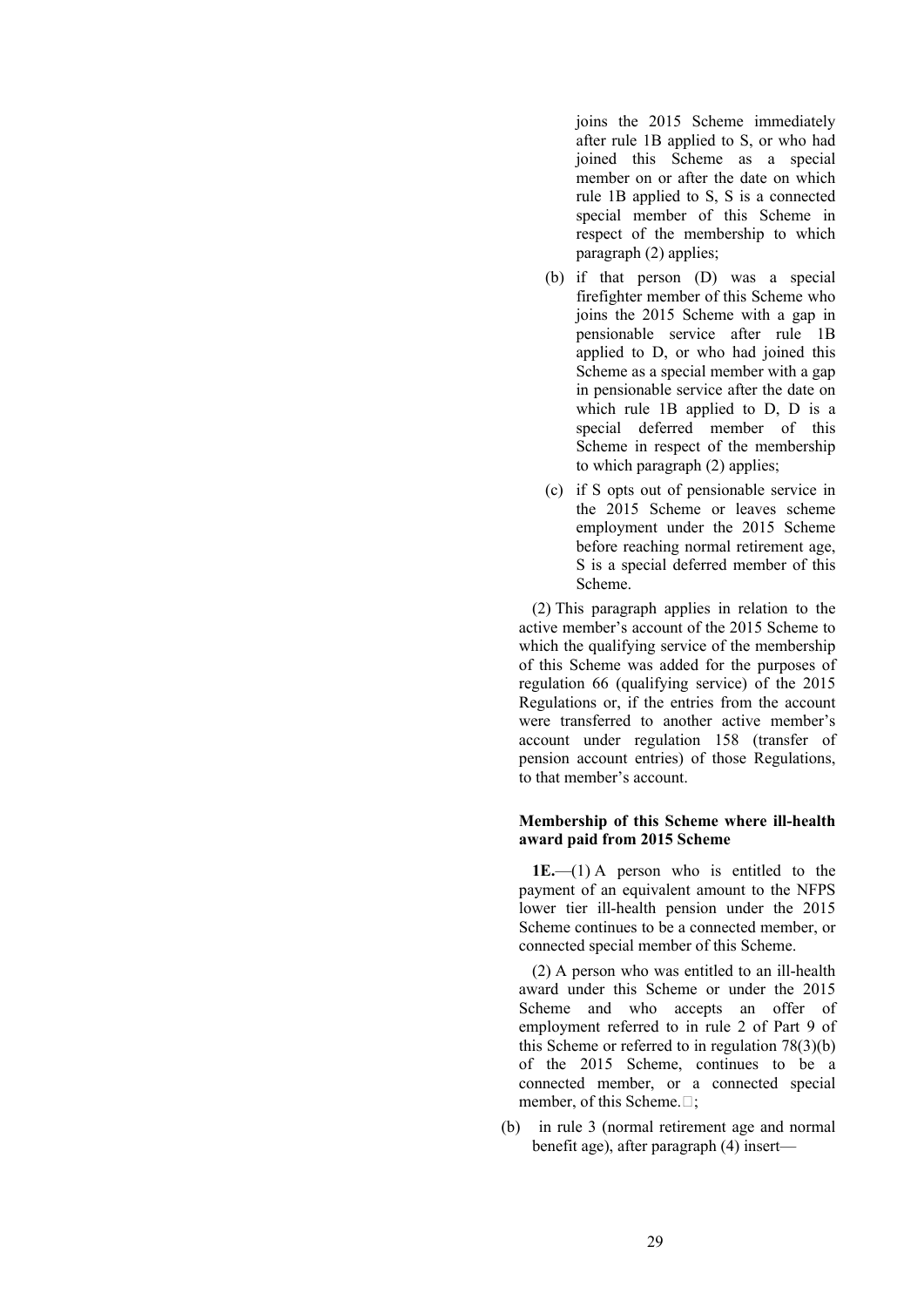$\square(5)$  The normal retirement age of connected members is 60.

(6) The normal retirement age of connected special members is  $55.\square$ ; and

- (c) in rule 4 (last day of membership)—
	- (i) in paragraph (1) for "Where a firefighter member" substitute "Subject to paragraphs (3) to (5), where a firefighter member";
	- (ii) after paragraph (2) insert—

 $\Box$ (3) The last day of membership of a firefighter member or a special firefighter member, who is not a full protection member of this Scheme or a tapered protection member of this Scheme, is to be taken as the scheme closing date.

(4) The last day of membership of a firefighter member or a special firefighter member, who is a tapered protected member of this Scheme, is to be taken as the tapered protection closing date or, if earlier, the date on which that member ceases to be a tapered protection member.

(5) The last day of membership of a firefighter member or a special firefighter member who is a full protection member of this Scheme is to be taken as the date on which that member ceases to be a full protection member of this Scheme.

**3.** In Part 3 (personal awards)—

(a) in rule 1 (ordinary pension), after paragraph (1) insert—

 $\Box$ (1A) Subject to paragraph (2), this rule applies to a connected member of this Scheme who was a firefighter member of this Scheme, satisfies an eligibility condition and retires from scheme employment in the 2015 Scheme having reached normal retirement age under this Scheme.<sup>[]</sup>;

(b) in rule 1A (special member's ordinary pension), after paragraph (1) insert—

 $\Box$ (1A) Subject to paragraph (2), this rule applies to a connected special member of this Scheme who satisfies a special eligibility condition and retires from scheme employment in the 2015 Scheme having reached normal retirement age. $\Box$ ;

(c) after rule 1A (special member's ordinary pension) insert—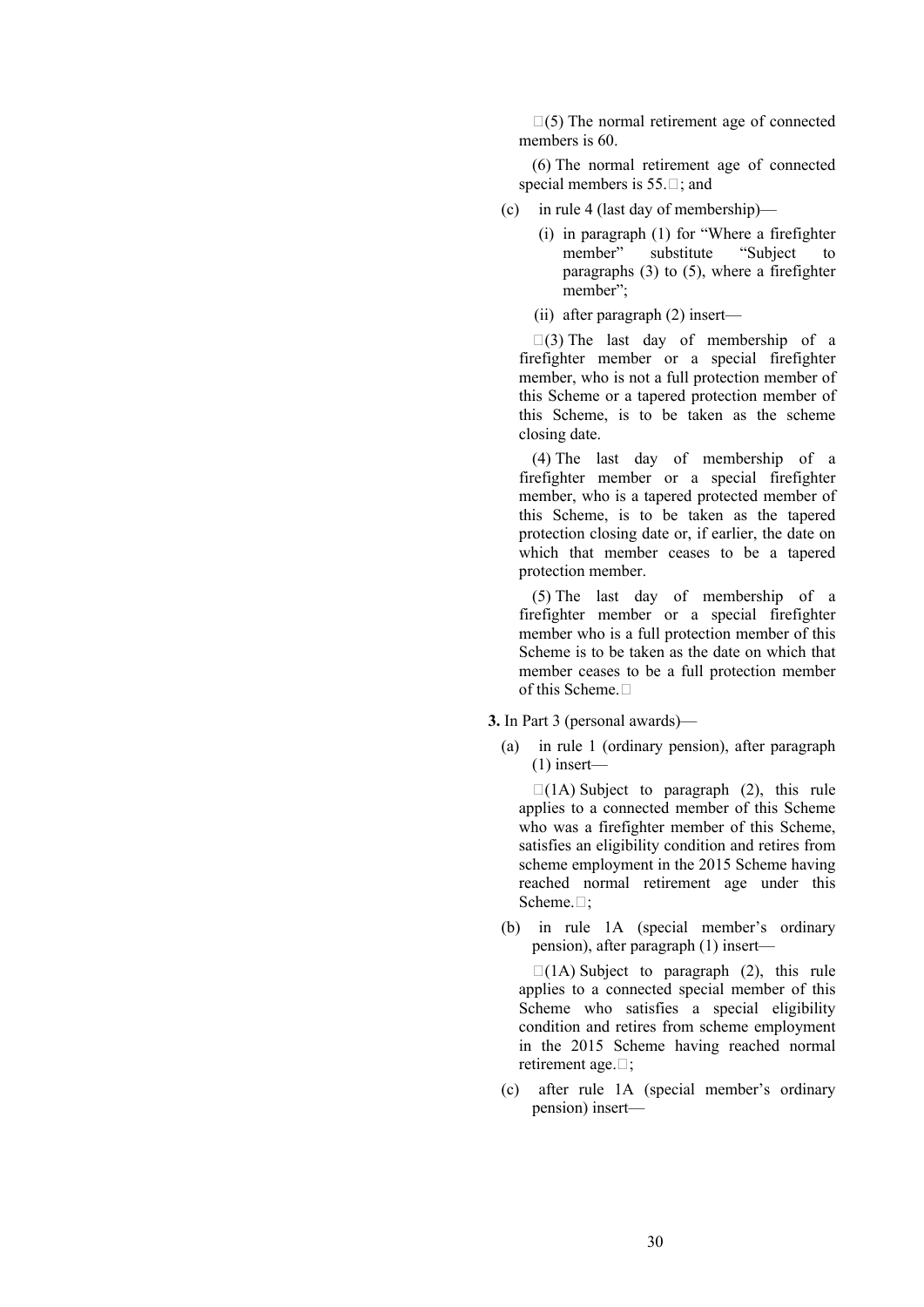#### **Continued pension**

1B. Where a connected member, or connected special member, is entitled to an equivalent amount to the NFPS lower tier ill-health pension under regulation 74(4)(a) (entitlement to lower tier ill-health pension and to higher tier ill-health pension) of the 2015 Regulations and that member reaches normal retirement age under this Scheme, that member is entitled to a continued pension of an amount equal to the annual rate of the equivalent amount to the NFPS lower tier ill-health pension.  $\Box$ ;

(d) in rule 3 (deferred pension), after paragraph  $(1)$  insert—

 $\Box$ (1A) Subject to paragraph (7), this rule applies to a person who ceases to be a firefighter member or a special firefighter member under rule 1B (cessation of firefighter membership and special firefighter membership) of Part 2.

(1B) Subject to paragraph (7), this rule applies to a connected member, or a connected special member, who—

- (a) opts out of pensionable service in the 2015 Scheme,
- (b) leaves scheme employment under the 2015 Scheme before reaching normal retirement age, or
- (c) ceases to be entitled to a lower tier illhealth pension or a higher tier ill-health pension under the 2015 Scheme in consequence of a review under regulation 78 (consequences of review) of the 2015 Regulations and declines an offer of employment made by the authority referred to in regulation 78(3)(b) of those Regulations.

(1C) This rule ceases to apply to a connected member who re-joins the 2015 Scheme after a gap in pensionable service not exceeding 5 years. $\Box$ ;

- (e) in rule 4 (cancellation of deferred pension)—
	- (i) in paragraph (1) for "Where" substitute "Subject to paragraph (4), where";
	- (ii) after paragraph (3) insert—

 $\Box(4)$  Where the person entitled to receive a deferred pension is not a protected member of this Scheme, the member may not instruct the authority to cancel the deferred pension.

(5) Where the person entitled to receive a deferred pension was a connected member of this Scheme and re-joins the 2015 Scheme after a gap in pensionable service not exceeding 5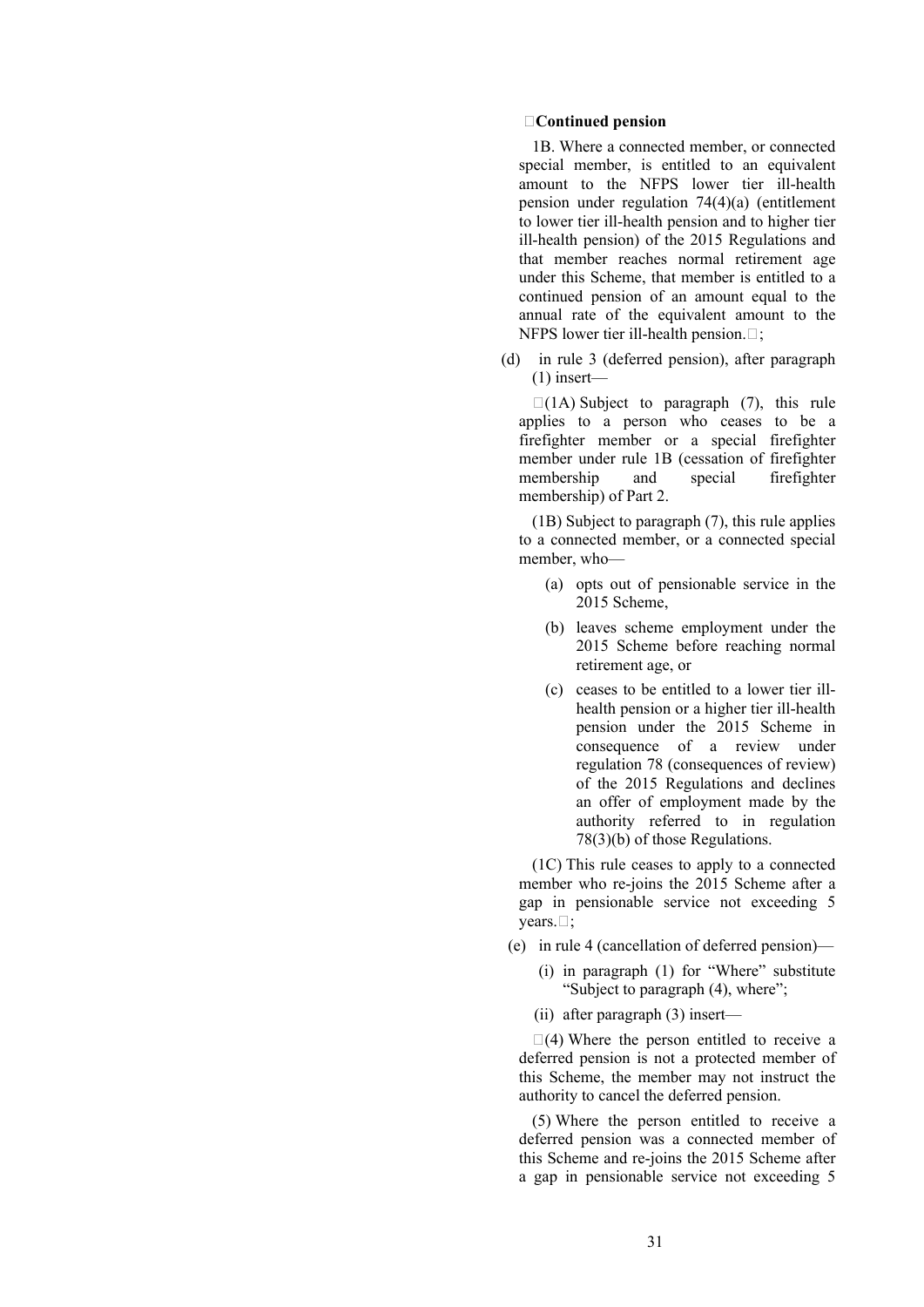years, the authority must cancel the deferred pension. $\Box$ ;

(f) in rule 6 (pension on authority-initiated retirement), after paragraph (3) insert—

 $\Box$ (4) Where an authority is considering making a determination under regulation 71 (employer initiated retirement) of the 2015 Regulations that an active member of that Scheme who has attained the age of 55 should receive the payment of a pension without the early payment reduction, the authority must also consider making a determination under paragraph (1) of this rule. $\Box$ ;

(g) in rule 7 (entitlement to two pensions), after paragraph (9) insert—

 $\Box(10)$  Where a person to whom this rule applies is a person to whom paragraph (7) of rule 1 of Part 11 applies, this rule applies with the substitution in paragraph (4) for "final pensionable pay to which the member is entitled on the last day of the member's membership of the Scheme" with "final pensionable pay as modified by paragraph (7) or (8) of rule 1 of Part  $11.$ :

(h) in rule 7C (additional pension benefit: supplementary provisions)—

(i) after paragraph (2) insert—

 $\Box$ (2A) Where rule 1B of Part 2 applies to a person (P) who is not a connected member or entitled to the payment of an ill-health award under regulation 74 (entitlement to lower tier ill-health pension and higher tier ill-health pension) of the 2015 Regulations, additional pension benefit is payable at normal benefit age; paragraphs (4) to (6) of rule 3 (deferred pension) apply in relation to that benefit as if it were a deferred pension to which P was entitled under that rule. $\Box$ :

(ii) after paragraph (3) insert—

 $\Box$ (3A) Where the firefighter member is entitled to an ill-health award under regulation 74 of the 2015 Regulations, additional pension benefit is payable under this Scheme at the same time as the equivalent amount to the NFPS lower tier ill-health pension is payable under the 2015 Scheme.<sup>[]</sup>;

- (i) in rule 9 (commutation: general)—
	- (i) in paragraph (1) for "Subject to paragraphs (3) and (4)" substitute "Subject to paragraphs  $(1B)$ ,  $(3)$  and  $(4)$ ";

(ii) after paragraph (1) insert—

 $\Box$ (1A) This rule applies to an equivalent amount of the NFPS lower tier ill-health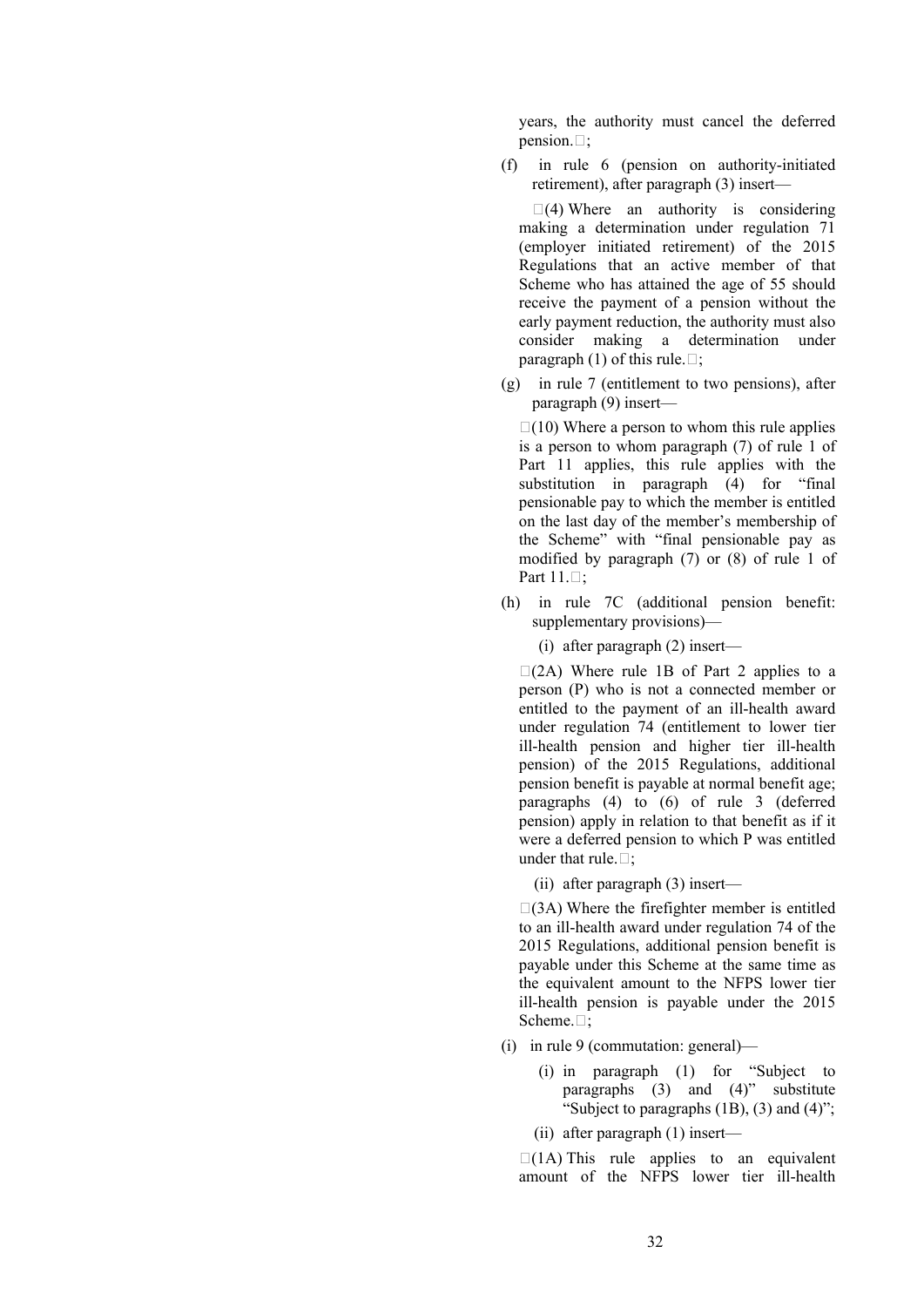pension included in the annual rate of a retirement pension for the person under regulation 68(2)(ba) of the 2015 Regulations.

(1B) Where a person is entitled to a continued pension under rule 1B, that person may not commute a portion of that pension under this rule. $\Box$ :

(j) in rule 11 (allocation of pension), in paragraph (1), after "A firefighter member" insert ", a a connected member or a connected special member".

**4.** In Part 10 (qualifying service and pensionable service)—

(a) in rule 1 (qualifying service), after paragraph (h) omit "and" and after paragraph (i) insert—

and

- (j) any period of pensionable service for the active member's account under the 2015 Scheme to which the person's qualifying service had been added for the purposes of qualifying service in the 2015 Scheme. $\Box$ ;
- (b) after rule 3 (non-reckonable service) insert—

#### **Period after transition date**

**3A.** A period of service or of leave or unpaid leave after a person's transition date is not reckonable as pensionable service or as special pensionable service under this Scheme.

**5.** In Part 11 (pensionable pay, pension contributions and purchase of additional service), in Chapter 1 (pensionable pay and pension contributions)—

- (a) in rule 1 (pensionable pay)—
	- (i) in paragraph (1) for "Subject to paragraphs  $(3)$  and  $(6)$  and rule  $3(3)$ " substitute "Subject to paragraphs (3), (6) and  $(7)$  and rule  $3(3)$ ";

(ii) after paragraph (6) insert—

 $\Box$ (7) Subject to paragraphs (8) and (9), where rule 1B of Part 2 has applied to a member of this Scheme who has joined the 2015 Scheme with continuity of service and paragraph 1 or 2 of Schedule 7 (final salary link) to the 2013 Act applies to that person, paragraph (1) of this rule does not apply and final pensionable pay is determined in accordance with Schedule 7 so that the member's pensionable pay under the 2015 Regulations (as modified by paragraph 33 of Schedule 2 to those Regulations) derived from service in the 2015 Scheme is to be regarded as pensionable pay derived from service in this Scheme.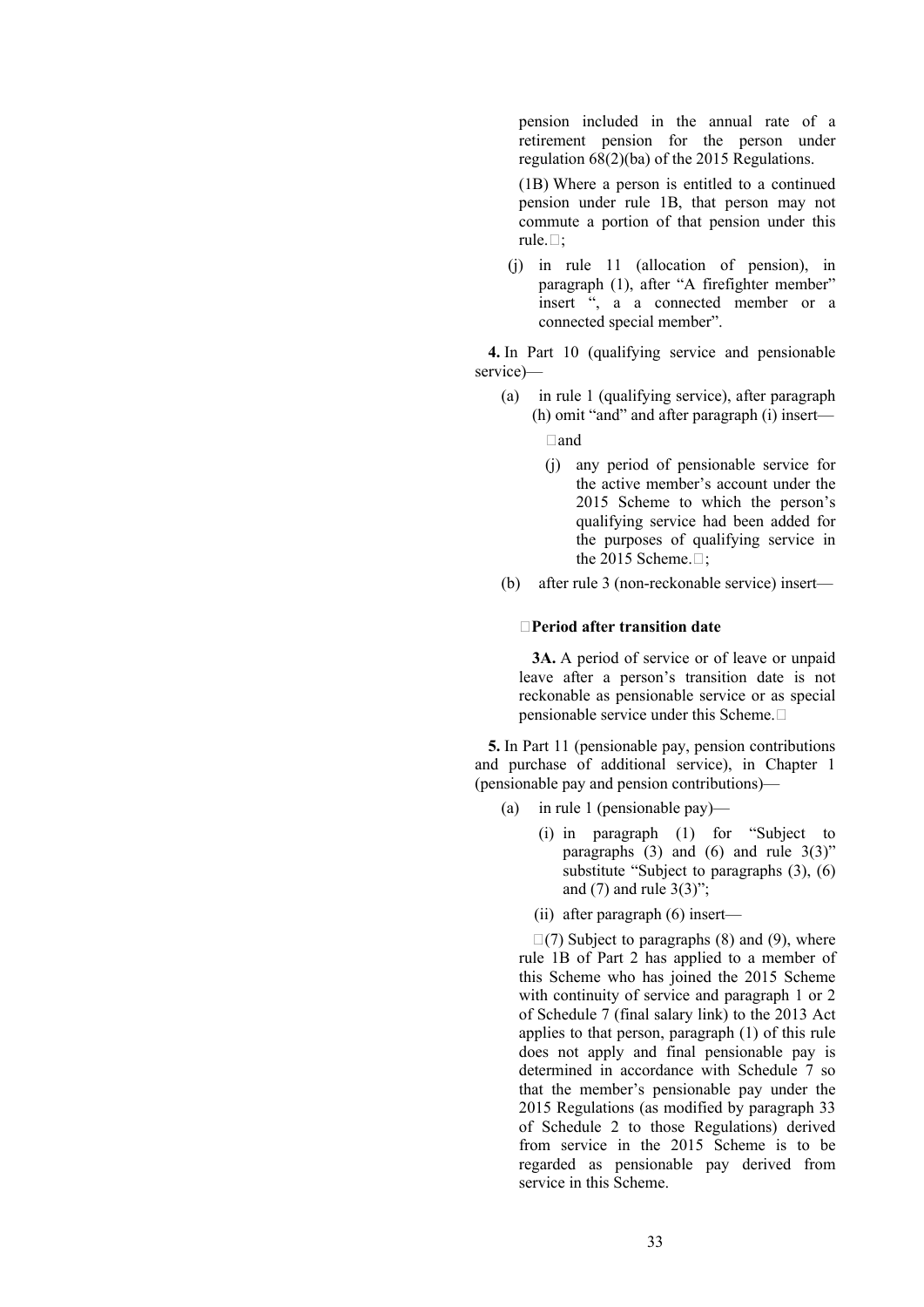(8) Where paragraph (7) and paragraph 33(4) of Schedule 2 to the 2015 Regulations apply to a member of this Scheme, the pensionable pay to be regarded as derived from service in this Scheme is the pensionable pay derived from service in the 2015 Scheme under the 2015 Regulations (as modified by paragraph 33 of Schedule 2 to those Regulations) for the last year of pensionable service in the 2015 Scheme before the reduction in pensionable pay.

(9) Where paragraph 33(3) of Schedule 2 to the 2015 Regulations applies to a member of this Scheme, pensionable pay is determined in accordance with paragraph (1) of this rule and paragraph (7) does not apply.  $\square$ 

- (b) in rule 2 (final pensionable pay)—
	- (i) in paragraph (2) for "Subject to paragraph (3)" substitute "Subject to paragraphs  $(2A)$  and  $(3)$ ";
	- (ii) after paragraph (2) insert—

 $\Box$ (2A) In the case of a connected member or a deferred member to whom paragraph (7) of rule 1 applies, "the relevant date" ("*y dyddiad perthnasol*") means—

- (a) where the final salary link applies, the last day of pensionable service in the 2015 Scheme, or
- (b) where paragraph 33(4) of Schedule 2 to the 2015 Regulations applies, the last day of pensionable service in the 2015 Scheme before the reduction of pensionable pay in the 2015 Scheme. $\Box$ :
- (c) in rule 4 (optional pension contributions during maternity and adoption leave)—
	- (i) in paragraph (3) for "Subject to paragraph (6)" substitute "Subject to paragraphs  $(6)$  and  $(7)$ ";
	- (ii) after paragraph (3) insert—

 $\Box$ (3A) Where the firefighter member returns to work, or ceases to be employed, after the transition date, the election under paragraph (3) may only be made in respect of the period before the transition date. $\Box$ ;

(iii) after paragraph (6) insert—

 $\Box$ (7) Where a person to whom this rule applies is a connected member who dies before the end of the period of 30 days referred to in paragraph (3) without having given the required notice—

(a) that person is to be deemed to have given the required notice, and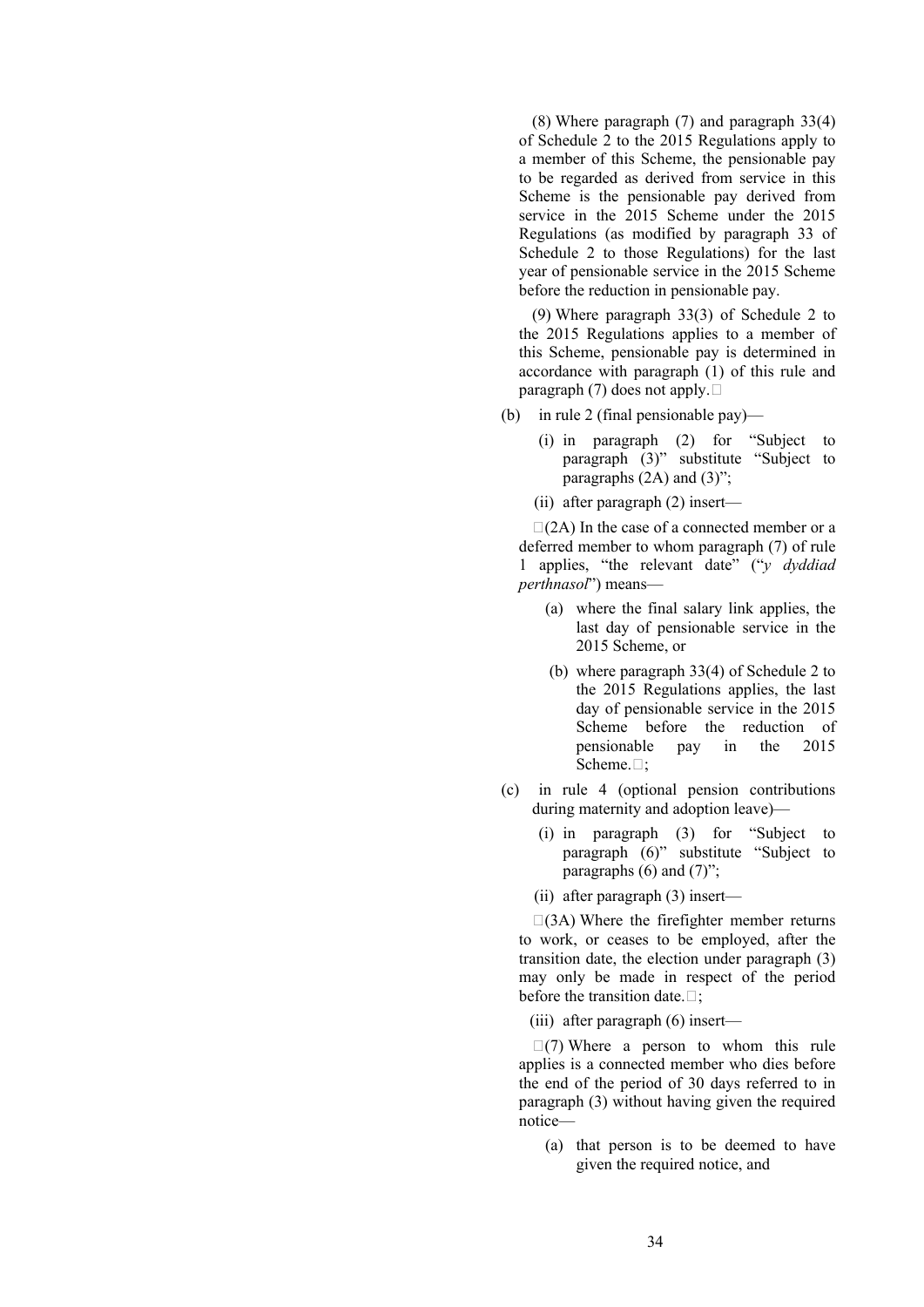- (b) the authority—
	- (i) must give to that person's personal representatives a statement of the amount of contributions due; and
	- (ii) may collect the contributions with the agreement of the personal representatives by deducting the amount required from any lump sum death benefit payable under regulation 105 (lump sum payable on death of active member) of the 2015 Regulations. $\Box$ ;
- (d) in rule 6A (election to purchase service during the limited period)—
	- (i) after paragraph (7) insert—

 $\Box$ (7A) A person who intends to join this Scheme as a connected special member must make the election in paragraph (7) and where a person elects to join this Scheme as a connected special member, the reference to "special firefighter member" in this rule and rule 6B is to be treated as a referring to a "connected special member". $\Box$ ;

(ii) after paragraph (9) insert—

 $\Box$ (9A) Where a special firefighter member has not paid all the mandatory special period pension contributions before the date on which rule 1B of Part 2 applies to that member, the member may continue to pay those contributions after that date  $\Box$ 

- (e) in rule 7 (duration of periodical contributions and premature cessation)—
	- (i) at the end of sub-paragraph (c) of paragraph (2) omit "or" and after subparagraph (d) insert—
	- "or
	- (e) in the case of a connected member, or a connected special member, on the date that member ceases to be in pensionable service under the 2015 Scheme. $\Box$ ;
- (f) in rule 8 (discontinuance and resumption of periodical contributions), after paragraph (6) insert—

 $\Box$ (7) This rule applies to a connected member, or connected special member, as it applies to a firefighter member. $\Box$ ;

(g) in rule 9 (periodical contributions in respect of periods of unpaid service or absence), after paragraph (4) insert—

 $\square$ (5) This rule applies to a connected member, or a connected special member, as it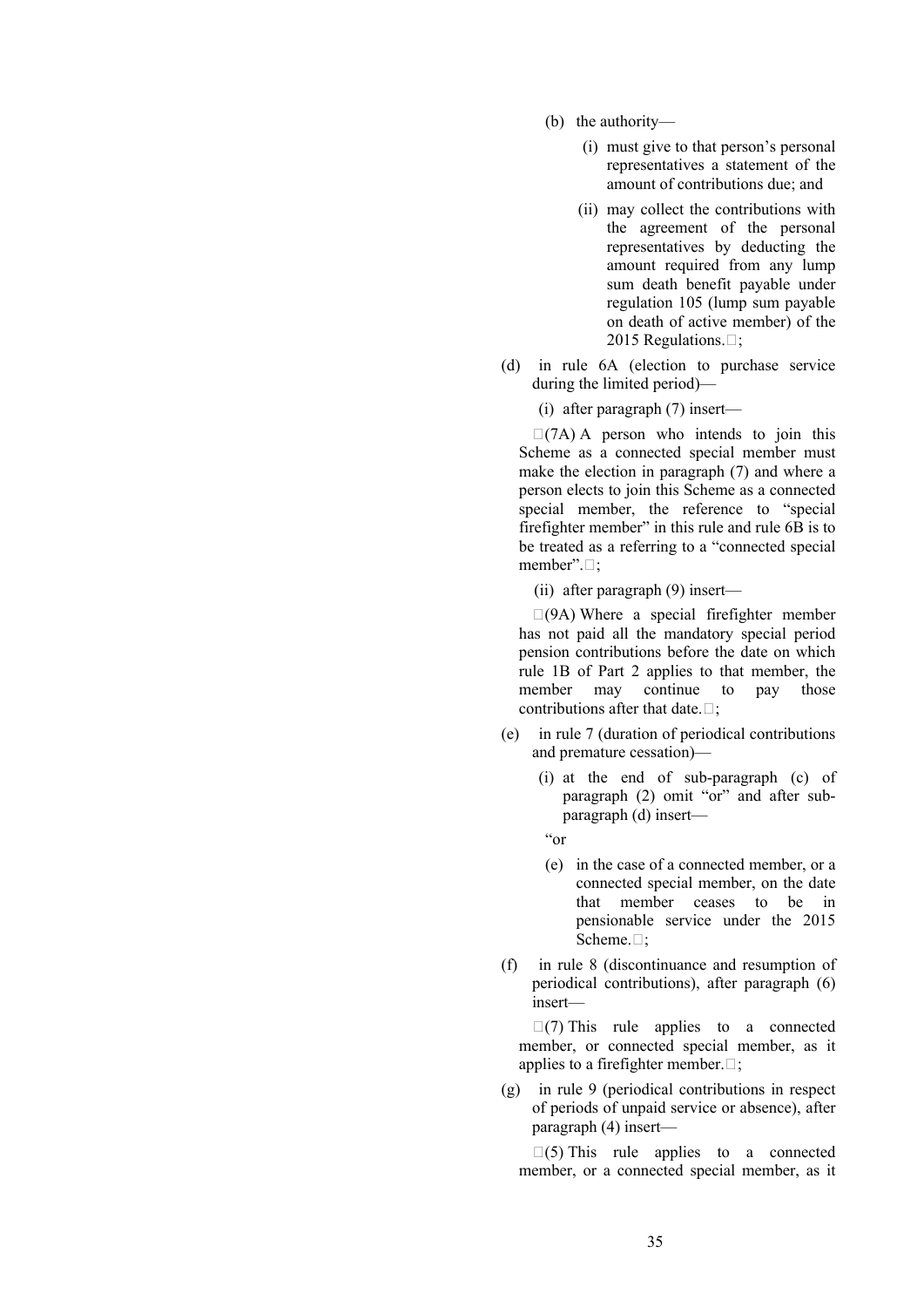applies to a firefighter member who elects to purchase additional service in respect of a period of unpaid service or unpaid leave before the transition date.

(6) Where the connected member complies with the requirements in paragraph (2) that person may require the authority to treat the period referred to in paragraph (5) as pensionable service or in the case of a connected special member as special pensionable service.

**6.** In Part 12 (transfers into and out of the Scheme)—

- (a) in Chapter 1 (interpretation of Part 12 and entitlement to transfer value payment)—
	- (i) in rule 1 (interpretation of Part 12), in the appropriate place insert—

"final salary benefit" ("*budd cyflog terfynol*") means benefit accrued under a final salary scheme as defined in section 37 (general interpretation) of the 2013 Act; $\Box$ ;

(ii) in rule 2 (entitlement to transfer value payment), in paragraph (2), after "Subject to" insert "paragraph (2A) and to" and after paragraph (2) insert—

 $\Box$ (2A) A transition member (T), who is a connected member of this Scheme or has received a lower tier ill-health pension under the 2015 Scheme, is not entitled to require the payment of a transfer value in respect of the rights to benefits that have accrued to or in respect of T under this Scheme. $\Box$ ;

- (b) in Chapter 3 (transfers into the Scheme)—
	- (i) in rule 8 (applications for acceptance of transfer value payment from another scheme), after paragraph (3) insert—

 $\Box(4)$  A person who is a protected member of this Scheme, or a person who becomes an active member of the 2015 Scheme, may apply for a transfer value payment from another public service pension scheme which is a final salary scheme, or includes final salary benefit, to be accepted by the authority for the purposes of this Scheme. $\Box$ ;

(ii) in rule 9 (procedure for applications under rule 8), in paragraph (2) for "Subject to paragraph (4)" substitute "Subject to paragraphs (4) and (5)," and after paragraph (4) insert—

 $\Box(5)$  Where the application is made by a person who joins this Scheme as firefighter member (other than as a special firefighter member) the application must be made within one year of the person becoming a firefighter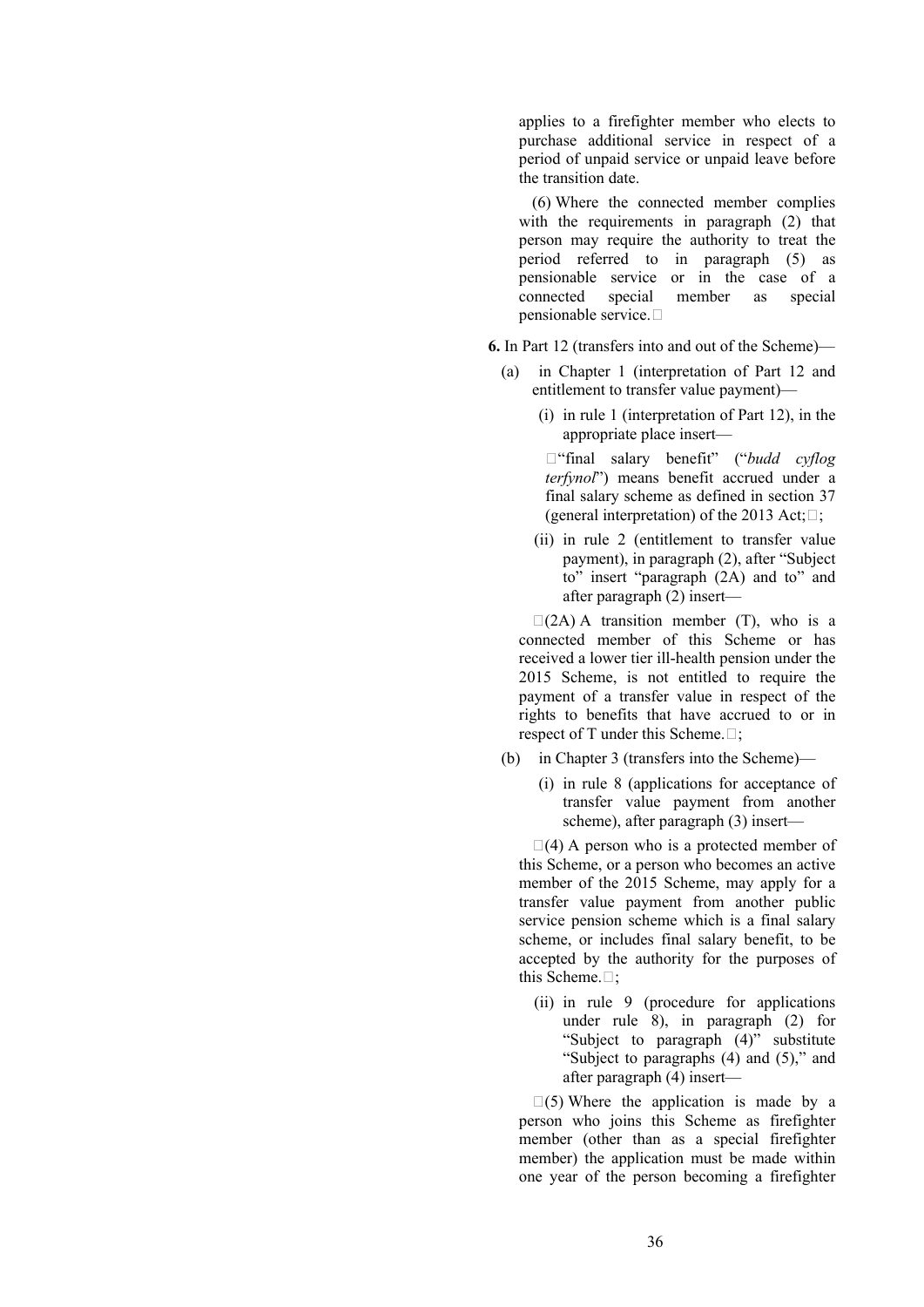member of this Scheme or within one year of the person becoming an active member of the 2015 Scheme, as the case may be. $\Box$ ;

(iii) in rule 10 (acceptance of transfer value payments), in paragraph (1) for "Subject to paragraph (3) below" substitute "Subject to paragraphs (3) and (4) below" and after paragraph (3) insert—

 $\Box(4)$  Where the application under rule 8 is made by a person to whom paragraph (4) of that rule applies, paragraphs (2) and (3) (limit on maximum amount of pensionable service that may be accrued) of rule 2 of Part 10 do not apply to that transfer value payment and the authority must accept the transfer value payment unless paragraph (3) of this rule applies.  $\square$ 

**7.** In Part 15 (miscellaneous provisions), after rule 4 (annual benefit statements) insert—

#### **Actuarial valuations**

**4A.** Where the scheme actuary is carrying out a valuation of the 2015 Scheme and is required to carry out a valuation of this Scheme, the authority must provide the scheme actuary with any data that the scheme actuary requires in order to carry out a valuation and prepare a report on the valuation.

**8.** In Annex 1 (ill-health pensions), after paragraph (6) insert—

> $\Box$ (7) Where a connected member or a connected special member of this Scheme is entitled to the payment of an equivalent amount to a lower tier ill-health pension, that amount must be calculated in accordance with paragraph (1) of this annex.  $\square$

# SCHEDULE 3 Regulation 4

# Amendments to Schedule 2 to the Firemen's Pension Scheme Order 1992

**1.** In Part A (general provisions and retirement)—

(a) in rule A3 (exclusive application to regular firefighters), in paragraph (1) for "Subject to paragraphs  $(3)$  to  $(5)$ " substitute "Subject to paragraphs  $(3)$  to  $(6)$ " and after paragraph  $(5)$ insert—

 $\Box(6)$  This paragraph applies to a person who satisfies the requirements of paragraph (5) if that person ceases to be a person who is entitled to reckon service as a firefighter as pensionable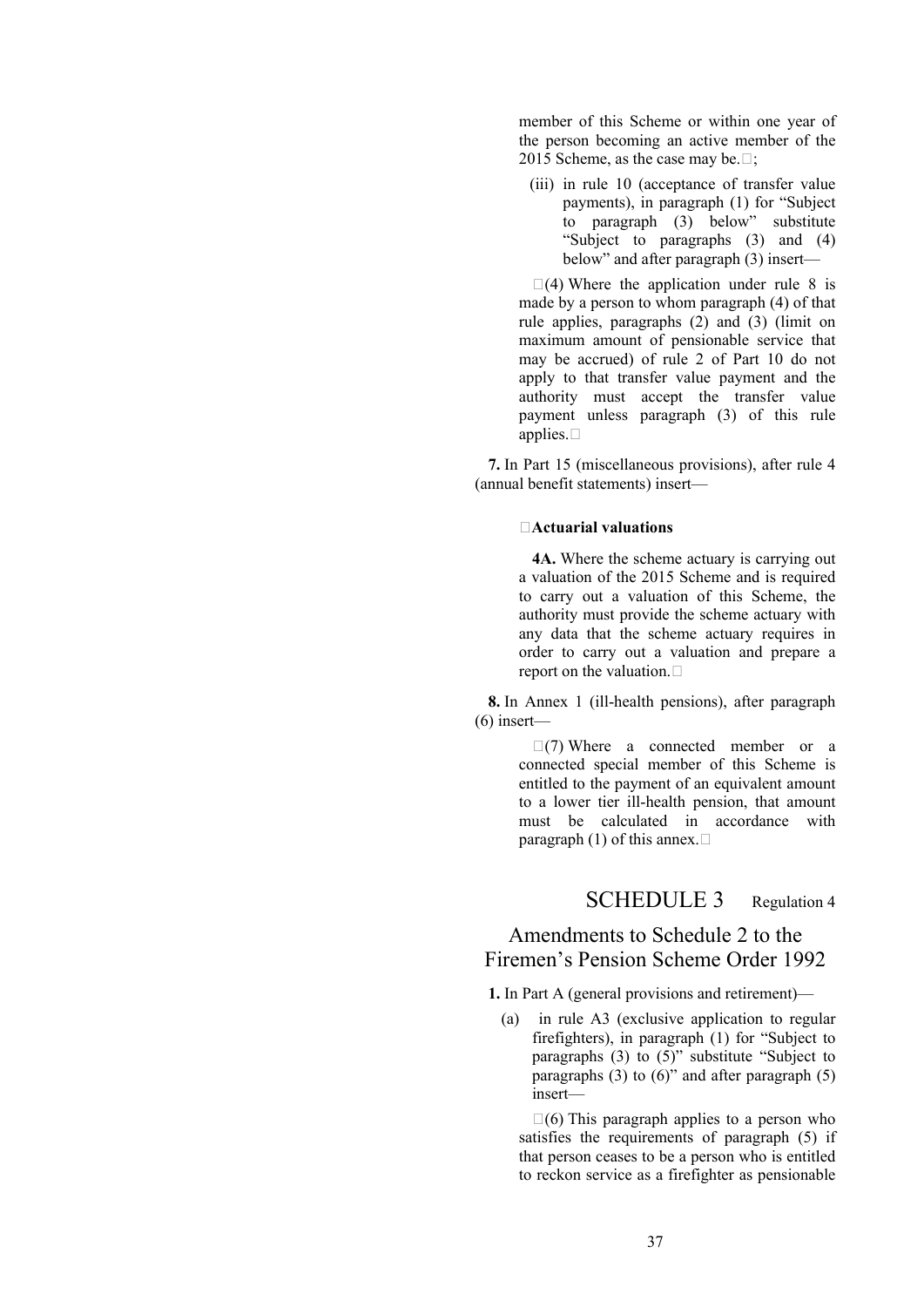service under rule F2 (current service) of this Scheme—

- (a) where the person is not a full protection member of this Scheme or a tapered protection member of this Scheme, on the scheme closing date;
- (b) where the person is a tapered protection member of this Scheme, on the tapered protection closing date or, if earlier, on the date on which the person ceases to be a tapered protection member;
- (c) where the person is a full protection member of this Scheme, on the date on which the member retires from scheme employment in the 2015 Scheme or, if earlier, on the date on which the person ceases to be a full protection member of this Scheme.

(7) Where paragraph (6) applies, if the person remains in continuous pensionable service under the 2015 Scheme, or is treated as an active member of that Scheme, after the transition date without a break in that service or membership until the date on which that person retires or ceases to be an active member of that Scheme, and the pension account for that scheme employment was the account to which the pensionable service from this Scheme was added, the person is entitled to a pension under rule B1A of this Scheme.

(8) A person who is entitled to the payment of an equivalent amount to the 1992 Scheme lower tier ill-health pension is treated as having been in continuous pensionable service under the 2015 Scheme for the purposes of paragraph (7) of this rule.

(9) Where paragraph (6) applies to a person who was entitled to an ill-health award under this Scheme or under the 2015 Scheme and who accepts an offer of employment made as referred to in rule K1A(2)(b) of this Scheme or referred to in regulation 78(3)(b) of the 2015 Scheme, that person is treated as having been in continuous pensionable service under the 2015 Scheme for the purposes of paragraph (7) of this rule.

(10) A person who refuses the offer of employment mentioned in paragraph (9) becomes entitled to a deferred pension under rule B5 of this Scheme and paragraph (7) does not apply to that member.  $\square$ ;

(b) after rule A13 (normal pension age) insert—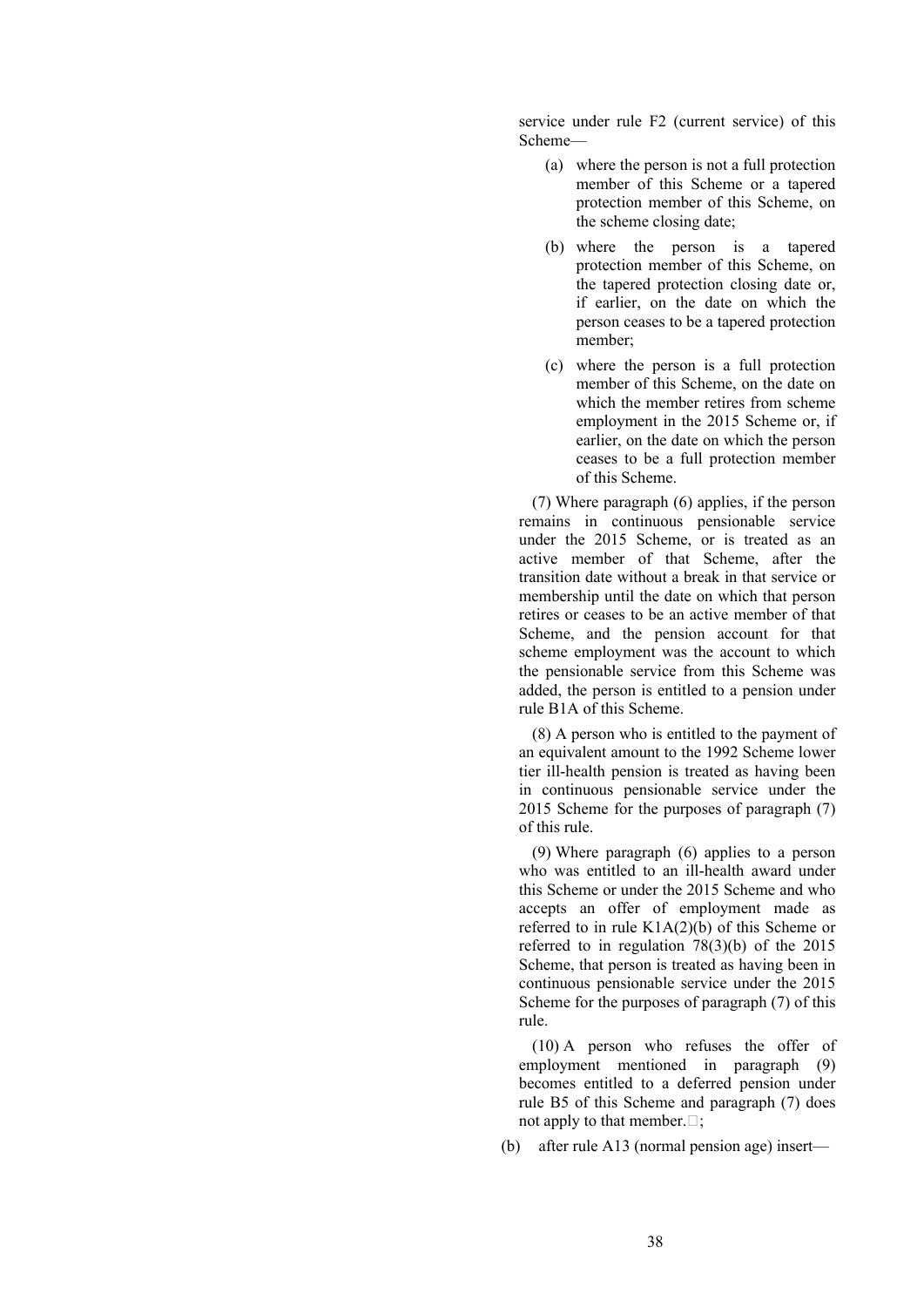□A13A. The normal pension age for a regular firefighter to whom paragraph (7) of rule A3 applies is  $55. \square$ 

- **2.** In Part B (personal awards)—
	- (a) in rule B1 (ordinary pension), in paragraph (2) after sub-paragraph (c) insert—

 $\Box$ or

- (d) a person to whom paragraph (6) of rule A3 applies. $\Box$ ;
- (b) after rule B1 (ordinary pension) insert—

#### **Continuous service pension**

**B1A.**—(1) Where a person satisfies the requirements of paragraph (7) of rule A3, that person is entitled on retiring from scheme employment in the 2015 Scheme at or after normal pension age to a continuous service pension calculated in accordance with Part 2A of Schedule 2.

(2) A person to whom paragraph (1) applies is not entitled to a pension or award under rule B1 (ordinary pension), B2 (short service award), rule B3 (ill-health awards) or B5 (deferred pension).

(3) Where rule B1 (ordinary pension) would have applied to a person to whom paragraph  $(1)$ applies if rule A3(6) (exclusive application to regular firefighters) had not applied to that person—

- (a) the age at which that person may retire is ascertained by applying rule B1 to that person as if the reference to the "pensionable service" in paragraph (1)(a) included "2015 pensionable service", and
- (b) in paragraph (1) of this rule for "normal pension age" as if the age is ascertained in sub-paragraph (a).

**B1B.**—(1) A person to whom rule B1A does not apply and to whom paragraph (6) of rule A3 does apply is entitled to a deferred pension under rule B5 (deferred pension).

(2) A person who is entitled to a deferred pension under paragraph (1) of this rule is not entitled to a pension or award under rule B1A (continuous service pension), rule B1 (ordinary pension), rule B2 (short service award), or rule B3 (ill-health awards).  $\Box$ ;

- (c) in rule B1 (ordinary pension), in paragraph (2) after sub-paragraph (c) insert—
	- $\Box$ or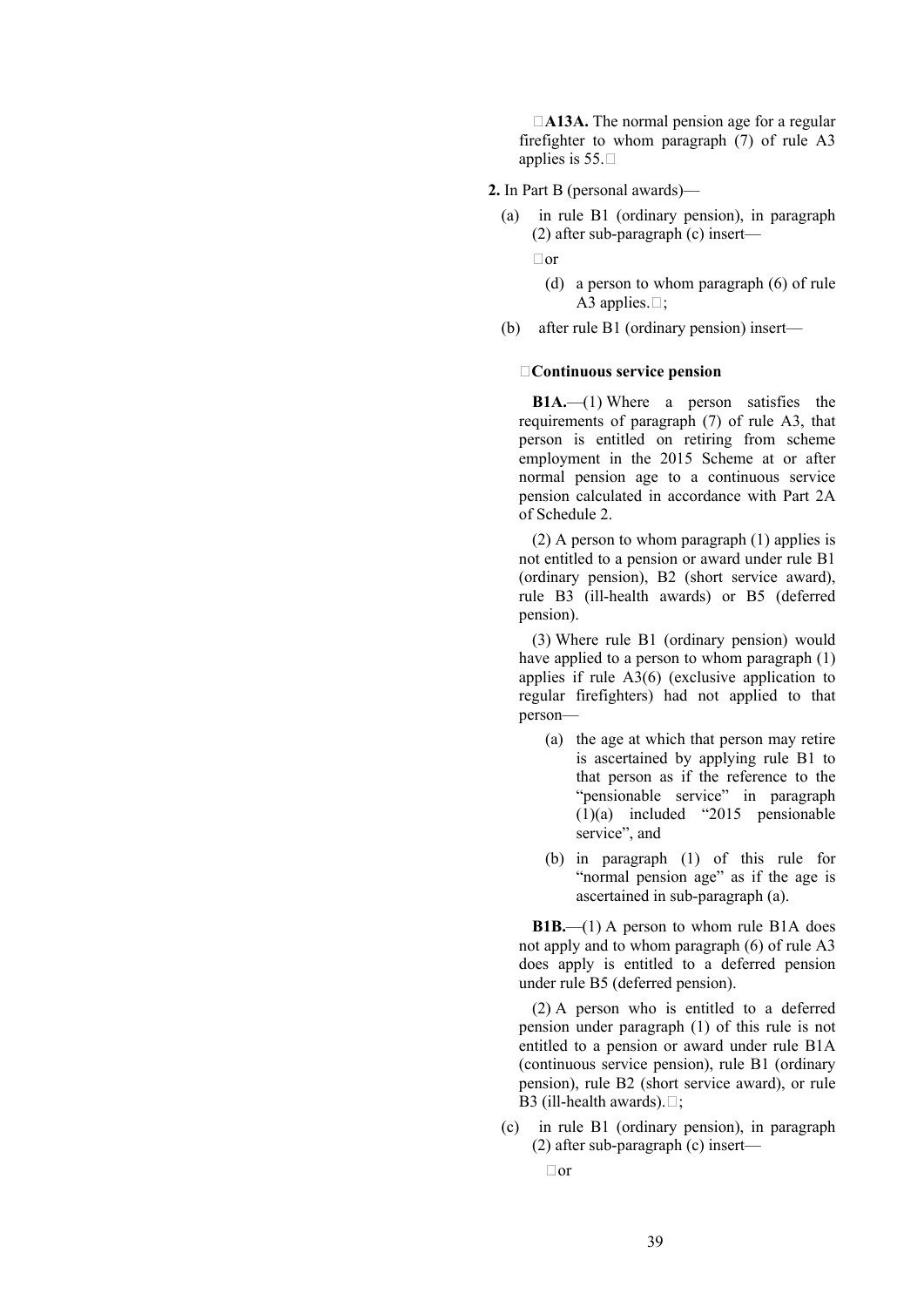- (d) a person to whom paragraph (6) of rule A3 applies. $\Box$ ;
- (d) in rule B2 (short service award)—
	- (i) in paragraph (1) for "This rule applies" substitute "Subject to paragraph  $(3)$ , this rule applies";
	- (ii) after paragraph (2) insert—

 $\Box$ (3) This rule does not apply to a person to whom paragraph (6) of rule A3 applies. $\Box$ ;

(e) after rule B2 (short service award) insert—

### **Continued pension**

**B2A.** Where a person to whom paragraph (7) of rule A3 applies is entitled to an equivalent amount of 1992 lower tier ill-health pension under regulation 74(4)(b) (entitlement to lower tier ill-health pension and to higher tier illhealth pension) of the 2015 Regulations and that person reaches normal pension age under this Scheme or the age for retirement ascertained in accordance with rule  $B1A(3)(i)$ , that person is entitled to a continued pension of an amount equal to the annual rate of the equivalent amount to the 1992 Scheme lower tier ill-health pension. $\Box$ ;

- (f) in rule B3 (ill-health awards)—
	- (i) in paragraph (1) for "This rule applies" substitute "Subject to paragraph (1A), this rule applies":
	- (ii) after paragraph (1) insert—

 $\Box$ (1A) This rule applies to a person if paragraph (6) of rule A3 applies to that person and the requirements of paragraph (7) of that rule are not satisfied. $\Box$ ;

(g) in rule B5 (deferred pension) after paragraph  $(1)$  insert—

 $\Box$ (1A) This rule applies to a person to whom paragraph (6) of rule A3 applies if paragraph (7) of that rule does not apply to that person.  $\Box$ ;

(h) in rule B5A (entitlement to two pensions) after paragraph (8) insert—

 $\Box(9)$  Where a person to whom this rule applies is a person to whom paragraph (10) of rule G1 applies, in paragraph (3) for "E is the firefighter's average pensionable pay for the year ending with his last day of service" substitute "E is the firefighter's average pensionable pay as modified by paragraph (10) of rule G1 for the year ending with his last day of service in the 2015 Scheme". $\Box$ :

(i) in rule B5D (additional pension benefit: supplementary provisions)—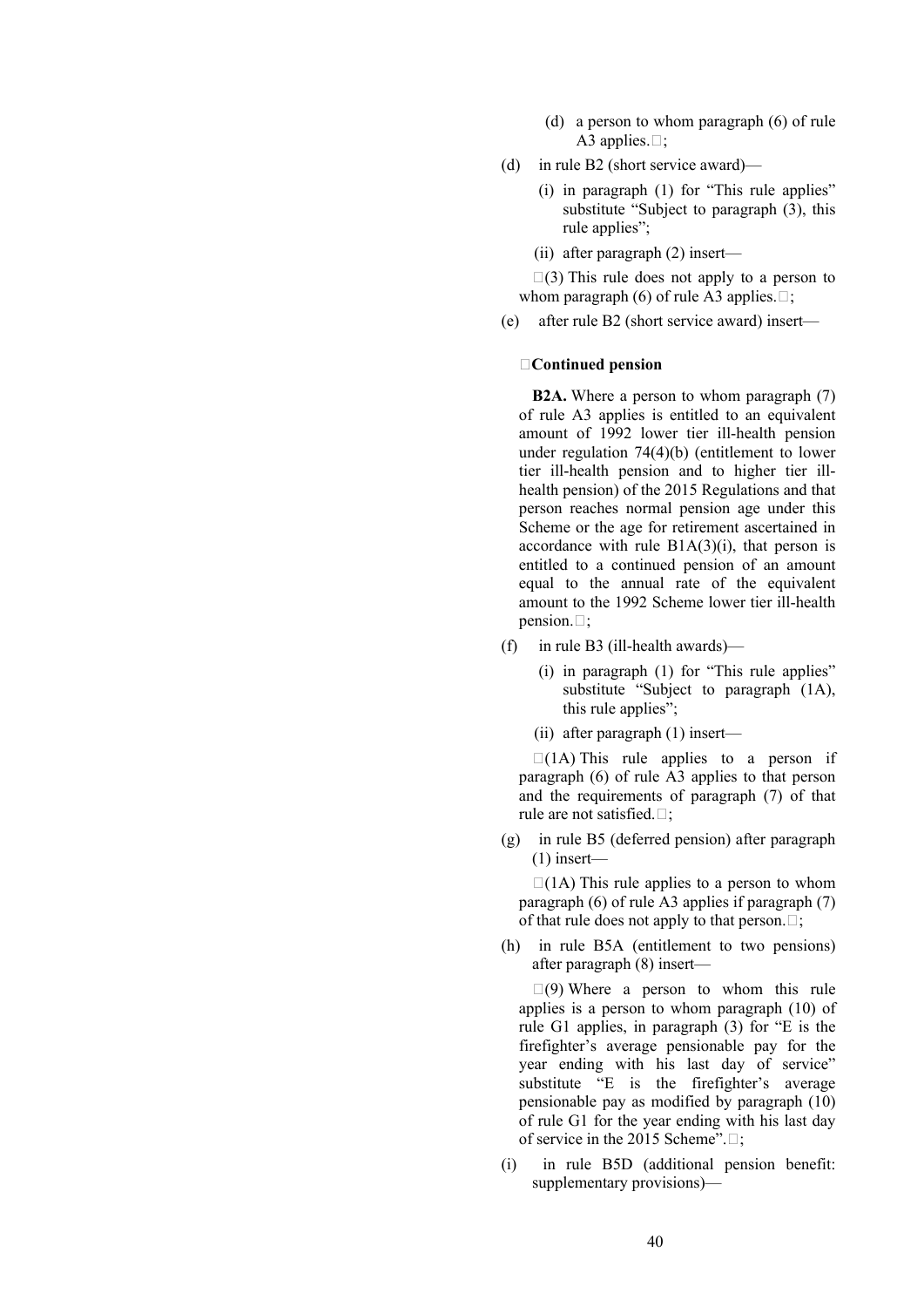- (i) in paragraph (1) for "Subject to paragraphs (2) and (3)" substitute "Subject to paragraphs (1A), (2) and  $(3)$ ":
- (ii) after paragraph (1) insert—

 $\Box(1\text{A})$  Where additional pension benefit under rule B5B or B5C is payable to a person, who is entitled to a continuous service pension under rule B1A, it is payable from normal pension age or at the age ascertained in accordance with paragraph (3)(i) of rule B1A if that is earlier.  $\Box$ ;

(iii) after paragraph (2) insert—

 $\Box$ (2A) Where a person to whom paragraph (6) of rule A3 applies is not entitled to a continuous service pension under rule B1A or to an illhealth award under regulation 74 of the 2015 Regulations, paragraph (2) of this rule applies to that person as if that person were a firefighter who had resigned or been dismissed or made an election under rule  $G3. \Box$ :

(iv) after paragraph (3) insert—

 $\Box$ (3A) Where the firefighter is entitled to an ill-health award under regulation 74 of the 2015 Regulations, additional pension benefit is payable under this Scheme at the same time as the equivalent amount to the 1992 Scheme lower tier ill-health pension is payable. $\Box$ ;

(j) in rule B7 (commutation – general provision)—

(i) after paragraph (1) insert—

 $\Box$ (1A) This rule also applies to a pension under rule B1A and to the equivalent amount to the 1992 Scheme lower tier ill-health pension where that amount is included in the annual rate of a retirement pension for a person under regulation 68(2)(ba) (annual rate of retirement pension (active members)) of the 2015 Regulations. $\Box$ ;

(ii) in paragraph (2) for "Subject to paragraph (2A)" substitute "Subject to paragraphs (2A) and (2B)" and after paragraph (2A) insert—

 $\Box$ (2B) Where a person is entitled to a continued pension under rule B2A, that person may not commute a portion of that pension under this rule. $\Box$ :

(iii) in paragraph (5) for "Subject to paragraph (5A)" substitute "Subject to paragraphs  $(5A)$  and  $(5B)$ " and after paragraph (5A) insert—

 $\square$ (5B) In the case of a person who is entitled to a pension under rule B1A or to the equivalent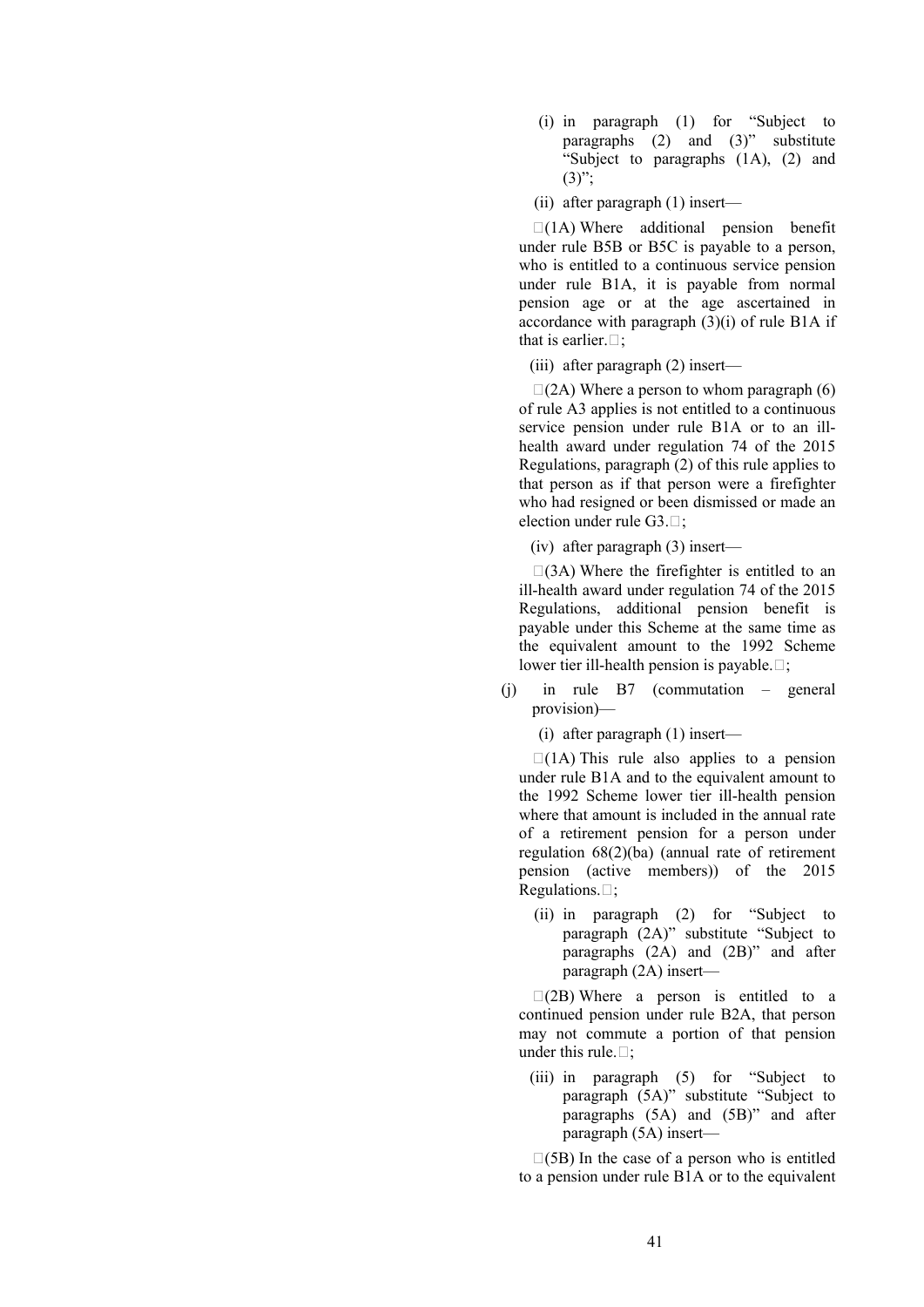amount to the 1992 Scheme lower tier ill-health pension where the annual rate of a retirement pension under regulation 68(2)(ba) of the 2015 Regulations includes that amount, the reference to "pensionable service" in sub-paragraph (a) of paragraph (5) includes "2015 pensionable service". $\Box$ ;

(k) in rule B9 (allocation), after sub-paragraph (1) insert—

 $\Box$ (1A) This rule applies to a pension under rule  $B1A. \Box$ .

**3.** In Part C (awards on death – spouses) in rule C1 (spouse's ordinary pension), in paragraph (1) for "This rule applies" substitute "Subject to paragraph (1A), this rule applies" and after paragraph (1) insert—

> $\Box$ (1A) This rule does not apply to a person who dies leaving a spouse or civil partner while serving as a regular firefighter if paragraph (6) of rule A3 applied to that person.  $\square$

**4.** In Part D (awards on death – children) in rule D1 (child's ordinary allowance), in paragraph (1) for "This rule applies" substitute "Subject to paragraph (1A) this rule applies" and after paragraph (1) insert—

> $\Box$ (1A) This rule does not apply to a person who dies leaving a child while serving as a regular firefighter if paragraph (6) of rule A3 applied to that person.

**5.** In Part E (awards on death – additional provisions)—

(a) in paragraph (1) of rule E1 (lump sum death grant) for "On the death of" substitute "Subject to paragraph (1A), on the death of" and after that paragraph insert—

 $\Box$ (1A) This rule does not apply to a person who dies while serving as a regular firefighter if paragraph (6) of rule A3 applied to that person. $\Box$ :

(b) in paragraph (1) of rule E3 (dependent relative's gratuity) for "This rule applies" substitute "Subject to paragraph  $(1A)$ , this rule applies" and after that paragraph insert—

 $\Box$ (1A) This rule does not apply to a person who dies while serving as a regular firefighter if paragraph (6) of rule A3 applied to that person. $\Box$ :

(c) in paragraph (1) of rule E4 (payment of balance of contributions to estate) for "This rule applies" substitute "Subject to paragraph (1A), this rule applies" and after that paragraph insert—

 $\Box$ (1A) This rule does not apply to a person who dies while serving as a regular firefighter if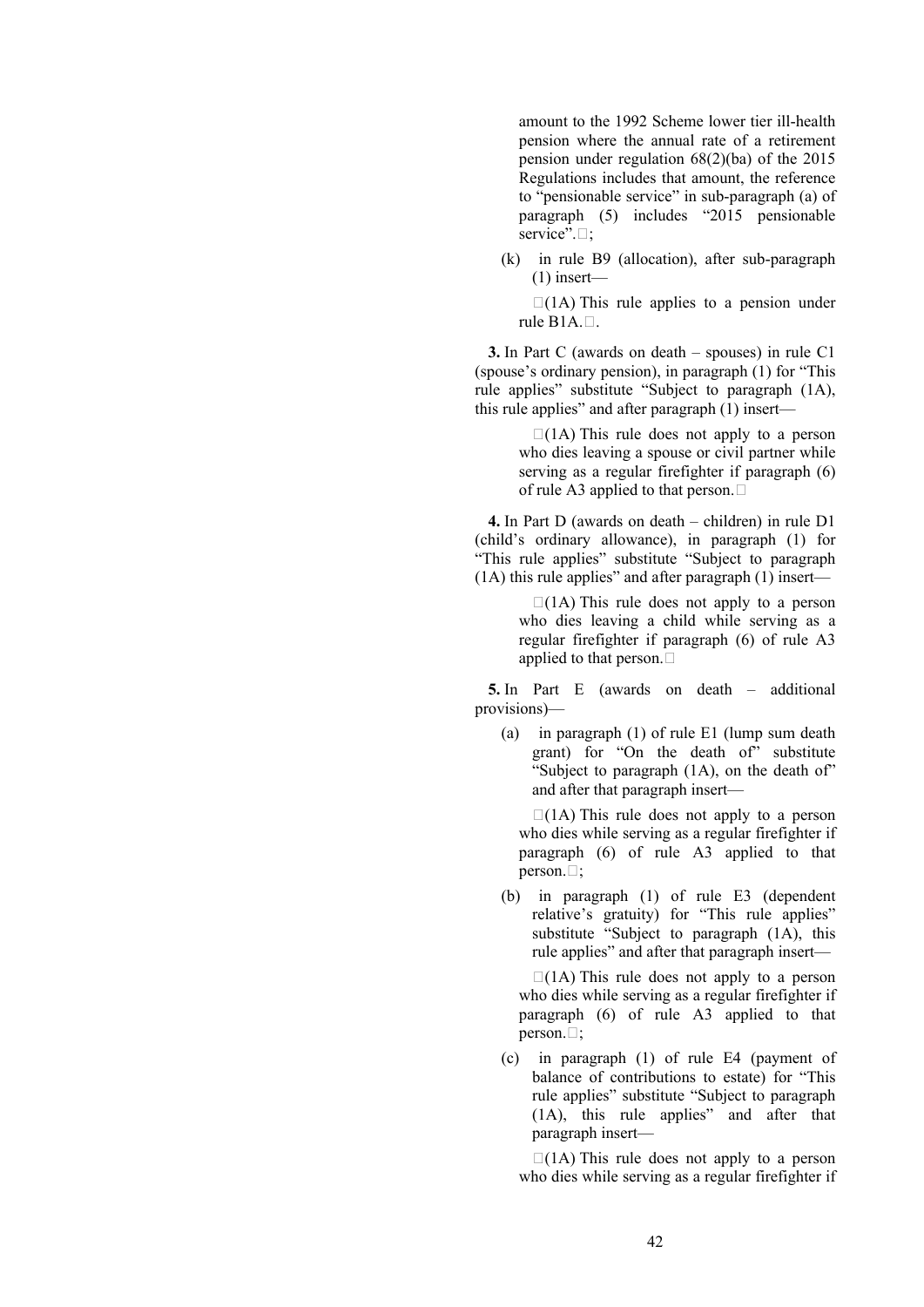paragraph (6) of rule A3 applied to that person. $\Box$ ;

(d) in paragraph (1) of rule E8A (bereavement pension: children) for "This rule applies" substitute "Subject to paragraph (1A), this rule applies" and after that paragraph insert—

 $\Box$ (1A) This rule does not apply where the deceased died while serving as a regular firefighter if paragraph (6) of rule A3 had applied to the deceased.

**6.** In Part F (pensionable service and transfer values)—

- (a) in rule F2 (current service)—
	- (i) in paragraph (2), after sub-paragraph (a) insert—
	- $\Box$ (ab) any period of service as a regular firefighter beginning with the day on which paragraph (6) of rule A3 applies to that person, or $\square$ :
	- (ii) after paragraph (7) insert—

 $\Box(8)$  A person to whom paragraph (7) of rule A3 applies is entitled to reckon as 2015 pensionable service any continuous pensionable service in relation to the active member's account in the 2015 Scheme to which pensionable service in this Scheme was added for the purpose of regulation 66 (qualifying service) of the 2015 Regulations for the period whilst paragraph (7) of rule A3 continues to apply. $\Box$ ;

- (b) in rule F9 (payment of transfer values)—
	- (i) in paragraph (1) for "Subject to paragraphs (2) to (8A)" substitute "Subject to paragraphs  $(1A)$  to  $(8A)$ ";
	- (ii) after paragraph (1) insert—
	- $\Box$ (1A) A transfer value may not be paid if—
		- (a) paragraph (6) of rule A3 applies to the person, and
		- (b) paragraph 1(1) of Schedule 7 to the 2013 Act applies to that person by virtue of the person's pensionable service in the 2015 Scheme so that person's final salary falls to be determined by reference to paragraph 1(2) of that Schedule.

(1B) A transfer value may not be paid if paragraph (7) of rule A3 applies to the person and that person is receiving payment of the equivalent amount to the 1992 Scheme lower tier ill-health pension from the 2015 Scheme under the 2015 Regulations.  $\square$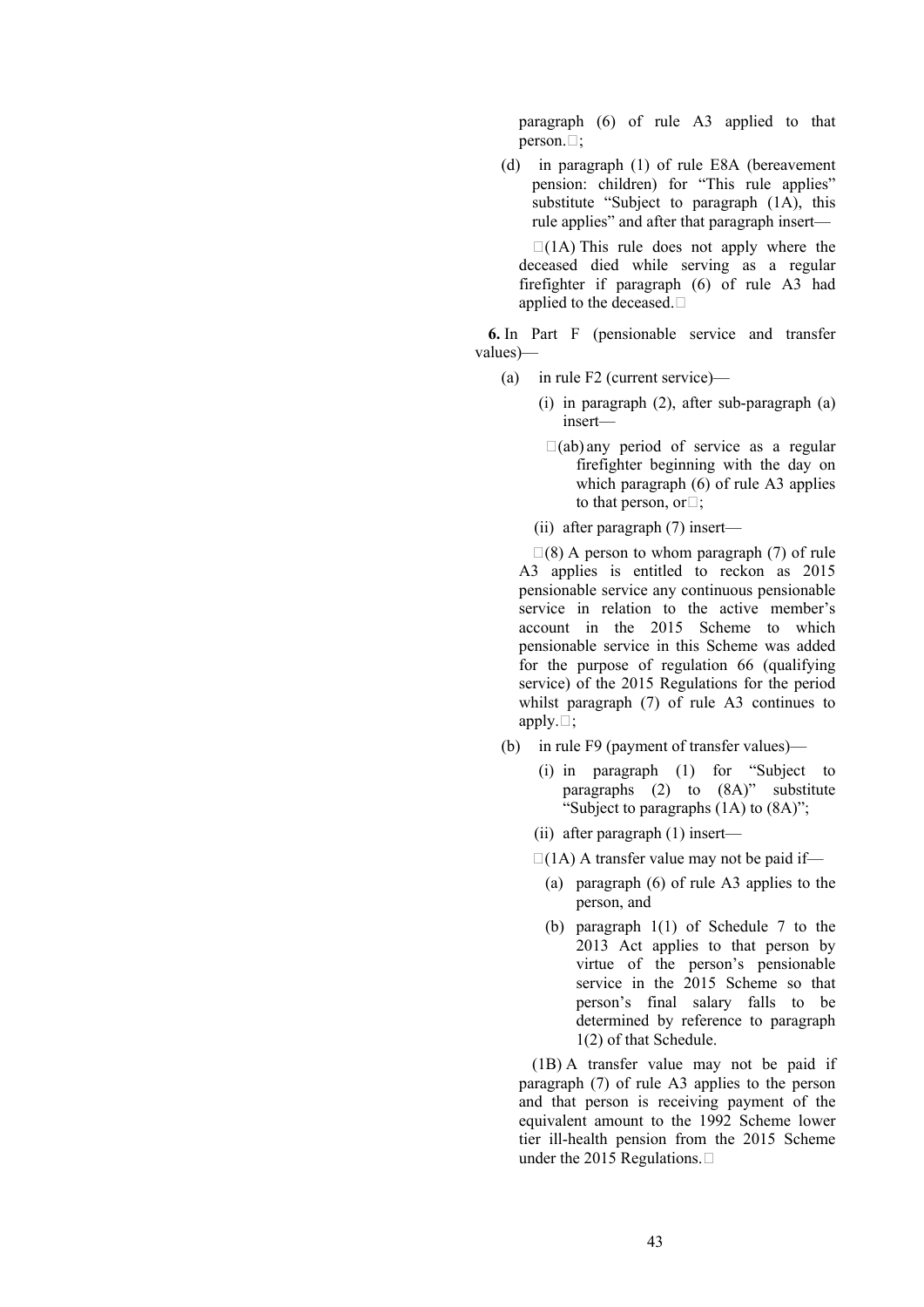**7.** In Part G (pensionable pay and contributions)—

- (a) in rule G1 (pensionable pay and average pensionable pay)—
	- (i) in paragraph (1) for "Subject to paragraphs  $(2)$  and  $(9)$ " substitute "Subject to paragraphs  $(2)$ ,  $(9)$  and  $(10)$ ";
	- (ii) after paragraph (9) insert—

 $\Box(10)$  Where paragraph (6) of rule A3 (exclusive application to regular firefighters) applies to a regular firefighter and paragraph 1 of Schedule 7 (final salary link) to the 2013 Act applies to that person, paragraph (1) of this rule does not apply and the average pensionable pay is determined in accordance with Schedule 7 so that the member's pensionable pay under the 2015 Regulations, as modified by paragraph 34 of Schedule 2 to those Regulations, derived from service in the 2015 Scheme is to be regarded as derived from service in this Scheme.

(11) Where paragraph (10) and paragraph 34(4) of Schedule 2 to the 2015 Regulations apply to a member of this Scheme, the pensionable pay to be regarded as derived from service in this Scheme is the pensionable pay derived from service in the 2015 Scheme under the 2015 Regulations as modified by paragraph 34 of Schedule 2 to those Regulations for the last year of pensionable service before the reduction in pensionable pay.

(12) Where the pensionable pay under the 2015 Regulations is the pensionable pay of the person employed as a retained firefighter or as a volunteer firefighter for the purposes of paragraphs (10) and (11), the pensionable pay under the 2015 Regulations is that of a wholetime regular firefighter employed in a similar role and with equivalent qualifying service.

(13) Where paragraph 34(3) of Schedule 2 to the 2015 Regulations applies to a person to whom paragraph (6) of rule A3 applies, average pensionable pay is determined in accordance with paragraph (3) of this rule and paragraph (10) does not apply in the case of that person.

(14) Subject to paragraph (13), where paragraph (10) applies—

(a) in sub-paragraph (a) of paragraph (4) "the date of the person's last day of service as a regular firefighter" is to be read as "the date of the person's last day of service in scheme employment in the 2015 Scheme";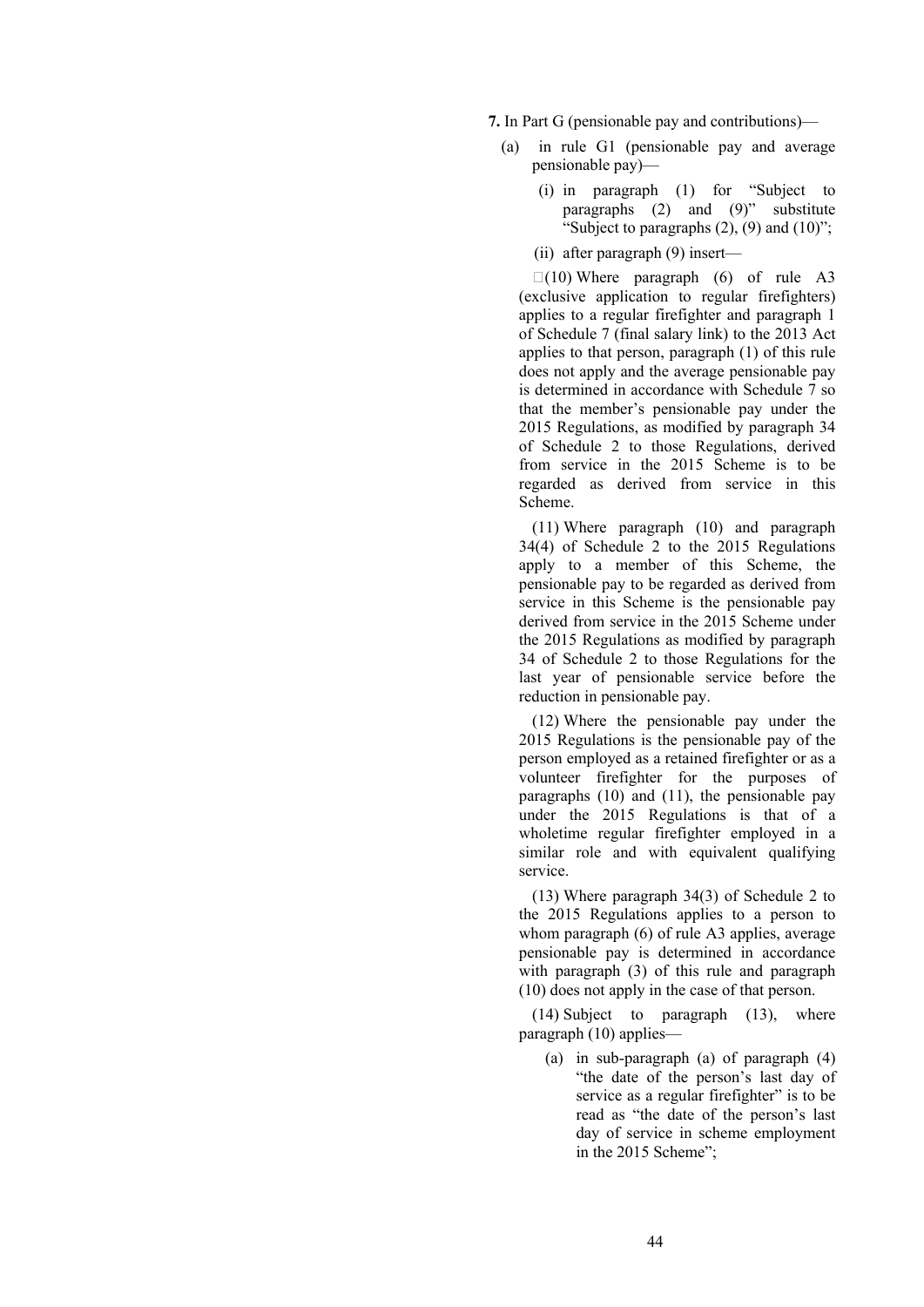- (b) in sub-paragraph (b) of paragraph (4) "in a period during which contributions were payable under rule G2" is to be read as "in a period during which member contributions were payable under regulation 119 of the 2015 Regulations"; and
- (c) in sub-paragraph (e) of paragraph (6), where any unpaid period of additional maternity leave or adoption leave is within a period for which the pensionable pay derived from 2015 Scheme service is treated as pensionable pay derived from this Scheme, "contributions have been paid under rule G2A" is to be read as "contributions have been paid under regulation 122 of the 2015 Regulations".

(15) In a case where paragraphs (1) and (11) apply, in sub-paragraph (a) of paragraph (4) "the date of the person's last day of service as a regular firefighter" is to be read as "the date of the person's last day of service in scheme employment in the 2015 Scheme before the reduction of pensionable pay".  $\Box$ ;

(b) in rule G2A (optional pension contributions during maternity and adoption leave), after paragraph (3) insert—

 $\Box$ (3A) Where the regular firefighter returns to work, or ceases to be employed, after the date on which paragraph (6) of rule A3 applies to that person, the election under paragraph (3) may only be made in respect of the period before paragraph (6) applied to that person.  $\Box$ ;

(c) in rule G7 (payment of periodical contributions for increased benefits), after paragraph (3) insert—

 $\Box$ (4A) In the case of a person to whom paragraph (7) of rule A3 applies—

- (a) periodical payments continue to be payable whilst paragraph (7) applies;
- (b) where the person is entitled to the payment of an equivalent amount to the 1992 Scheme lower tier ill-health pension under regulation 74 of the 2015 Regulations and following review of that award under regulation 77 of those Regulations, accepts the offer of employment, the contributions again become payable. $\Box$ ;
- (d) in rule G8 (effect of payment for increased benefits), in sub-paragraph (a) of paragraph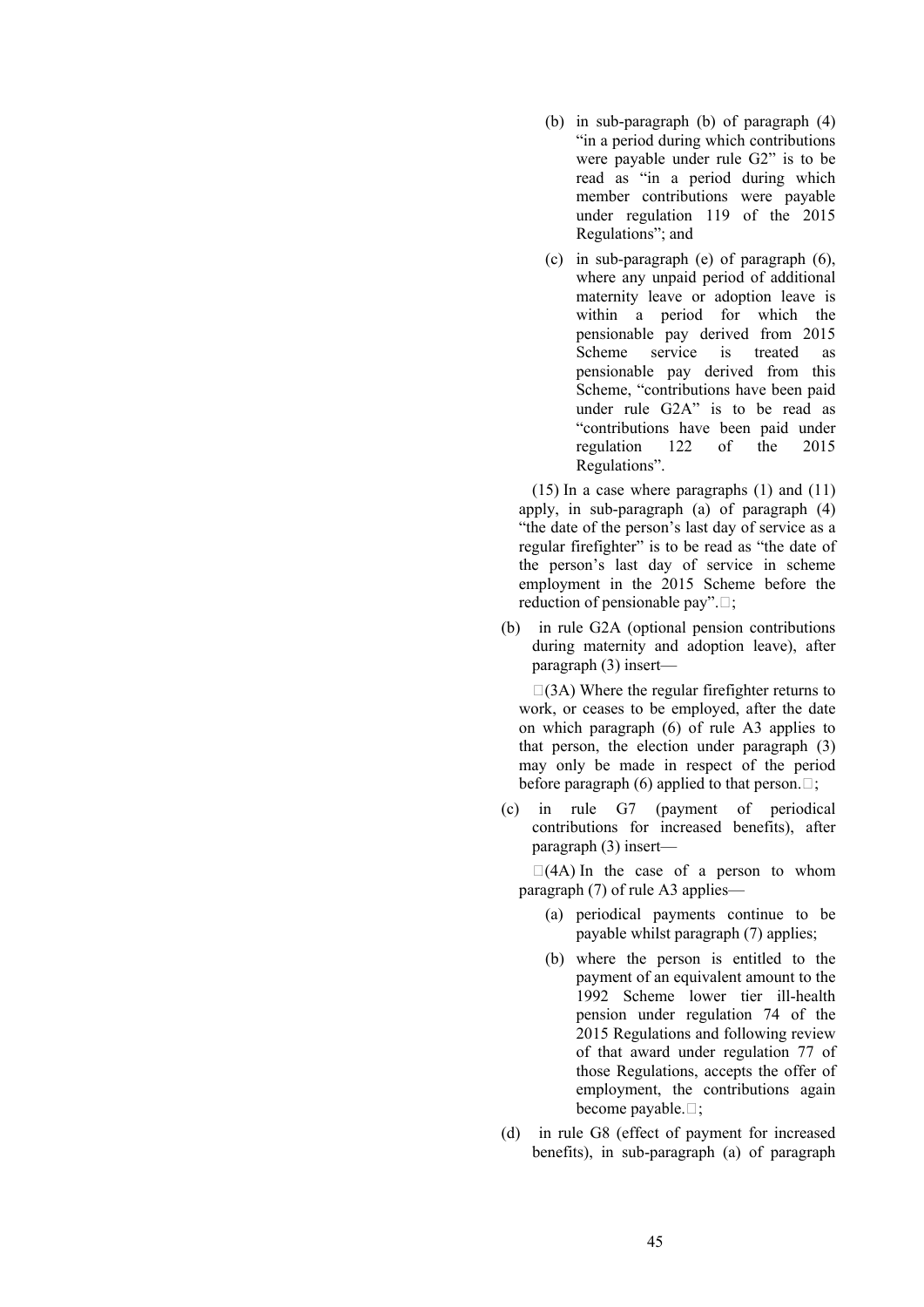(1), after "pension under rule" insert "B1A" and after "B5(" insert "continued".

**8.** In Part I (glossary of expressions) of Schedule 1 (interpretation), in the appropriate places insert—

| "The 2013 Act"                                                       | The Public Service<br>Pensions Act 2013.                                                                                                           |
|----------------------------------------------------------------------|----------------------------------------------------------------------------------------------------------------------------------------------------|
| "The 2015<br>Regulations"                                            | The Firefighters'<br>Pension Scheme<br>(Wales) Regulations<br>2015.                                                                                |
| "2015 pensionable<br>service"                                        | Construe in<br>accordance with rule<br>$F2(8)$ .                                                                                                   |
| "The 2015 Scheme"                                                    | The Firefighters'<br>Pension Scheme<br>(Wales) 2015 which is<br>established in the<br>Firefighters' Pension<br>Scheme (Wales)<br>Regulations 2015. |
| "Continued pension"                                                  | Construe in<br>accordance with rule<br>B <sub>2</sub> A.                                                                                           |
| "Continuous service<br>pension"                                      | Construe in<br>accordance with rule<br>B <sub>1</sub> A.                                                                                           |
| "Equivalent amount to<br>the 1992 lower tier ill-<br>health pension" | Construe in<br>accordance with<br>regulation $74(5)$ of the<br>2015 Regulations.                                                                   |
| "Full protection"<br>member of this<br>Scheme"                       | A person who is a full<br>protection member of<br>this Scheme by virtue<br>of paragraph 9 of<br>Schedule 2 to the 2015<br>Regulations.             |
| "Scheme closing date"                                                | 31 March 2015.                                                                                                                                     |
| Tapered protection<br>closing date"                                  | Construe in<br>accordance with<br>paragraph 3 of<br>Schedule 2 to the 2015<br>Regulations.                                                         |
| "Tapered protection<br>member of this<br>Scheme"                     | A person who is a<br>tapered protection<br>member of this                                                                                          |